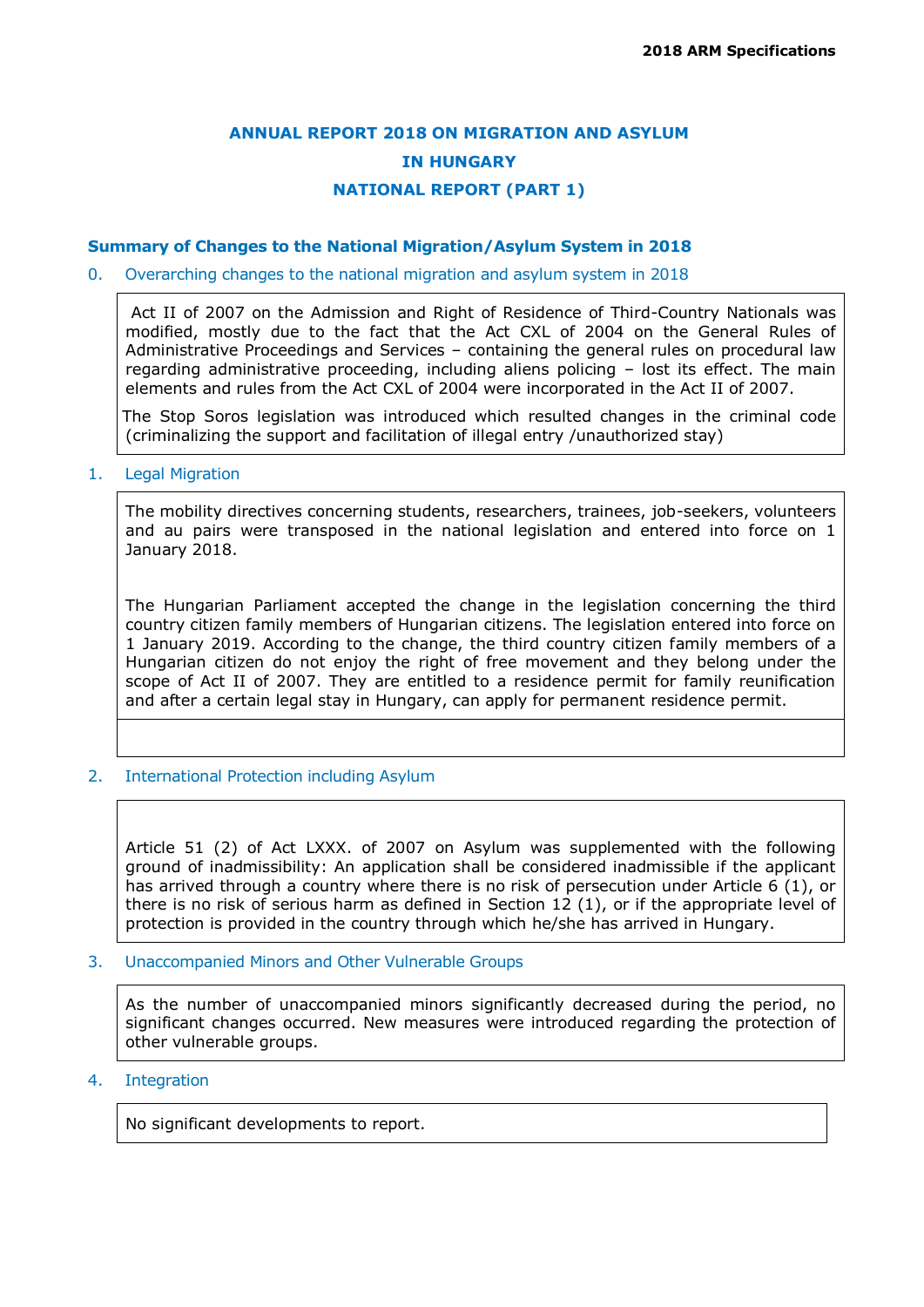#### 5. Citizenship and Statelessness

No significant developments to report.

#### 6. Borders, Schengen and Visas

The amendment of the national law (Act II of 2007, Act I of 2007, Government Decree 114/2007 (V.24), Government Decree 113/2007 (V. 24.)) due to the new (EES, ETIAS, Interoperability) and the amended (VIS, Visa Codex) acquis of the European Union is a continuous and ongoing procedure.

### 7. Irregular Migration including Migrant Smuggling

Hungary is devoted to tackle migrant smuggling; therefore a new set of measures has been introduced in the national legislation (Stop Soros legislative package). The objective of the adopted package is to close legal loopholes through which certain organizations were aiding illegal migration and human trafficking under the guise of humanitarian assistance.

### 8. Trafficking in Human Beings

In Hungary, a new national strategy against trafficking in human beings is currently under development. The document is planned to be assigned for the period 2019-2022 and will set specific guidelines for action and identify national level priorities.

The adoption of the new strategy is  $-$  in time  $-$  accompanied by the implementation of a short-term Action Plan, which – in the meantime – sets out measures necessary to be taken as a rapid response to certain challenges that require more instant action.

The Office of the Prosecutor General issued a new position in late 2018 on possibly categorizing cases of pandering as human trafficking. The review of relevant cases is already ongoing and the implementation of the Prosecutor General's position will most probably lead to an increase in human trafficking cases. It must be noted, however, that the number of crimes registered in police procedures in Hungary has been significantly decreasing for years. In this context, the expectation of an increase in the number of prosecutions and convictions is not necessarily appropriate with the in-depth analysis of the number of actual human trafficking cases.

On 1 July 2018 the new Act on Criminal Proceedings entered into force, resulting in certain developments that have relevance in trafficking in human beings cases as well.

The Act on Criminal Proceedings has a separate chapter (Chapter XIV.) about the rules for the persons, who require special treatment. Now the natural person victim and the witness can qualify as persons requiring special treatment. Furthermore, the possibility to pronounce someone as a specially protected witness is also given. The institution of personal protection has also been reviewed.

#### 9. Return and Readmission

Act II of 2007 on the Admission and Right of Residence of Third-Country Nationals was modified, mostly due to the fact that the Act CXL of 2004 on the General Rules of Administrative Proceedings and Services – containing the general rules on procedural law regarding administrative proceeding, including aliens policing – lost its effect. The main elements and rules from the Act CXL of 2004 were incorporated in the Act II of 2007.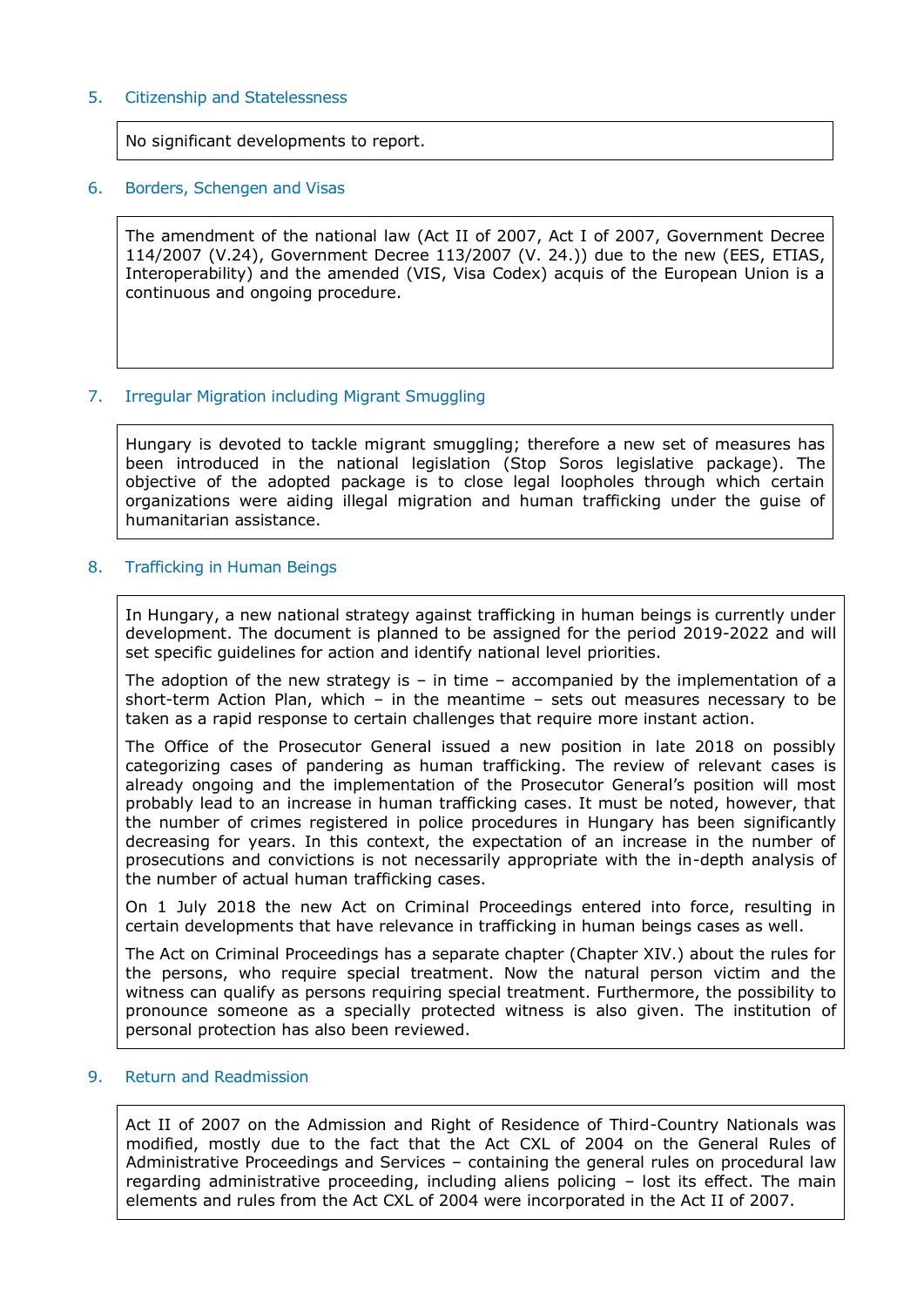$\mid$  Regarding return and readmission this means that the procedural rules – e.g. usage of language, communication of decisions etc. – are now included in the Act II of 2007 instead of the new law on administrative proceedings which rules other administrative procedures outside of aliens policing.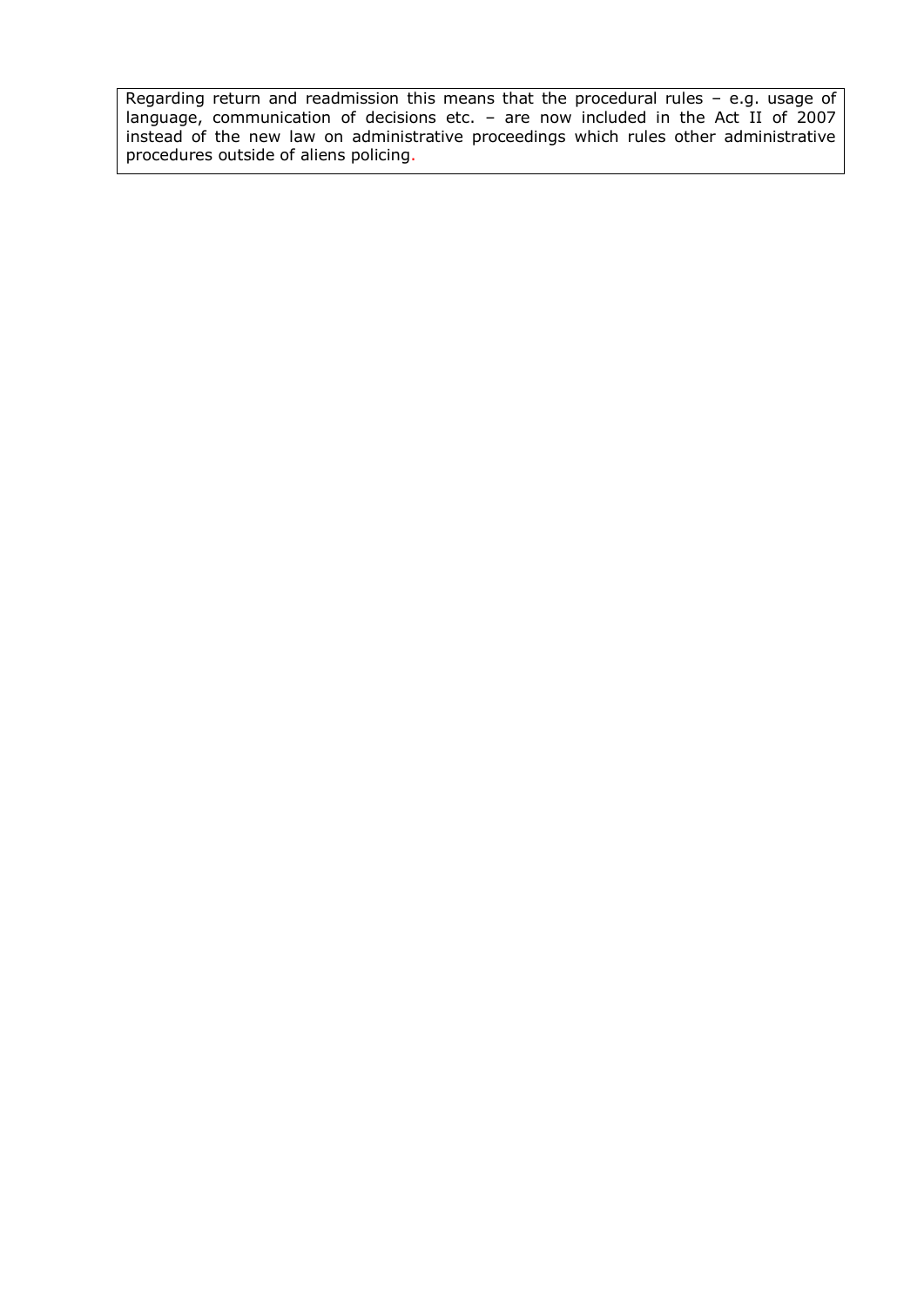### **0 OVERARCHING CHANGES TO THE NATIONAL MIGRATION AND ASYLUM SYSTEM IN 2018**

#### **Were there any overall changes in the national migration and asylum system in 2018?**

- During 2018 there were no significant changes regarding the national asylum and migration system. The general rules are the same as they were in 2017.
- However some connecting legislative packages have been introduced which changed some major parts within the system.
- Article 51 (2) of Act LXXX. of 2007 on Asylum was supplemented with the following ground of inadmissibility: An application shall be considered inadmissible if the applicant has arrived through a country where there is no risk of persecution under Article 6 (1), or there is no risk of serious harm as defined in Section 12 (1), or if the appropriate level of protection is provided in the country through which he/she has arrived in Hungary.
- A new procedural act has been introduced regarding the administrative court procedures. This new act affected the asylum system, since the asylum appeal procedure is subject of the new I Act of 2017 on the Administration Court Procedure. The new act hasn't changed the court procedures just the reference to the old procedural act has been replaced to the new references.
- Hungary is devoted to tackle migrant smuggling; therefore a new set of measures has been introduced in the national legislation (Stop Soros legislative package). The objective of the adopted package is to close legal loopholes through which certain organizations were aiding illegal migration and human trafficking under the guise of humanitarian assistance.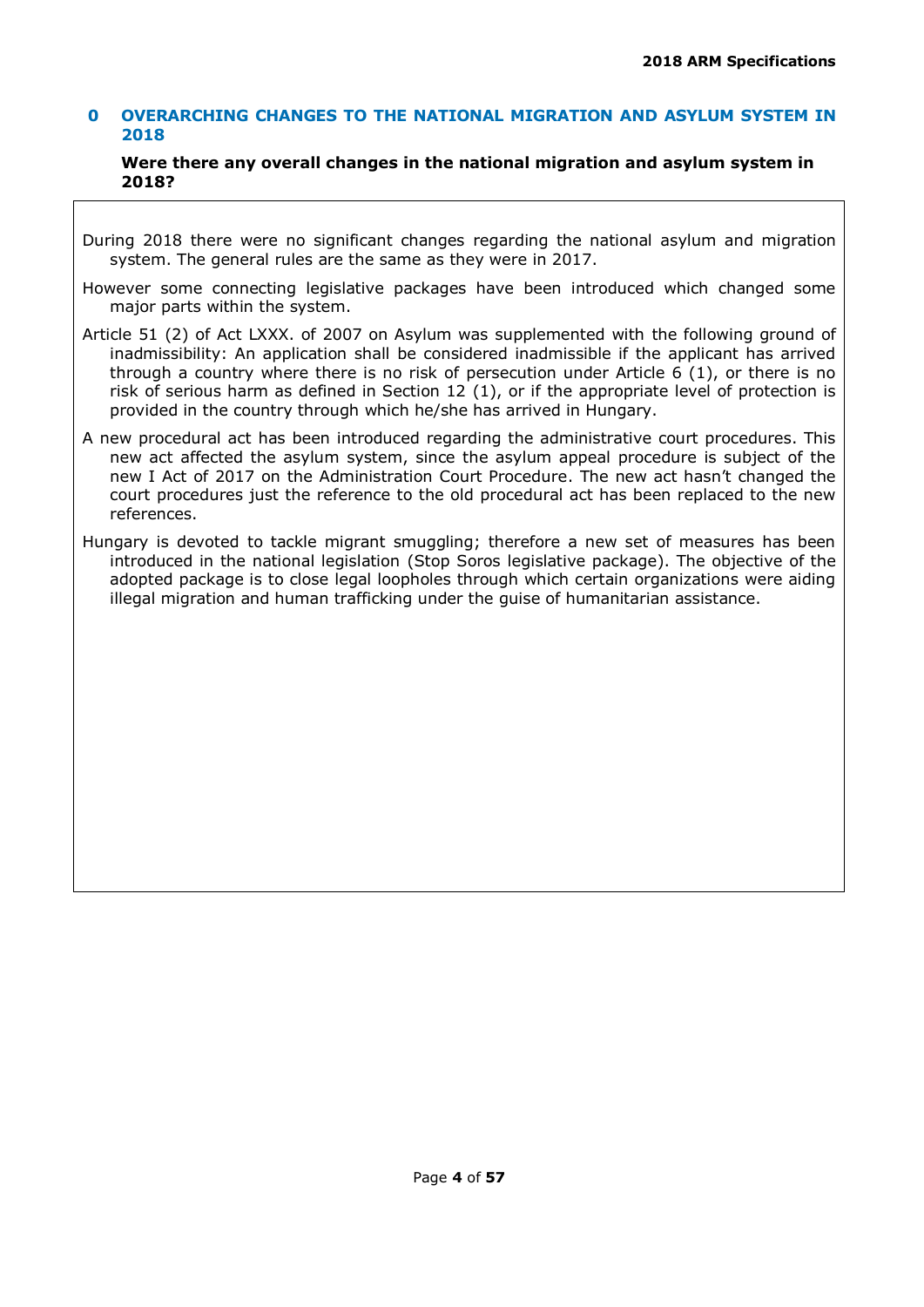### **1 LEGAL MIGRATION**

#### **1.1 TRANSPOSITION OF EU LEGISLATION ON LEGAL MIGRATION**

Please provide a 'snapshot' on the status of transposition of each of the EU Directives relating to legal migration listed below as of (the end of) 2018. If developments have taken place in 2018 in terms of the implementation of these Directives, please elaborate these in the respective sections below.

| <b>EU Legislation</b>                                                                                                                                                | <b>Equivalent</b><br><b>National</b><br><b>Legislation</b> | Status* | <b>Additional</b><br>informatio<br>n |
|----------------------------------------------------------------------------------------------------------------------------------------------------------------------|------------------------------------------------------------|---------|--------------------------------------|
| Directive on the conditions of entry and<br>residence of third-country-nationals for the<br>purpose of research, studies, training $1.1$ (23)<br>May 2018)           | Since 1 January<br>2018                                    | a)      |                                      |
| Directive on the conditions of entry and stay of<br>third-country nationals for the purpose of<br>employment as seasonal workers (30<br>September 2016) <sup>2</sup> | Since 30<br>September<br>2016                              | a)      |                                      |
| Directive on the conditions of entry and<br>residence of third-country nationals in the<br>framework of an intra-corporate transfer (29<br>November 2016) $^3$       | Since 30<br>September<br>2016                              | a)      |                                      |

*\*Please state whether the equivalent national legislation is a) in force; b) passed but not in force c) in progress; d) not applicable.*

#### **1.2 ECONOMIC MIGRATION**

#### **1.2.1 ADMISSION POLICIES OF SPECIFIC CATEGORIES OF THIRD-COUNTRY NATIONALS**

Please describe any **new** concrete developments regarding admission of the following categories of third-country nationals. Please state the driver for the change / intended impact (e.g. incentive mechanisms, measures to prevent mis-use) if applicable.

1.2.1.1 Highly skilled/qualified workers

#### **Were there any new developments in relation to highly skilled/qualified workers in 2018? Y/N.**

#### **NO**

ł

If **yes**, please elaborate below. Please include one development per row and indicate the nature of each development in the tick boxes below. If needed, please add additional rows to the table below.

| <b>Development</b> (Please describe) | Nature*     |
|--------------------------------------|-------------|
|                                      | Legislation |
|                                      |             |
|                                      | Policy      |

<sup>&</sup>lt;sup>1</sup> Directive (EU) [2016/801](https://eur-lex.europa.eu/legal-content/EN/AUTO/?uri=celex:32016L0801) of the European Parliament and of the Council of 11 May 2016 on the conditions of entry and residence of third-country nationals for the purposes of research, studies, training, voluntary service, pupil exchange schemes or educational projects and au pairing.

<sup>2</sup> Directive 2014/36/EU of the European Parliament and of the Council of 26 February 2014 on the conditions of entry and stay of third-country nationals for the purpose of employment as seasonal workers.

<sup>&</sup>lt;sup>3</sup> Directive 2014/66/EU on the conditions of entry and residence of third-country nationals in the framework of an intra-corporate transfer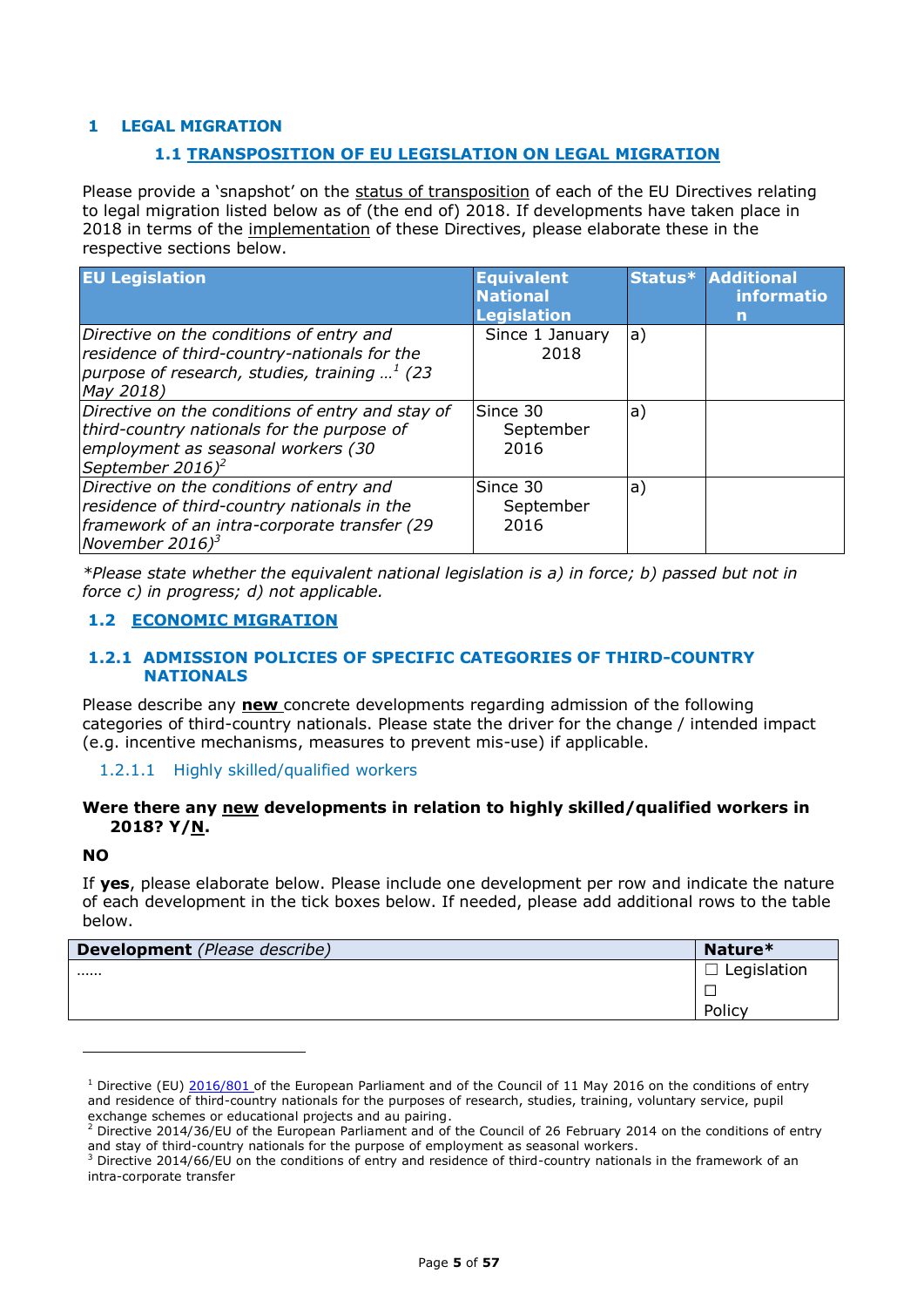| Practice/Other         |
|------------------------|
| <br>$\Box$ Legislation |
|                        |
| Policy                 |
|                        |
| Practice/Other         |

1.2.1.2 Intra-corporate transferees

### **Were there any new developments in relation to intra-corporate transferees in 2018? Y/N.**

**NO**

If **yes**, please elaborate below. Please indicate the nature of each development in the tick boxes below.

| <b>Development</b> (Please describe) | Nature*               |
|--------------------------------------|-----------------------|
|                                      | Legislation<br>$\Box$ |
|                                      | $\Box$                |
|                                      | Policy                |
|                                      | $\Box$                |
|                                      | Practice/Other        |
|                                      | $\Box$ Legislation    |
|                                      | □                     |
|                                      | Policy                |
|                                      | $\Box$                |
|                                      | Practice/Other        |

\**Please tick the appropriate box*

1.2.1.3 Seasonal workers

# **Were there any new developments in relation to seasonal workers in 2018? Y/N.**

**NO**

If **yes**, please elaborate below. Please indicate the nature of each development in the tick boxes below.

| <b>Development</b> (Please describe) | Nature*            |
|--------------------------------------|--------------------|
|                                      | Legislation<br>ப   |
|                                      |                    |
|                                      | Policy             |
|                                      |                    |
|                                      | Practice/Other     |
|                                      | $\Box$ Legislation |
|                                      |                    |
|                                      | Policy             |
|                                      |                    |
|                                      | Practice/Other     |

\**Please tick the appropriate box*

1.2.1.4 Low and medium skilled workers (other than seasonal workers)

### **Were there any new developments in relation to low and medium skilled workers, other than seasonal workers, in 2018? Y/N.**

**NO**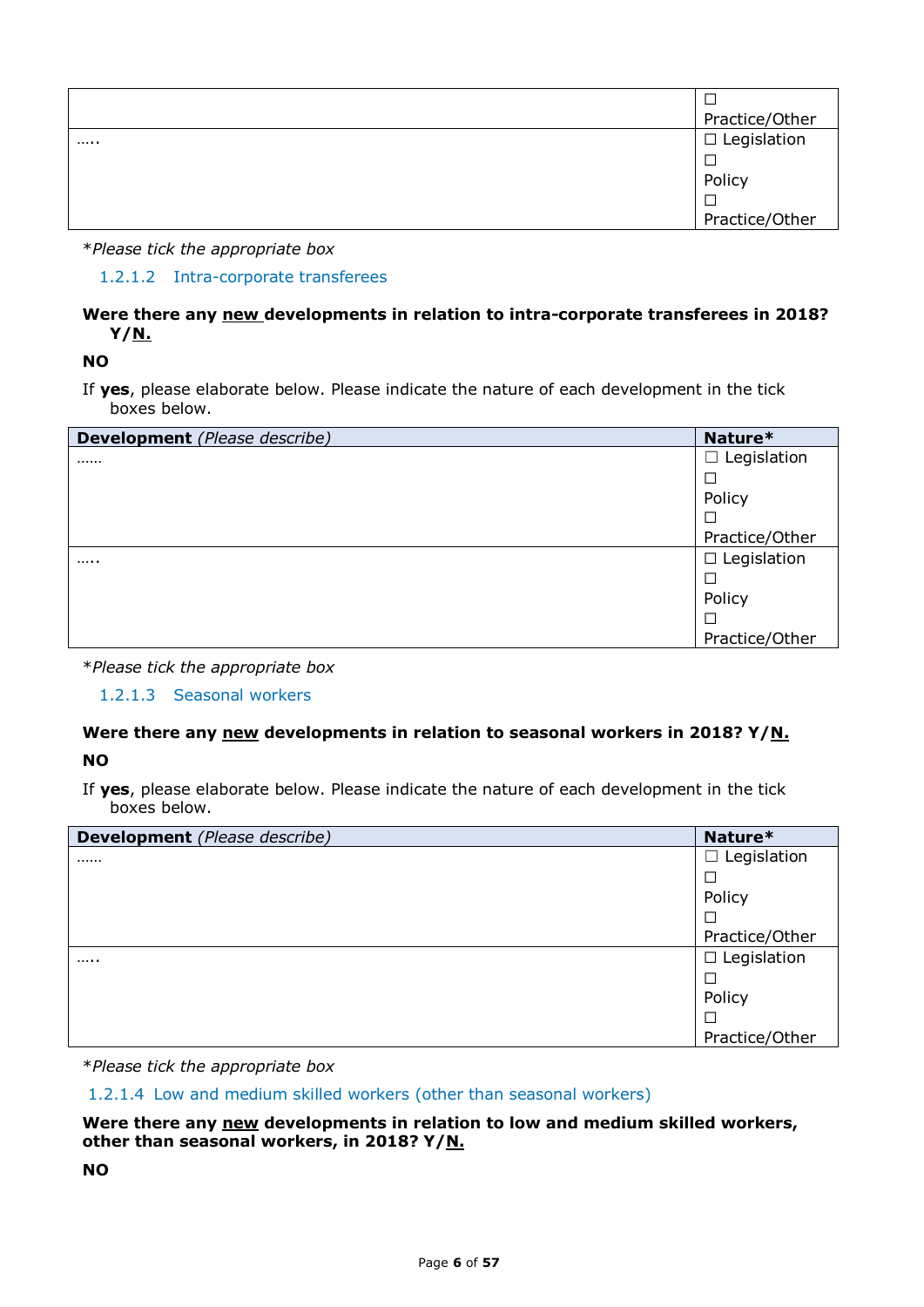If **yes**, please elaborate below. Please indicate the nature of each development in the tick boxes below.

| <b>Development</b> (Please describe) | Nature*               |
|--------------------------------------|-----------------------|
|                                      | Legislation<br>$\Box$ |
|                                      |                       |
|                                      | Policy                |
|                                      |                       |
|                                      | Practice/Other        |
|                                      | $\Box$ Legislation    |
|                                      |                       |
|                                      | Policy                |
|                                      |                       |
|                                      | Practice/Other        |

\**Please tick the appropriate box*

#### 1.2.1.5 Entrepreneurs and investors

### **Were there any new developments in relation to entrepreneurs and investors in 2018? Y/N.**

### **NO**

If **yes**, please elaborate below. Please indicate the nature of each development in the tick boxes below.

| Development (Please describe) | Nature*            |
|-------------------------------|--------------------|
|                               | $\Box$ Legislation |
|                               |                    |
|                               | Policy             |
|                               |                    |
|                               | Practice/Other     |
|                               | $\Box$ Legislation |
|                               | ⊏                  |
|                               | Policy             |
|                               |                    |
|                               | Practice/Other     |

\**Please tick the appropriate box*

1.2.1.6 Trainees, au-pairs and volunteers

### **Were there any new developments in relation to trainees, au-pairs and volunteers in 2018? Y/N.**

#### **YES**

| <b>Development</b> (Please describe)                                         | Nature*            |
|------------------------------------------------------------------------------|--------------------|
| The mobility directive concerning students, researchers, trainees, job-      | X Legislation      |
| seekers, volunteers and au pairs were transposed in the national legislation |                    |
| and entered into force on 1 January 2018.                                    | Policy             |
|                                                                              | □                  |
|                                                                              | Practice/Other     |
| .                                                                            | $\Box$ Legislation |
|                                                                              |                    |
|                                                                              | Policy             |
|                                                                              | $\Box$             |
|                                                                              | Practice/Other     |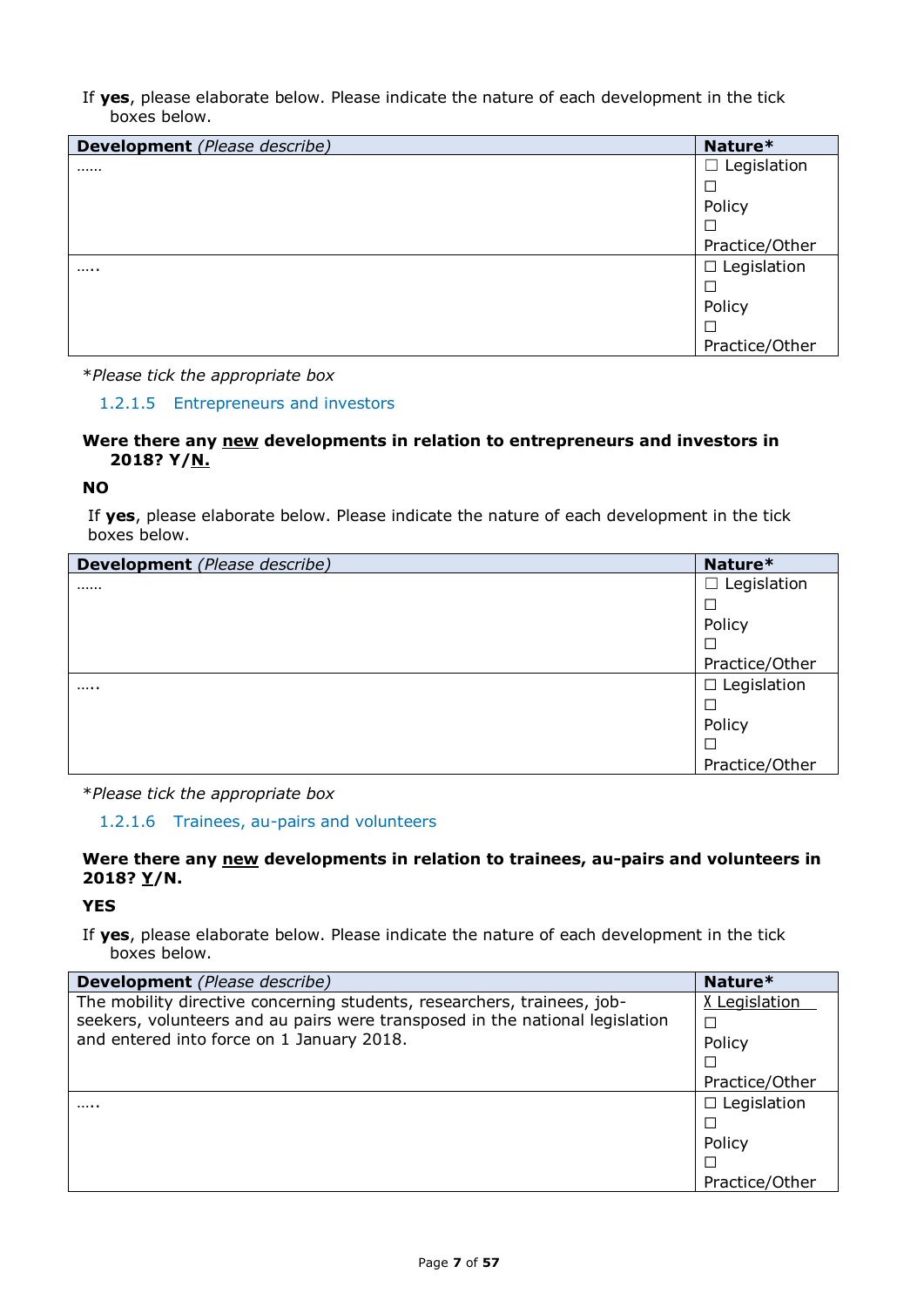### 1.2.1.7 Other remunerated workers

### **Were there any new developments in relation to other remunerated workers in 2018? Y/N.**

### **NO**

If **yes**, please elaborate below. Please indicate the nature of each development in the tick boxes below.

| <b>Development</b> (Please describe) | Nature*            |
|--------------------------------------|--------------------|
|                                      | $\Box$ Legislation |
|                                      |                    |
|                                      | Policy             |
|                                      |                    |
|                                      | Practice/Other     |
|                                      | $\Box$ Legislation |
|                                      |                    |
|                                      | Policy             |
|                                      | Ш                  |
|                                      | Practice/Other     |

\**Please tick the appropriate box*

### **1.2.2 SATISFYING LABOUR MARKET NEEDS - ADMISSION POLICIES**

**Were there any new developments to satisfy labour market and skill needs/shortages in relation to the employment of third-country nationals (which were not already covered in question 1.2.1 above) in 2018? Y/N.**

#### **NO**

ł

If **yes**, please elaborate below.

| <b>Development</b> (Please describe) | Nature*            |
|--------------------------------------|--------------------|
|                                      | $\Box$ Legislation |
|                                      | ⊒                  |
|                                      | Policy             |
|                                      | □                  |
|                                      | Practice/Other     |
|                                      | $\Box$ Legislation |
|                                      | $\Box$             |
|                                      | Policy             |
|                                      | $\Box$             |
|                                      | Practice/Other     |

\**Please tick the appropriate box*

### **1.2.3 'SOCIAL DUMPING'<sup>4</sup> AND LABOUR EXPLOITATION**

**Were there any new developments aimed at tackling labour exploitation and/or social dumping of third-country national workers legally residing in your (Member) State in 2018? Y/N.**

<sup>4</sup> While there is no definition of the concept of "social dumping" in EU law, the term is generally used to point to unfair competition due to the application of different wages and social protection rules to different categories of worker (Parliamentary questions, 27 May 2015, E-008441-15). The European Commission described the practice as a situation 'where foreign service providers can undercut local service providers because their labour standards are lower', more info at [Eurofound](https://www.eurofound.europa.eu/observatories/eurwork/industrial-relations-dictionary/social-dumping-0)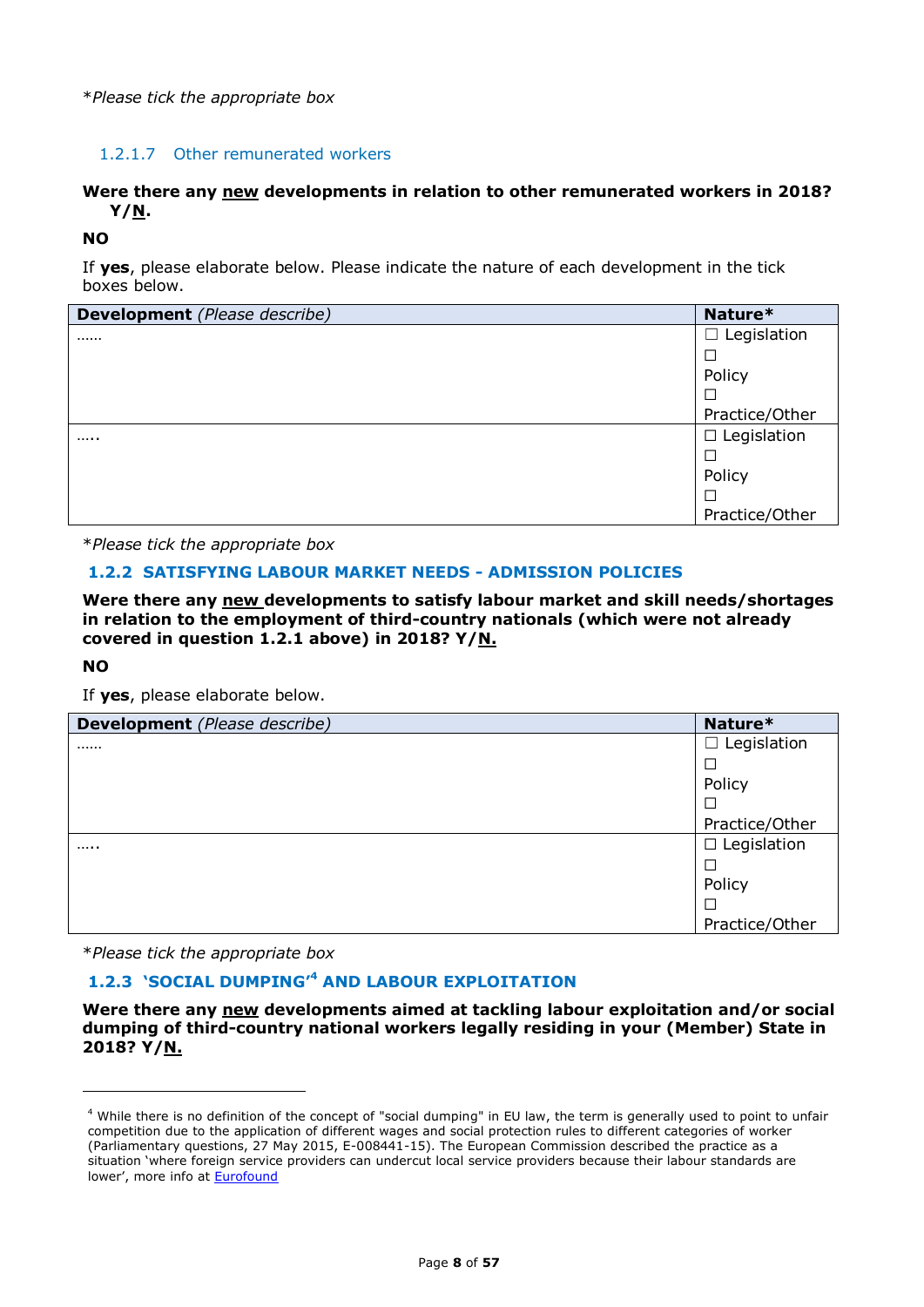### **NO**

If **yes**, please elaborate below, stating the drivers for the change / intended impact if applicable.

| <b>Development</b> (Please describe) | Nature*            |
|--------------------------------------|--------------------|
|                                      | $\Box$ Legislation |
|                                      |                    |
|                                      | Policy             |
|                                      |                    |
|                                      | Practice/Other     |
|                                      | $\Box$ Legislation |
|                                      |                    |
|                                      | Policy             |
|                                      |                    |
|                                      | Practice/Other     |

\**Please tick the appropriate box*

### **1.2.4 CIRCULAR MIGRATION**

### **Were there any new developments regarding circular migration in 2018? Y/N.**

### **NO**

If **yes**, please elaborate below, stating the drivers for the change / intended impact if applicable.

| <b>Development</b> (Please describe) | Nature*               |
|--------------------------------------|-----------------------|
|                                      | Legislation<br>$\Box$ |
|                                      | □                     |
|                                      | Policy                |
|                                      | ⊏                     |
|                                      | Practice/Other        |
|                                      | Legislation<br>$\Box$ |
|                                      | ⊏                     |
|                                      | Policy                |
|                                      | ⊏                     |
|                                      | Practice/Other        |

\**Please tick the appropriate box*

#### **Were there any new developments regarding other bilateral labour agreements between your (Member) State and third countries in 2018? Y/N.**

**YES**

If **yes**, please elaborate below, stating the drivers for the change / intended impact if applicable.

| <b>Development</b> (Please describe)                                                                                                                                                                                              | Nature*                                                 |
|-----------------------------------------------------------------------------------------------------------------------------------------------------------------------------------------------------------------------------------|---------------------------------------------------------|
| Bilateral agreement has been accepted between the Ministry of National<br>Economy of Hungary and the Ministry of Labour, Employment, Veteran<br>and Social Policy of the Republic of Serbia regarding the field of<br>Employment. | $\Box$ Legislation<br>x Policy<br>x Practice/Other      |
|                                                                                                                                                                                                                                   | $\Box$ Legislation<br>$\Box$ Policy<br>□ Practice/Other |

\**Please tick the appropriate box*

# **1.2.5 OTHER DEVELOPMENTS IN ECONOMIC MIGRATION**

### **Were there any other new developments in the area of economic migration in 2018? Y/N.**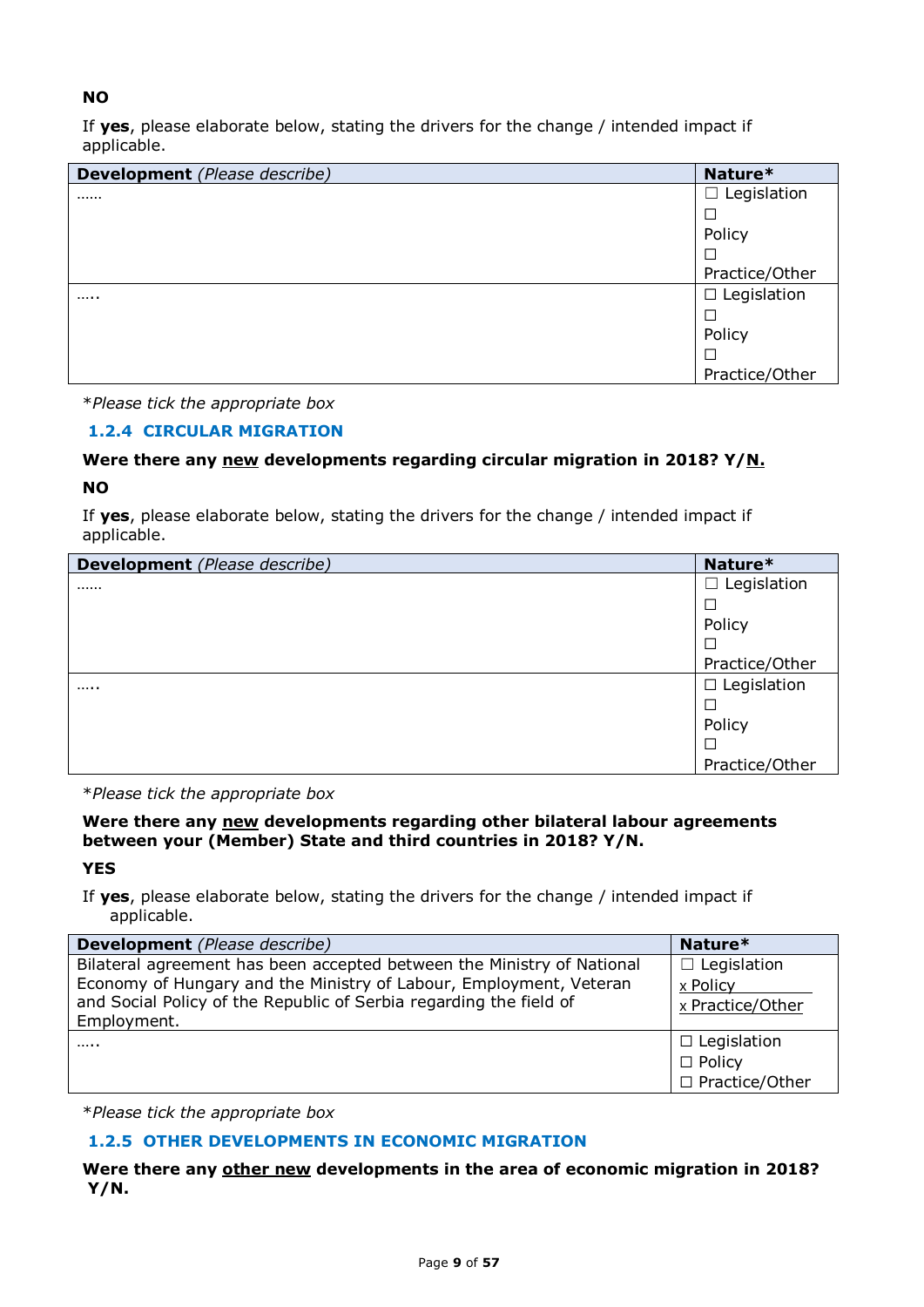### **NO**

If **yes**, please elaborate below, stating the drivers for the change / intended impact if applicable.

| <b>Development</b> (Please describe) | Nature*            |
|--------------------------------------|--------------------|
|                                      | $\Box$ Legislation |
|                                      |                    |
|                                      | Policy             |
|                                      | $\Box$             |
|                                      | Practice/Other     |
|                                      | $\Box$ Legislation |
|                                      | $\Box$             |
|                                      | Policy             |
|                                      |                    |
|                                      | Practice/Other     |

\**Please tick the appropriate box*

### **1.3 STUDENTS AND RESEARCHERS**

### **Were there any new developments in relation to a) Students and b) Researchers in 2018? Y/N**

### **YES**

If **yes**, please elaborate below. Please state the driver for the change / intended impact (e.g. incentive mechanisms to attract / retain students, measures to prevent mis-use etc.) if applicable.

| Development for a) STUDENTS (please describe)                              | Nature*               |
|----------------------------------------------------------------------------|-----------------------|
| The mobility directive concerning students and researchers were transposed | X Legislation         |
| in the national legislation and entered into force on 1 January 2018.      |                       |
|                                                                            | Policy                |
|                                                                            | $\Box$ Practice/Other |
| .                                                                          | $\Box$ Legislative    |
|                                                                            |                       |
|                                                                            | Policy                |
|                                                                            | $\Box$ Practice/Other |
|                                                                            |                       |
| <b>Development for b) RESEARCHERS</b> (please describe)                    | Nature $*$            |
| The mobility directive concerning students and researchers were transposed | X Legislation         |
| in the national legislation and entered into force on 1 January 2018.      |                       |
|                                                                            | Policy                |
|                                                                            | $\Box$ Practice/Other |
| .                                                                          | $\Box$ Legislative    |
|                                                                            |                       |
|                                                                            | Policy                |

\**Please tick the appropriate box*

### **1.4 FAMILY REUNIFICATION AND FAMILY FORMATION**

### **Were there any new developments regarding family reunification and family formation in 2018? Y/N.**

### **YES**

If **yes**, please elaborate below. Please state the driver for the change / intended impact (e.g. facilitation of family reunification, measures to prevent mis-use etc.)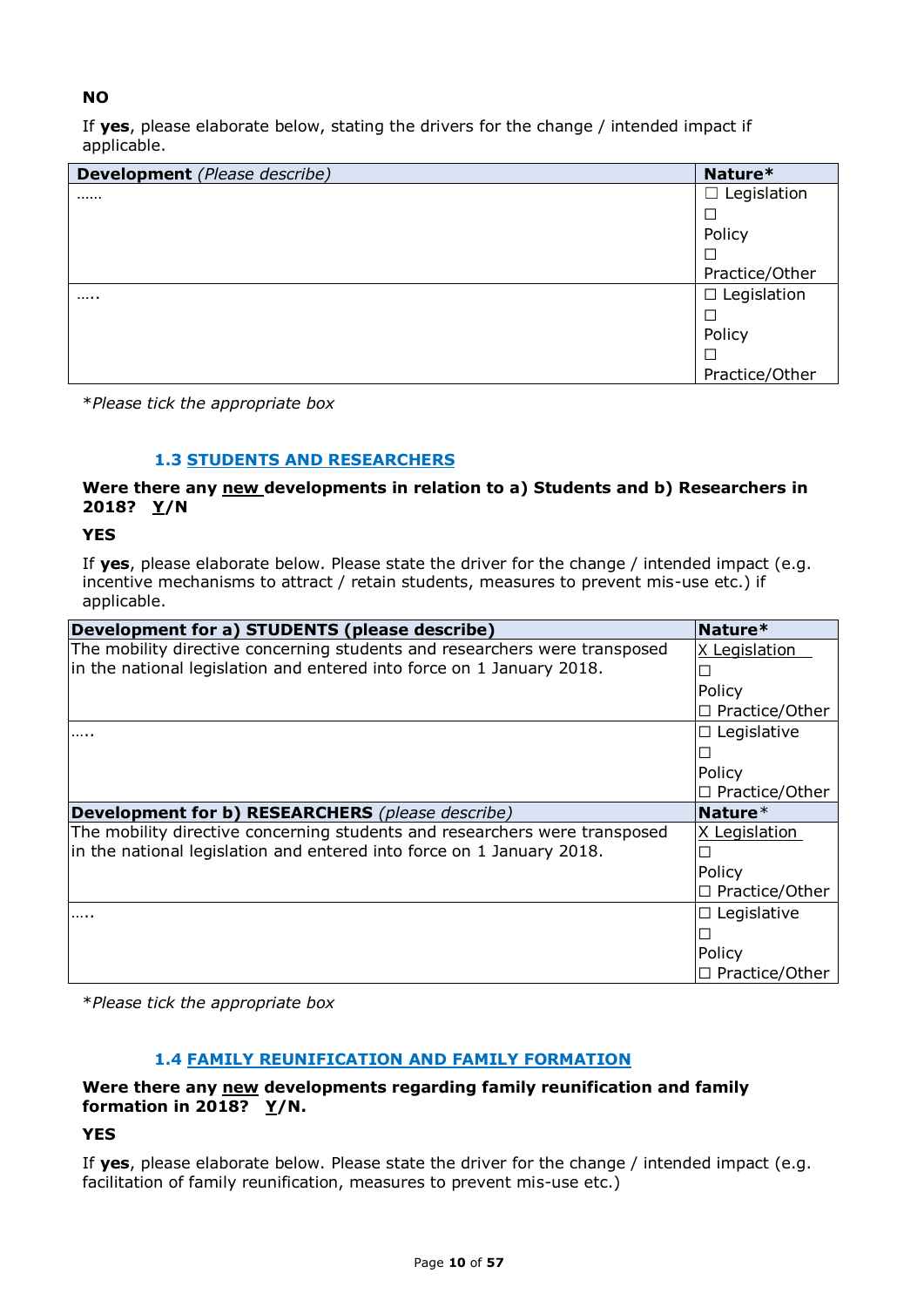| <b>Development</b> (Please describe)                                                                                                                                                                                                                                                                                                                                                                                                                                                                                                                                                                                                                                                                                                                                                                                                                                                                                                                                                                                                                                                                                                                                                                                                                                                      | Nature*                                          |
|-------------------------------------------------------------------------------------------------------------------------------------------------------------------------------------------------------------------------------------------------------------------------------------------------------------------------------------------------------------------------------------------------------------------------------------------------------------------------------------------------------------------------------------------------------------------------------------------------------------------------------------------------------------------------------------------------------------------------------------------------------------------------------------------------------------------------------------------------------------------------------------------------------------------------------------------------------------------------------------------------------------------------------------------------------------------------------------------------------------------------------------------------------------------------------------------------------------------------------------------------------------------------------------------|--------------------------------------------------|
| Amendments of Act II of 2007 and Act I of 2007: the third country national<br>family members of a Hungarian citizen will fall under the scope of Act II of<br>2007 from 01.01.2019 (earlier they enjoyed the right of free movement).<br>Those who hold a right to stay as a third country national member of a<br>Hungarian citizen will receive a National Permanent Residence Permit. The<br>issuance of the national residence permit can be only refused if:<br>- they have disclosed false information or untrue facts<br>- against whom an initiative for refusing the right stay has been issued by<br>the competent authorities (national security, public security, public safety)<br>- relationship of convenience<br>- criminal record<br>- if the marriage was dissolved after 3 years after receiving the current<br>permit or if the parental custody was revoked<br>- a cohabitation relationship does not exist<br>- the person has left the territory of Hungary for a period longer than 6<br>months<br>- the linked Hungarian national has settled abroad<br>The Parliament accepted the change in the legislation concerning the third<br>country citizen family members of Hungarian citizens but the amendments<br>are only effective from the 1st of January 2019 | X Legislation<br>X Policy<br>П<br>Practice/Other |

### **1.5 INFORMATION ON ROUTES TO AND CONDITIONS OF LEGAL MIGRATION**

# **Were there any new developments in 2018 to improve the provision of information on the routes to and conditions of legal migration for third-country nationals? Y/N.**

#### **NO**

For example, provision of information through:

- a) Information campaigns, websites, specific centres etc.
- b) Cooperation with third countries, for example on pre-departure measures, which may include provision of information on **visas** and residence / work permits, which take place both in the (Member) State and/or a third country.

If **yes**, please elaborate below.

| <b>Development</b> (please describe) | Nature*            |
|--------------------------------------|--------------------|
|                                      | Legislation<br>ш   |
|                                      | □                  |
|                                      | Policy             |
|                                      | ⊏                  |
|                                      | Practice/Other     |
|                                      | $\Box$ Legislation |
|                                      | ⊏                  |
|                                      | Policy             |
|                                      | ⊏                  |
|                                      | Practice/Other     |

\**Please tick the appropriate box*

#### **1.6 OTHER MEASURES REGARDING LEGAL MIGRATION**

**Were there any other new developments regarding legal migration? Y/N. NO**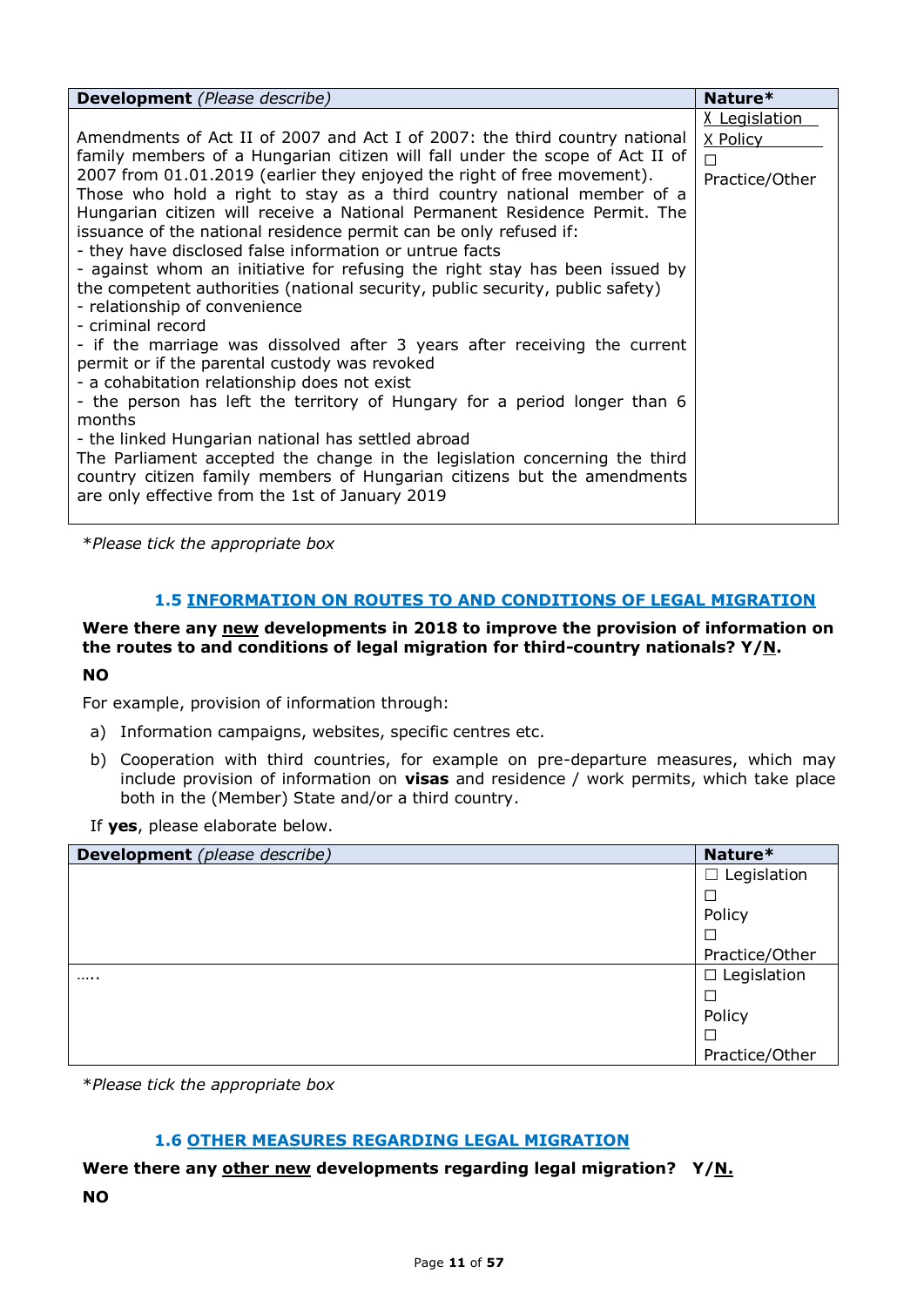If **yes**, please elaborate below, and state the driver for the change / intended impact in 2018

| <b>Development</b> (please describe) | Nature*            |
|--------------------------------------|--------------------|
|                                      | $\Box$ Legislation |
|                                      |                    |
|                                      | Policy             |
|                                      |                    |
|                                      | Practice/Other     |
|                                      | $\Box$ Legislation |
|                                      |                    |
|                                      | Policy             |
|                                      |                    |
|                                      | Practice/Other     |

\**Please tick the appropriate box*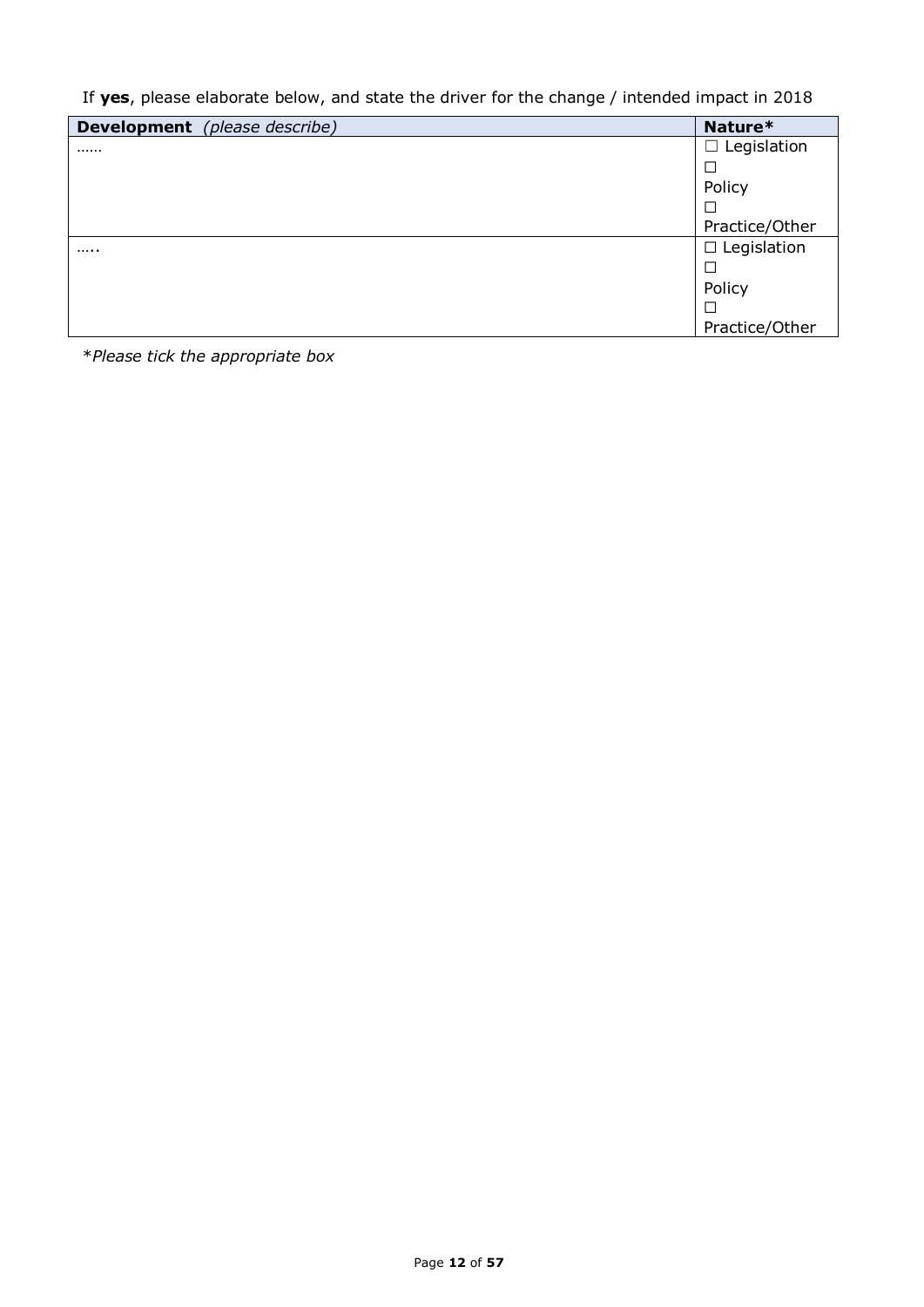### **2 INTERNATIONAL PROTECTION INCLUDING ASYLUM**

*NB: THIS SECTION WILL ALSO FEED INTO EASO'S ANNUAL REPORT ON THE SITUATION OF ASYLUM IN THE EU.* 

### **2.1 IMPLEMENTATION OF THE COMMON EUROPEAN ASYLUM SYSTEM (CEAS) AND RELATED POLICY DEVELOPMENTS**

### **2.1.1 CHANGES IN LEGISLATION, POLICIES AND PRACTICES**

Please provide **information on** *new developments* relating to any of the following areas**:**

### *2.1.1.1 Access to the asylum procedure*

### **Were there any new developments in relation to access to the asylum procedure in 2018? Y/N.**

**NO**

| Development (Please describe)                                                                     | Nature*            |  |
|---------------------------------------------------------------------------------------------------|--------------------|--|
| a) First arrival to territory (including information provided at the time of first arrival to     |                    |  |
| the EU territory and operations to help asylum seekers on arrival);                               |                    |  |
|                                                                                                   | $\Box$ Legislation |  |
|                                                                                                   | $\Box$             |  |
|                                                                                                   | Policy             |  |
|                                                                                                   | П                  |  |
|                                                                                                   | Practice/Other     |  |
|                                                                                                   | $\Box$ Legislation |  |
|                                                                                                   | □                  |  |
|                                                                                                   | Policy             |  |
|                                                                                                   | п                  |  |
|                                                                                                   | Practice/Other     |  |
| b) Access to the asylum procedure (including applications made at the border, within              |                    |  |
| the (Member) State's territory and in detention) - including making and lodging<br>applications;  |                    |  |
|                                                                                                   | $\Box$ Legislation |  |
|                                                                                                   | $\Box$             |  |
|                                                                                                   | Policy             |  |
|                                                                                                   | П                  |  |
|                                                                                                   | Practice/Other     |  |
|                                                                                                   | $\Box$ Legislation |  |
|                                                                                                   | $\Box$             |  |
|                                                                                                   | Policy             |  |
|                                                                                                   | $\Box$             |  |
|                                                                                                   | Practice/Other     |  |
| Registration of applications for international protection (including subsequent<br>$\mathsf{C}$ ) |                    |  |
| applications and Dublin returnees), identification and fingerprinting.                            |                    |  |
|                                                                                                   | $\Box$ Legislation |  |
|                                                                                                   | $\Box$             |  |
|                                                                                                   | Policy             |  |
|                                                                                                   | П                  |  |
|                                                                                                   | Practice/Other     |  |
|                                                                                                   | $\Box$ Legislation |  |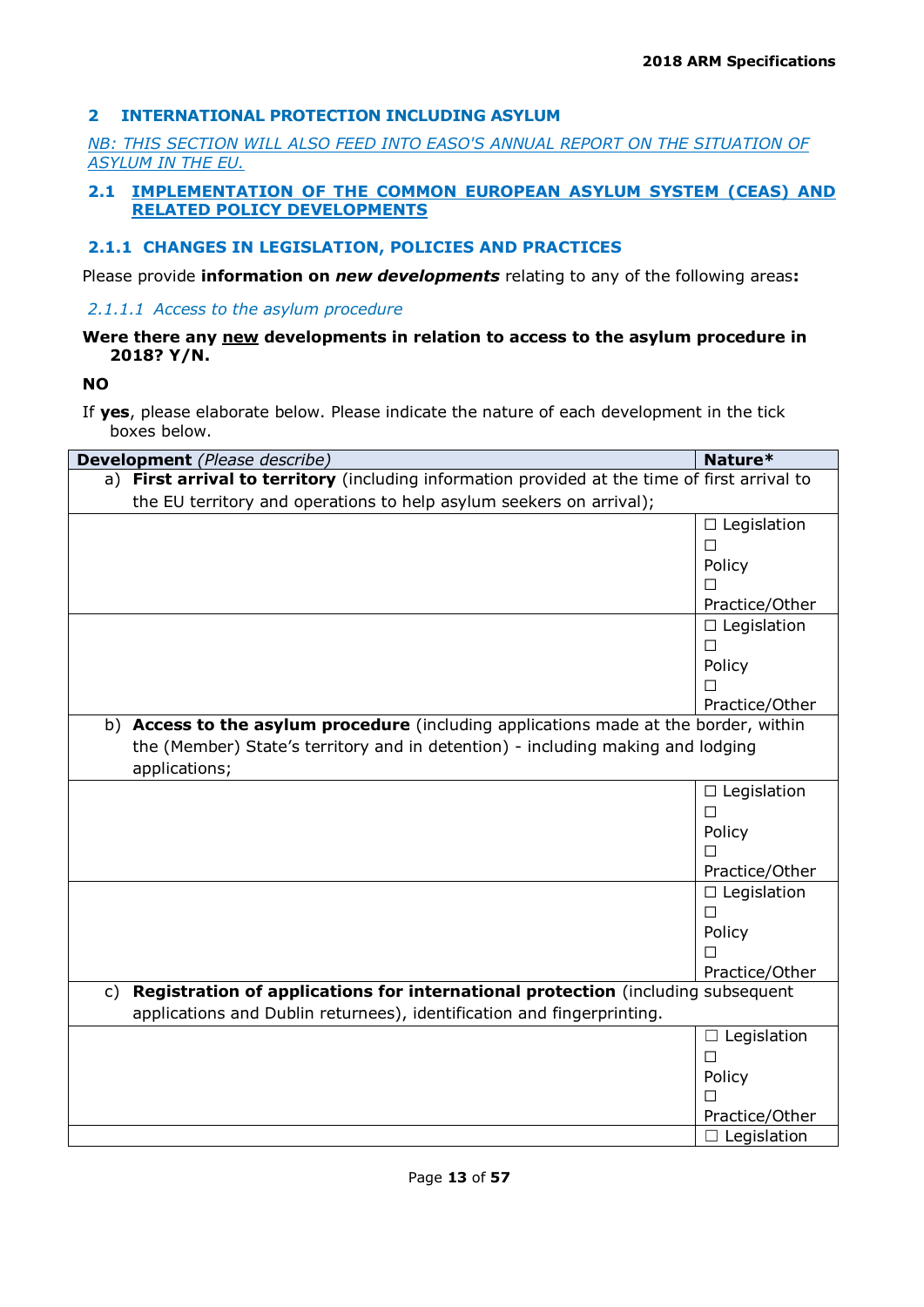| −              |
|----------------|
| Policy         |
|                |
| Practice/Other |
|                |

### *2.1.1.2 Reception of asylum applicants*

#### **Were there any new developments in relation to reception of asylum applicants in 2018? Y/N.**

**YES**

If **yes**, please elaborate below. Please indicate the nature of each development in the tick boxes below.

| Development (Please describe)                                                                                                                                                                                                                                                                                                                                                                                                                   | Nature*                       |
|-------------------------------------------------------------------------------------------------------------------------------------------------------------------------------------------------------------------------------------------------------------------------------------------------------------------------------------------------------------------------------------------------------------------------------------------------|-------------------------------|
| a) Reception of applicants (please include information on reception capacities -                                                                                                                                                                                                                                                                                                                                                                |                               |
| rise/fall/stable, material reception conditions, i.e. housing, food and clothing and                                                                                                                                                                                                                                                                                                                                                            |                               |
| financial support, contingency planning in reception, access to labour market and                                                                                                                                                                                                                                                                                                                                                               |                               |
| vocational training, medical care, schooling and education, residence and freedom of                                                                                                                                                                                                                                                                                                                                                            |                               |
| movement)                                                                                                                                                                                                                                                                                                                                                                                                                                       |                               |
| From January 2018 legislation has been amended as follows:                                                                                                                                                                                                                                                                                                                                                                                      | X Legislation<br>$\Box$       |
| When housing asylum seekers in reception facilities the gender identity<br>other than the applicant's registered sex, shall take into account by the<br>asylum authority.                                                                                                                                                                                                                                                                       | Policy<br>П<br>Practice/Other |
| When housing asylum seekers, recognized refugees and subsidiary<br>protected persons in reception facilities and also during detention special<br>attention is given to LGBT persons.                                                                                                                                                                                                                                                           |                               |
| Special attention is being paid to asylum seekers with special needs,<br>children receive 5 meals a day, pregnant women and mothers with<br>newborn children and children receive fruit and dairy products daily. The<br>legislation has been amended that for these vulnerable groups meals are<br>provided in all accommodation facilities similarly (5 meals per day),<br>previously this was only provided for children under 14 years old. |                               |
|                                                                                                                                                                                                                                                                                                                                                                                                                                                 | $\Box$ Legislation            |
|                                                                                                                                                                                                                                                                                                                                                                                                                                                 | П                             |
|                                                                                                                                                                                                                                                                                                                                                                                                                                                 | Policy                        |
|                                                                                                                                                                                                                                                                                                                                                                                                                                                 | П                             |
|                                                                                                                                                                                                                                                                                                                                                                                                                                                 | Practice/Other                |
| b) Detention during the asylum procedure (detention capacity - rise/fall/stable,                                                                                                                                                                                                                                                                                                                                                                |                               |
| practices regarding detention, grounds for detention, alternatives to detention, time<br>limit for detention)                                                                                                                                                                                                                                                                                                                                   |                               |
| From January 2018 legislation has been amended as follows:                                                                                                                                                                                                                                                                                                                                                                                      | X Legislation                 |
| When housing asylum seekers, recognized refugees and subsidiary                                                                                                                                                                                                                                                                                                                                                                                 | П                             |
| protected persons in reception facilities and also during detention special                                                                                                                                                                                                                                                                                                                                                                     | Policy                        |
| attention is given to LGBT persons.                                                                                                                                                                                                                                                                                                                                                                                                             | П                             |
|                                                                                                                                                                                                                                                                                                                                                                                                                                                 | Practice/Other                |
|                                                                                                                                                                                                                                                                                                                                                                                                                                                 | $\Box$ Legislation            |
|                                                                                                                                                                                                                                                                                                                                                                                                                                                 | П                             |
|                                                                                                                                                                                                                                                                                                                                                                                                                                                 | Policy                        |
|                                                                                                                                                                                                                                                                                                                                                                                                                                                 | П                             |
|                                                                                                                                                                                                                                                                                                                                                                                                                                                 | Practice/Other                |

\**Please tick the appropriate box*

*2.1.1.3 Asylum procedures*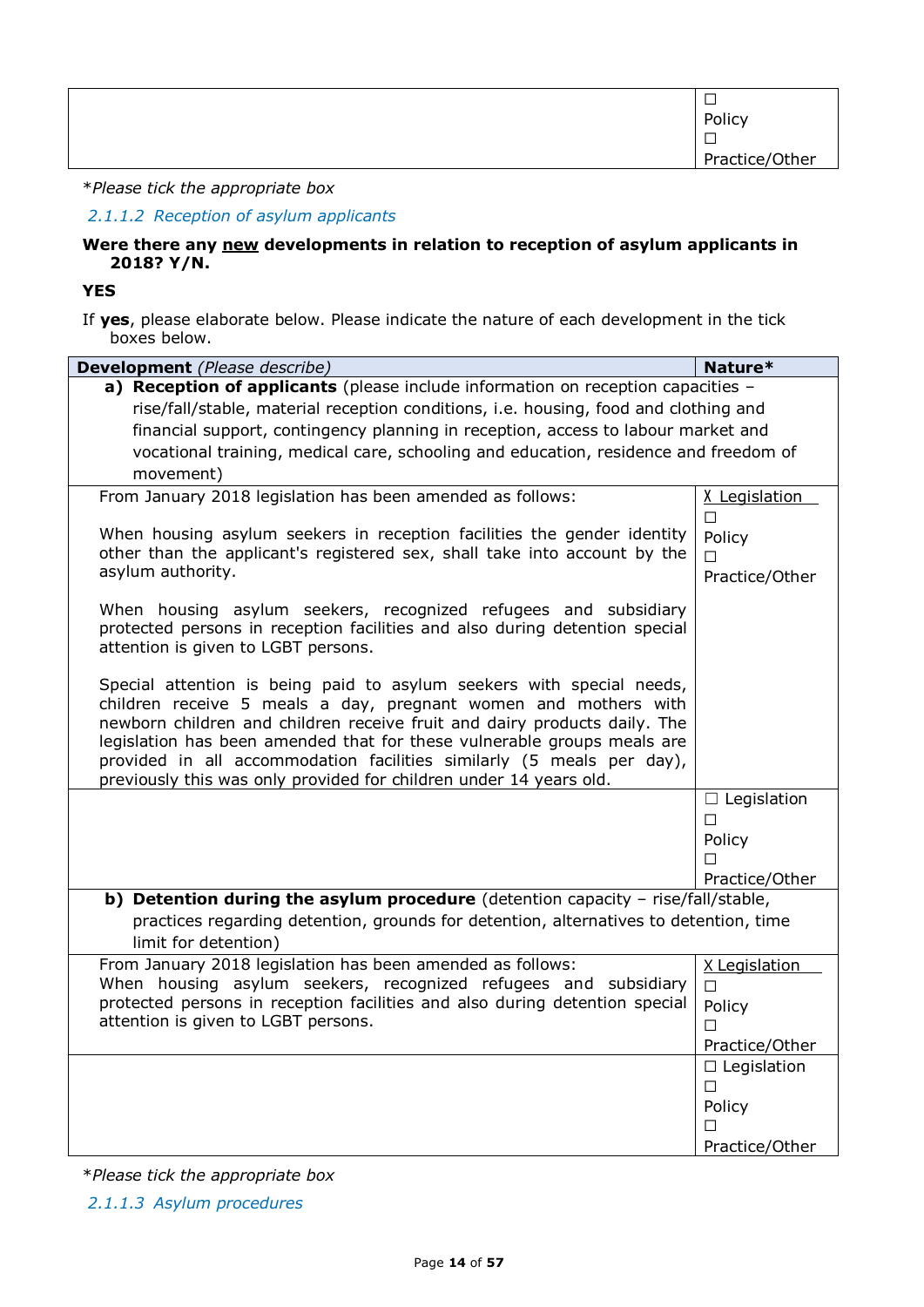# Were there any <u>new</u> developments in relation to asylum procedures in 2018? Y/N. **YES**

If **yes**, please elaborate below. Please indicate the nature of each development in the tick boxes below.

| Development (Please describe)                                                                                | Nature*            |
|--------------------------------------------------------------------------------------------------------------|--------------------|
| a) Access to information and legal counselling/representation (including at the                              |                    |
| border and during the asylum procedure);                                                                     |                    |
|                                                                                                              |                    |
|                                                                                                              | $\Box$ Legislation |
|                                                                                                              | $\Box$             |
|                                                                                                              | Policy             |
|                                                                                                              | $\perp$            |
|                                                                                                              | Practice/Other     |
|                                                                                                              | $\Box$ Legislation |
|                                                                                                              | $\Box$             |
|                                                                                                              | Policy             |
|                                                                                                              | □                  |
|                                                                                                              | Practice/Other     |
| b) Provision of interpretation;                                                                              |                    |
|                                                                                                              | $\Box$ Legislation |
|                                                                                                              | $\Box$             |
|                                                                                                              | Policy             |
|                                                                                                              | П                  |
|                                                                                                              | Practice/Other     |
| <b>Dublin procedure</b> (including changes in: the organisational framework, IT systems <sup>5</sup> ,<br>C) |                    |
| practical development and suspension of transfers to selected countries, detention in the                    |                    |
| framework of Dublin procedures);                                                                             |                    |
|                                                                                                              | $\Box$ Legislation |
|                                                                                                              | $\Box$             |
|                                                                                                              | Policy             |
|                                                                                                              | П                  |
|                                                                                                              | Practice/Other     |
| <b>Special procedures:</b> border procedures, procedures in transit zones, accelerated<br>d)                 |                    |
| procedures, admissibility procedures, prioritised procedures or any special procedure for                    |                    |
| selected caseloads;                                                                                          |                    |
|                                                                                                              |                    |
|                                                                                                              | $\Box$ Legislation |
|                                                                                                              | □                  |
|                                                                                                              | Policy             |
|                                                                                                              | □                  |
|                                                                                                              | Practice/Other     |
| Safe country concept: safe country of origin, safe third country, European safe third<br>e)                  |                    |
| country, first country of asylum (introduction of the concept into law, applicability of the                 |                    |
| concept in practice, measures undertaken to create, revise or implement a list of safe                       |                    |
| countries);                                                                                                  |                    |
| Article 51 (2) of Act LXXX. of 2007 on Asylum was supplemented with                                          | X Legislation      |
| the following ground of inadmissibility: An application shall be                                             | $\Box$ Policy      |

ł

<sup>&</sup>lt;sup>5</sup> For example, information on setting up new databases that allow managing of Dublin cases, problems with managing DubliNet which can cause a delay in sending/receiving Dublin requests, acquisition of new equipment, such as Eurodac machines etc. as it is a relevant development in boosting the capacity to conduct Dublin procedures.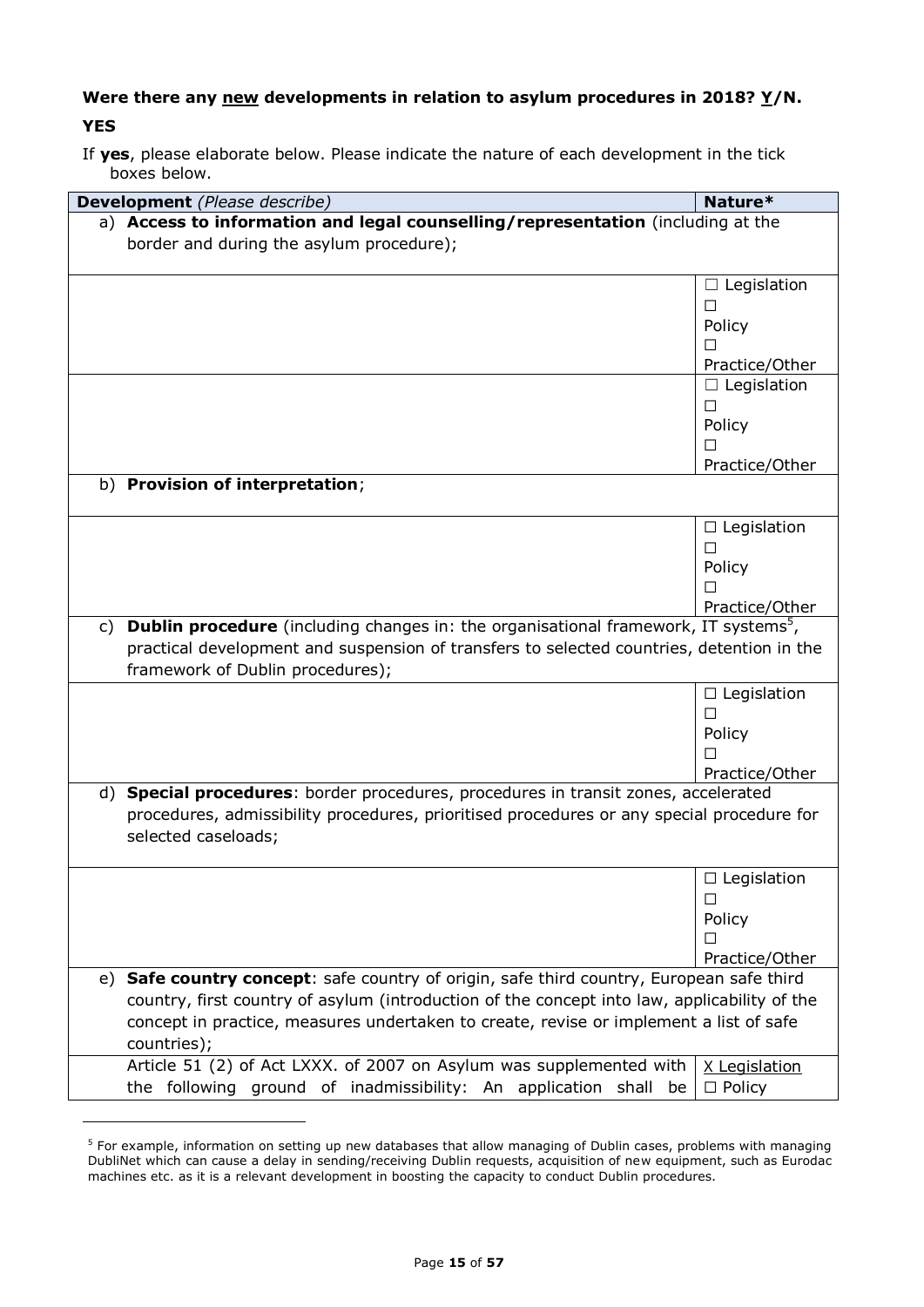|       | Development (Please describe)                                                           | Nature*            |
|-------|-----------------------------------------------------------------------------------------|--------------------|
|       | considered inadmissible if the applicant has arrived through a country                  |                    |
|       | where there is no risk of persecution under Article $6(1)$ , or there is no             | Practice/Other     |
|       | risk of serious harm as defined in Section 12 (1), or if the appropriate                |                    |
|       | level of protection is provided in the country through which he/she has                 |                    |
|       | arrived in Hungary.                                                                     |                    |
| $f$ ) | Procedures at first instance (relevant changes in: the authority in charge,             |                    |
|       | organisation of the process, interviews, evidence assessment, international protection  |                    |
|       | status determination, decision making, timeframes, case management, including backlog   |                    |
|       | management);                                                                            |                    |
|       |                                                                                         |                    |
|       |                                                                                         | $\Box$ Legislation |
|       |                                                                                         | $\Box$ Policy      |
|       |                                                                                         |                    |
|       |                                                                                         | Practice/Other     |
| q)    | Appeal/judicial review (changes in: organisation of the process, hearings, written      |                    |
|       | procedures, timeframes, case management, including backlog management);                 |                    |
|       |                                                                                         | $\Box$ Legislation |
|       |                                                                                         | $\Box$ Policy      |
|       |                                                                                         |                    |
|       |                                                                                         | Practice/Other     |
| h)    | <b>Country of origin information</b> (changes or updates in: organisation, methodology, |                    |
|       | products, databases, fact-finding missions, cooperation between (Member) States).       |                    |
|       |                                                                                         |                    |
|       |                                                                                         | $\Box$ Legislation |
|       |                                                                                         | $\Box$ Policy      |
|       |                                                                                         |                    |
|       |                                                                                         | Practice/Other     |

### *2.1.1.4 Residence/entry documents and rights/obligations of beneficiaries of international protection*

### **Were there any new developments in relation to the rights and obligations related to the status of beneficiary of international protection in 2018? Y/N.**

**NO**

| <b>Development</b> (Please describe)                                                         | Nature*                |
|----------------------------------------------------------------------------------------------|------------------------|
| a) Residence/entry documents granted to beneficiaries of international protection (including |                        |
| length/duration);                                                                            |                        |
|                                                                                              | Legislation            |
|                                                                                              | $\Box$                 |
|                                                                                              | Policy                 |
|                                                                                              |                        |
|                                                                                              | Practice/Other         |
|                                                                                              | Legislation<br>$\perp$ |
|                                                                                              | П                      |
|                                                                                              | Policy                 |
|                                                                                              | $\Box$                 |
|                                                                                              | Practice/Other         |
| b) Rights and obligations regarding family reunification, access to social welfare scheme,   |                        |
| access to accommodation, healthcare, citizenship, education, employment etc.                 |                        |
|                                                                                              | $\Box$ Legislation     |
|                                                                                              | $\Box$                 |
|                                                                                              | Policy                 |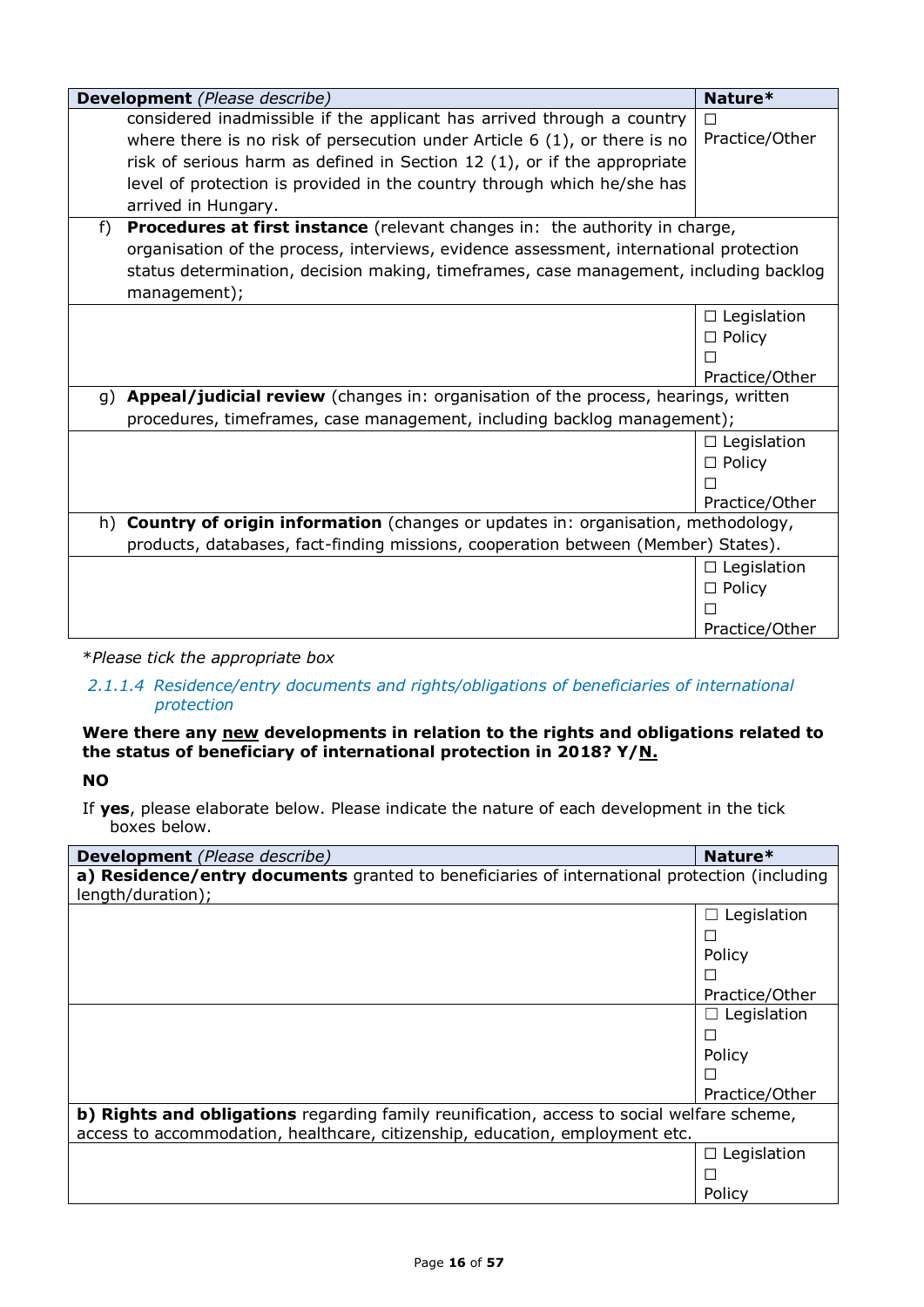| Practice/Other        |
|-----------------------|
| $\square$ Legislation |
|                       |
| Policy                |
|                       |
| Practice/Other        |

*2.1.1.5 Provision of information on residence/entry documents and rights/obligations of beneficiaries of international protection*

**Were there any new developments in relation to the provision of information to beneficiaries of international protection on the rights and obligations related to that status, in a language that they understand or are reasonably supposed to understand in 2018? Y/N.**

### **NO**

If **yes**, please elaborate below. Please indicate the nature of each development in the tick boxes below.

| <b>Development</b> (Please describe)                                                                                                                                                                    | Nature*          |
|---------------------------------------------------------------------------------------------------------------------------------------------------------------------------------------------------------|------------------|
| a) Information on residence/entry documents granted to beneficiaries of international                                                                                                                   |                  |
| protection (including length/duration);                                                                                                                                                                 |                  |
|                                                                                                                                                                                                         | Legislation      |
|                                                                                                                                                                                                         |                  |
|                                                                                                                                                                                                         | Policy           |
|                                                                                                                                                                                                         |                  |
|                                                                                                                                                                                                         | Practice/Other   |
|                                                                                                                                                                                                         | Legislation<br>П |
|                                                                                                                                                                                                         |                  |
|                                                                                                                                                                                                         | Policy           |
|                                                                                                                                                                                                         |                  |
|                                                                                                                                                                                                         | Practice/Other   |
| b) Information on rights and obligations regarding family reunification, access to social<br>welfare scheme, access to accommodation, healthcare, citizenship, employment and integration<br>programme. |                  |
|                                                                                                                                                                                                         | Legislation      |
|                                                                                                                                                                                                         |                  |
|                                                                                                                                                                                                         | Policy           |
|                                                                                                                                                                                                         |                  |
|                                                                                                                                                                                                         | Practice/Other   |
|                                                                                                                                                                                                         | Legislation<br>П |
|                                                                                                                                                                                                         |                  |
|                                                                                                                                                                                                         | Policy           |
|                                                                                                                                                                                                         |                  |
|                                                                                                                                                                                                         | Practice/Other   |

\**Please tick the appropriate box*

2.1.1.6 Withdrawal of international protection

### **Were there any new developments regarding the withdrawal of international protection? Y/N.**

### **NO**

Please include information in relation to institutional and organisational aspects, procedural rules, cessation, grounds for revocation of, ending of, or refusal to renew international protection (grounds for ending international protection include: exclusion, misrepresentation or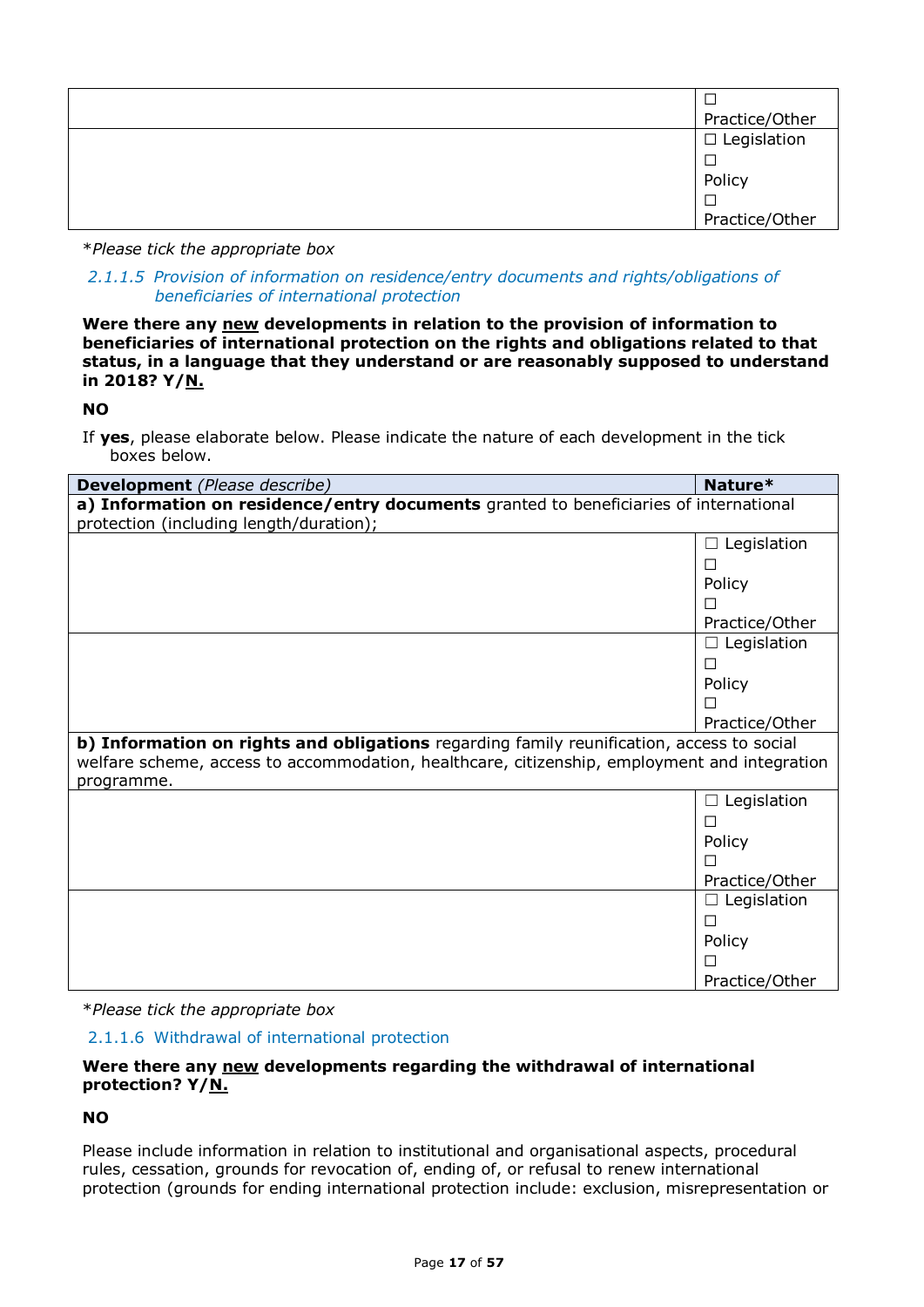omission of facts and danger to national security or the community) and consequences following revocation of, ending of, or refusal to renew international protection.

If **yes**, please elaborate below. Please indicate the nature of each development in the tick boxes below.

| Development (Please describe) | Nature*            |
|-------------------------------|--------------------|
|                               | $\Box$ Legislation |
|                               |                    |
|                               | Policy             |
|                               |                    |
|                               | Practice/Other     |
|                               | $\Box$ Legislation |
|                               |                    |
|                               | Policy             |
|                               |                    |
|                               | Practice/Other     |

\**Please tick the appropriate box*

#### 2.1.1.7 Cooperation with third countries

**Were there any new policies/measures in 2018 implemented in cooperation with third countries, including activities related to the external dimension of the CEAS** (e.g. participation in capacity building activities in third countries, Regional Development Protection Programmes or any relevant activities under Partnership Framework with Third Countries and European Neighbourhood Policy)?

If evidence is available, please describe the outcomes of these developments in the box below

-N/A

#### 2.1.1.8 Other developments in asylum legislation, policy and practices

#### **Were there any other new developments in 2018 which were not covered above, in particular in relation to any specific challenges?**

| <b>Development</b> (Please describe)                                        | Nature*            |
|-----------------------------------------------------------------------------|--------------------|
| From 5th February during office hours, Pastu translator was available       | $\Box$ Legislation |
| at the Röszke Transit Zone through AMIF funding to help client              | □                  |
| communication with social and medical services.                             | Policy             |
|                                                                             | X Practice/Other   |
| From 11th April an Urdu and from 13th April an Arabic interpreter was       |                    |
| available at the Röszke transit zone.                                       |                    |
|                                                                             |                    |
| From April mandatory chest x-ray screening was done at the local            |                    |
| hospitals.                                                                  |                    |
|                                                                             |                    |
| Within the framework of AMIF projects, upgrades have been made to           |                    |
| the transit zones from June throughout the whole year. Equipment for        |                    |
| community activities and school supplies have been acquired from            |                    |
| AMIF funding in these months, these include foosball (table soccer),        |                    |
| lots of different kinds of balls (volleyball, football, table tennis balls, |                    |
| etc), board games, card games, puzzles, etc.                                |                    |
|                                                                             |                    |
| While<br>available AMIF funded<br>previously<br>services<br>continue        |                    |
| uninterrupted, in July, the psychiatric care - due to project's ending on   |                    |
|                                                                             |                    |
| 30th June - was limited to the specialists' services offered by the         |                    |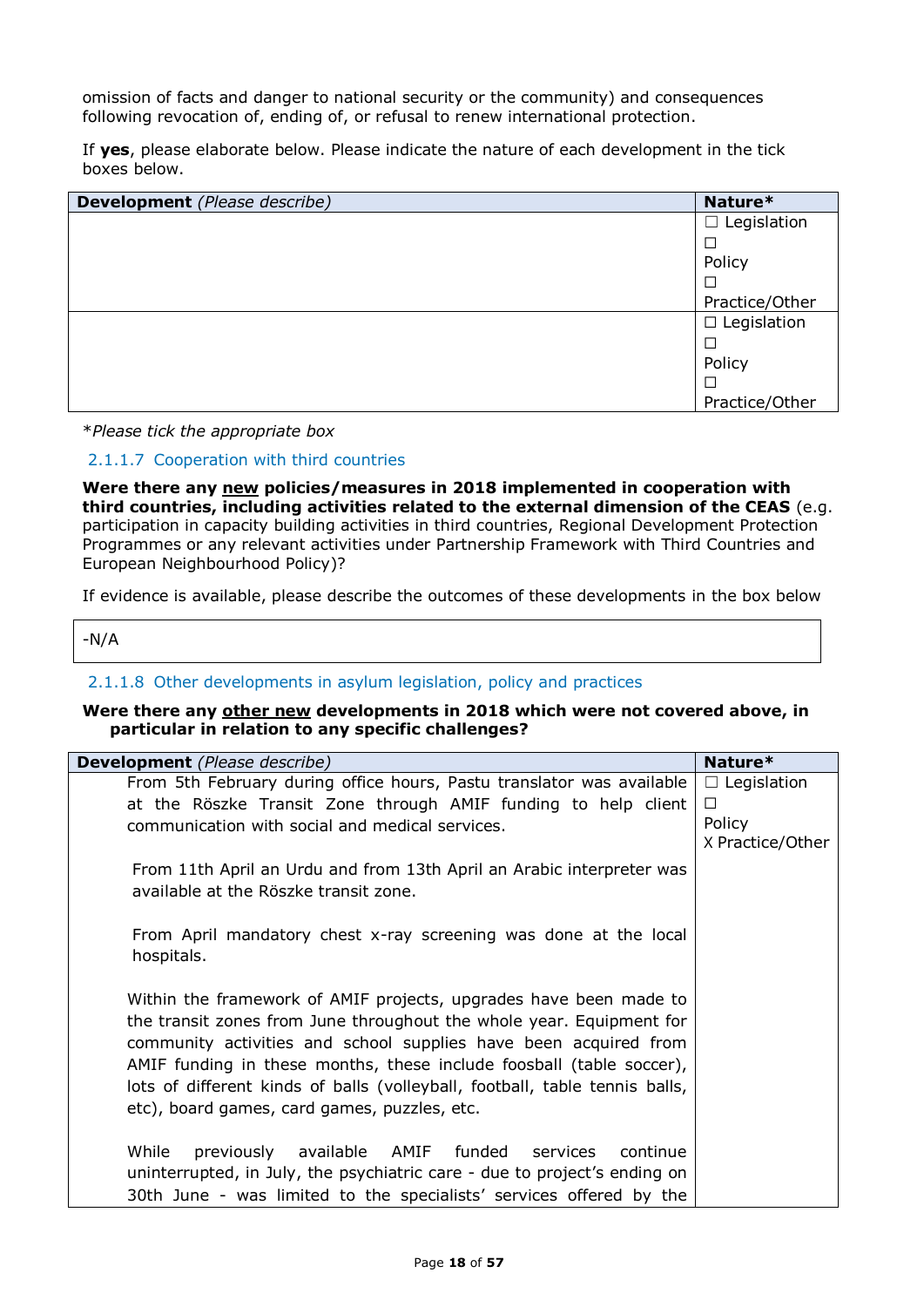| legislation, until the new project activities could start.                                                                                                                                                                                                                                        |  |
|---------------------------------------------------------------------------------------------------------------------------------------------------------------------------------------------------------------------------------------------------------------------------------------------------|--|
| From 1st September an additional social worker was hired, funded<br>within an AMIF project in the Röszke Transit Zone.                                                                                                                                                                            |  |
| From 7th September in both transit zones (Tompa and Röszke) a<br>psychologist was available at each location once a week 4 hours a day.<br>(Previously at Röszke, availability was 9 hours a week and at Tompa, 6<br>hours a week, the reduction is due to decrease in number of<br>inhabitants.) |  |
| Arabic interpretation at Tompa transit zone due to illness was not<br>available in November and December, pastu interpretation was not<br>available at Röszke transit zone from 10th December due to end of<br>contract.                                                                          |  |

#### **2.1.2 INSTITUTIONAL CHANGES IN THE NATIONAL ASYLUM SYSTEM**

**Were there any new institutional changes in the asylum field at ministry/agency/section level (including changes in mandate, creation of new entities, internal restructuring and transfer of competences, increase/decrease of staffing) in 2018? Y/N.**

**NO**

### **2.1.3 EFFICIENCY AND QUALITY OF THE NATIONAL ASYLUM SYSTEM**

### **Were there any measures undertaken to improve:**

**YES**

-

| <b>Development</b> (Please describe)                                                                                                                                                                                                                                                                                                                                                                                                                                           | Nature*                                                                       |
|--------------------------------------------------------------------------------------------------------------------------------------------------------------------------------------------------------------------------------------------------------------------------------------------------------------------------------------------------------------------------------------------------------------------------------------------------------------------------------|-------------------------------------------------------------------------------|
| a) Safeguards of the national asylum system (preventing and combatting unfounded                                                                                                                                                                                                                                                                                                                                                                                               |                                                                               |
| applications, credibility assessment, <sup>6</sup> establishing identity, nationality verification,                                                                                                                                                                                                                                                                                                                                                                            |                                                                               |
| detection of security concerns, age fraud) including information on tools, mechanisms                                                                                                                                                                                                                                                                                                                                                                                          |                                                                               |
| and training provided to staff;                                                                                                                                                                                                                                                                                                                                                                                                                                                |                                                                               |
| Article 51 (2) of Act LXXX. of 2007 on Asylum was supplemented with<br>the following ground of inadmissibility: An application shall be<br>considered inadmissible if the applicant has arrived through a country<br>where there is no risk of persecution under Article $6(1)$ , or there is no<br>risk of serious harm as defined in Section 12 (1), or if the appropriate<br>level of protection is provided in the country through which he/she has<br>arrived in Hungary. | x Legislation<br>$\mathcal{L}_{\mathcal{A}}$<br>Policy<br>□<br>Practice/Other |
|                                                                                                                                                                                                                                                                                                                                                                                                                                                                                | $\Box$ Legislation<br>Policy<br>$\overline{\phantom{a}}$                      |

<sup>6</sup> According to EASO, credibility assessment is performed in order to establish if the applicant's statements substantiating the claim are truthful in the light of other circumstances of the case and other means of evidence.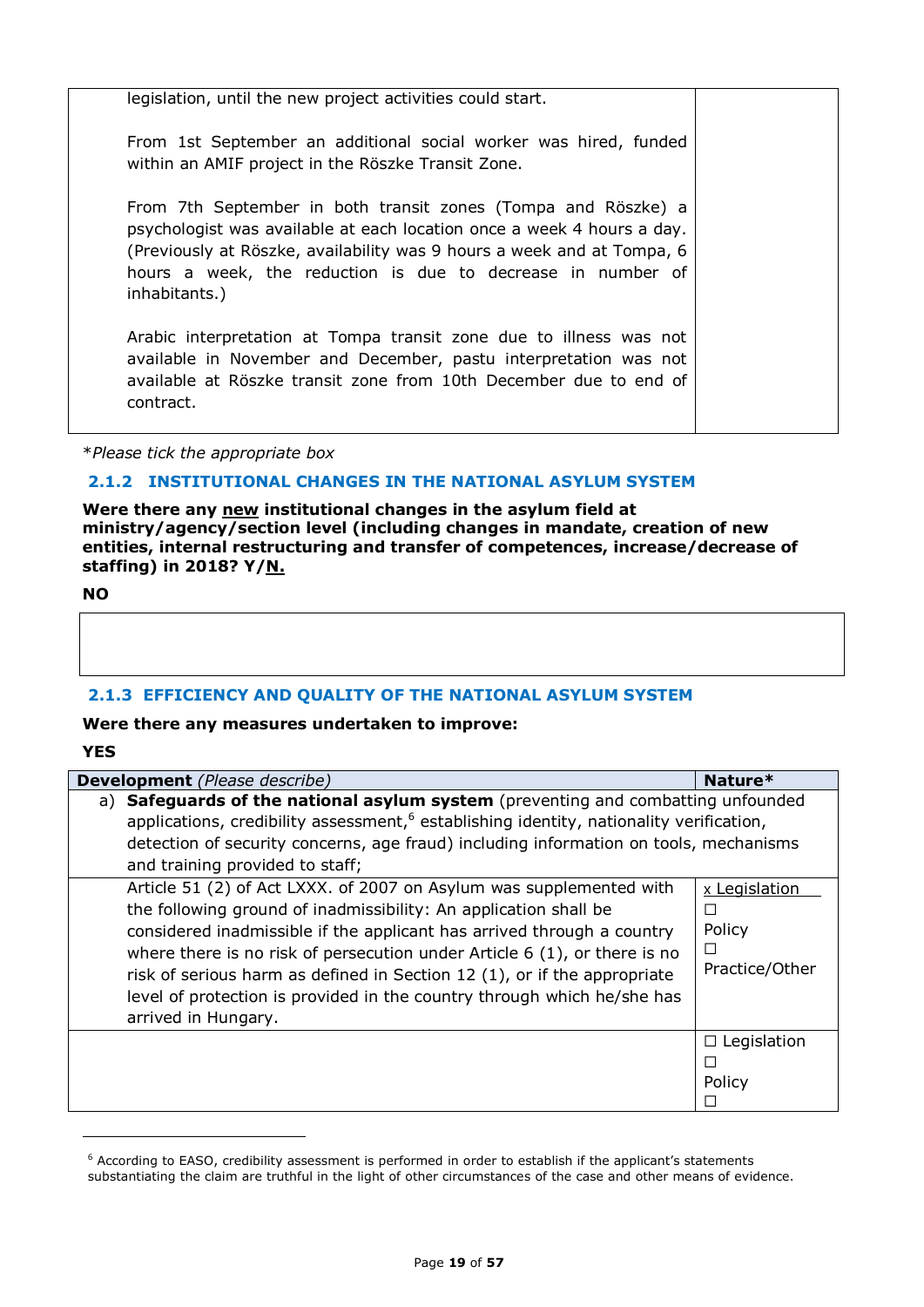| <b>Development</b> (Please describe)                                                                                  | Nature*            |
|-----------------------------------------------------------------------------------------------------------------------|--------------------|
|                                                                                                                       | Practice/Other     |
| b) Quality of the national asylum system (internal measures to improve quality in                                     |                    |
| decision-making processes and the content of issued decisions, e.g. creation of                                       |                    |
| guidelines and instructions). Please include information on training, tools and                                       |                    |
| mechanisms and state how results are measured.                                                                        |                    |
|                                                                                                                       | $\Box$ Legislation |
|                                                                                                                       | П                  |
|                                                                                                                       | Policy             |
|                                                                                                                       |                    |
|                                                                                                                       | Practice/Other     |
|                                                                                                                       | $\Box$ Legislation |
|                                                                                                                       | П                  |
|                                                                                                                       | Policy             |
|                                                                                                                       |                    |
|                                                                                                                       | Practice/Other     |
| Efficiency of the processing of (first) applications and appeals (increasing speed,<br>C)                             |                    |
| reducing costs, use of new technology, specialised training provided) of the national                                 |                    |
| asylum system. Please indicate if there are any procedural changes, which are specific to<br>subsequent applications. |                    |
|                                                                                                                       | $\Box$ Legislation |
|                                                                                                                       | $\Box$             |
|                                                                                                                       | Policy             |
|                                                                                                                       |                    |
|                                                                                                                       | Practice/Other     |
|                                                                                                                       | $\Box$ Legislation |
|                                                                                                                       | $\Box$             |
|                                                                                                                       | Policy             |
|                                                                                                                       |                    |
|                                                                                                                       | Practice/Other     |

*Please include information on* **effectiveness** *of above listed measures (where evidence exists and stating how this is measured).*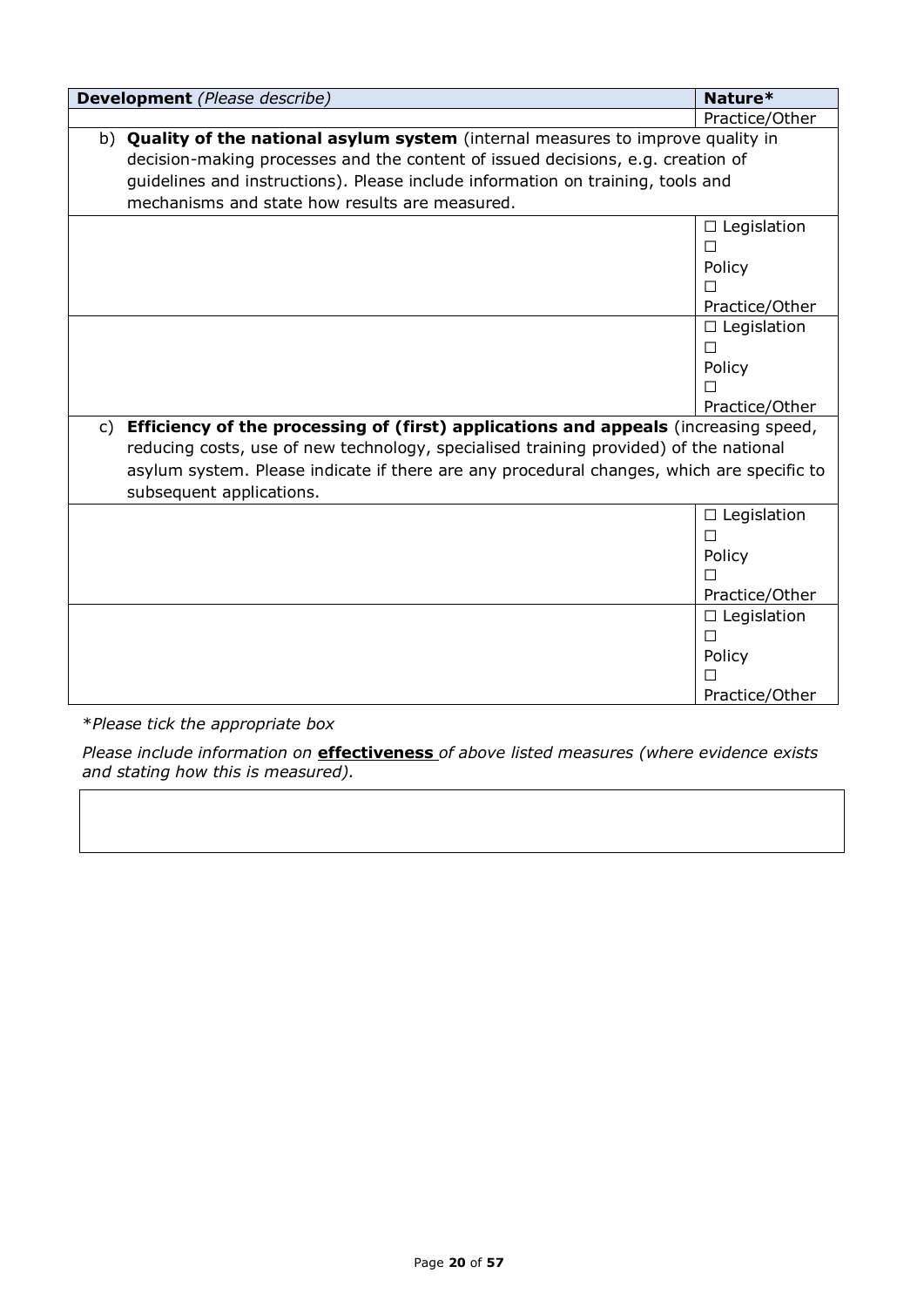#### **2.2 RELOCATION AND RESETTLEMENT PROGRAMMES**

*NB: Please note that information collected under this section, will be presented in the Synthesis Report together with the EU overview of relocation and resettlement schemes.*

### **2.2.1 RELOCATION<sup>7</sup>**

#### 2.2.1.1 Intra-EU relocation mechanism

**Were there any changes in your national practices with regard to applicants relocated under the intra-EU relocation mechanism in 2018? Y/N.**

#### **NO**

If **yes**, please elaborate below. Please also mention any challenges related to this mechanism.

#### 2.2.1.2 National relocation mechanisms

**Were there any actions undertaken in 2018 with regard to relocation activities organised under national schemes (i.e. on bilateral basis, not EU level schemes)? Y/N.**

**NO**

If **yes**, please elaborate below.

#### **2.2.2 RESETTLEMENT AND HUMANITARIAN ADMISSION PROGRAMMES<sup>8</sup>**

#### 2.2.2.1 EU Joint Resettlement Programmes

**Were there any activities related to resettlement and humanitarian admission programmes implemented by your (Member) State under EU resettlement programmes in 2018? Y/N.**

**NO**

-

 $7$  Relocation: The transfer of persons having a status defined by the Geneva Refugee Convention and Protocol or subsidiary protection within the meaning of Directive 2011/95/EU (Recast Qualification Directive) from the EU Member State which granted them international protection to another EU Member State where they will be granted similar protection, and of persons having applied for international protection from the EU Member State which is responsible for examining their application to another EU Member State where their applications for international protection will be examined. In the context of the EU emergency relocation programme, the transfer of persons in clear need of international protection, as defined in Council Decision 2015/1601 and 2016/1754, having applied for international protection from the EU Member State, CH or NO which is responsible for examining their application to another EU Member State, CH or NO where their application for international protection will be examined.(see EMN Glossary V6).  $8$  Resettlement: In the EU context, the transfer, on a request from the United Nations High Commissioner for Refugees (UNHCR) and based on their need for international protection, of a third-country national or stateless person , from a third country to an EU Member State, where they are permitted to reside with one of the following statuses: (i) refugee status within the meaning of Art. 2(d) of Directive 2011/95/EU (Recast Qualification Directive); (ii) a status which offers the same rights and benefits under national and EU law as refugee status. (see EMN Glossary Version 6).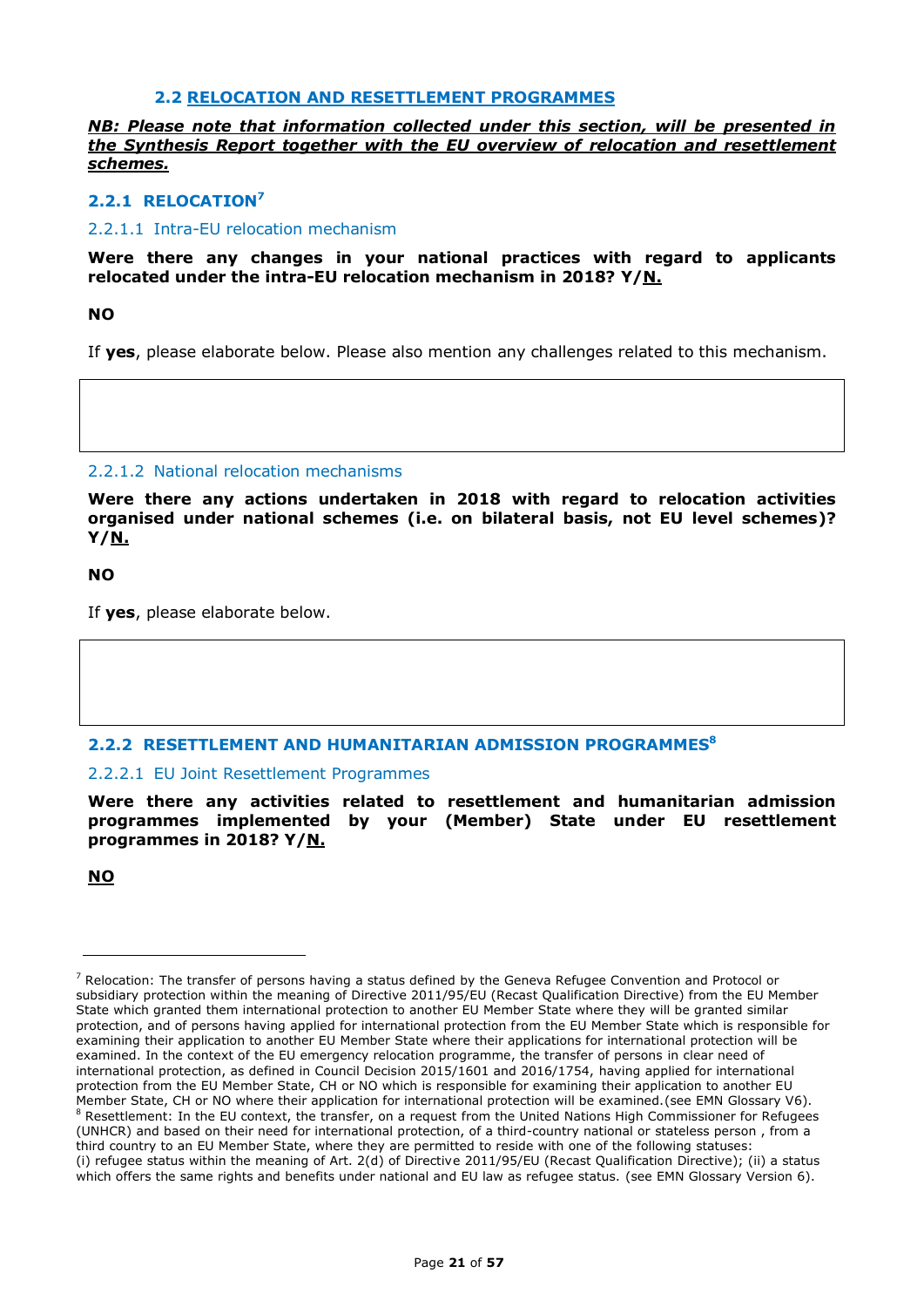If **yes**, please elaborate below. Please also mention any challenges related to these programmes.

### 2.2.2.2 National Resettlement Programmes

*Please note that this question focuses on national resettlement programmes, such as those implemented by UNHCR, whilst the question on above 2.2.2.1 focuses on EU joint resettlement programmes*

#### **Please describe 2018 resettlement activities to your (Member) State, differentiating between the types of programme indicated below.**

*If applicable, for each of the programmes described, please indicate the resettlement quota established, the actual number of people resettled/admitted and from which countries. Please describe any evidence of the results / outcomes of this cooperation, if available.*

a) **National resettlement programme** (UNHCR);

N/A

b) **National Humanitarian Admission Programme**;

N/A

c) **Private sponsorship programme/scheme**;

N/A

d) **Ad-hoc special programmes** (e.g. national initiatives, and/or international initiatives N/A

### **2.3 INFORMATION FOR EASO PURPOSES (REPORT AND EASO** [DATABASE](https://caselaw.easo.europa.eu/Pages/default.aspx) **ON CASE LAW) ONLY, NOT FOR INCLUSION IN EMN SYNTHESIS REPORT:**

### **Jurisprudence**

Please provide information on precedent setting new national jurisprudence relating to asylum with major policy implications (preferably final judgments) by using the following structure:

- **Court Name**
- **Date of Decision**
- **Title/Parties**
- **Case Number/ Citation/Document Symbol/ECLI**
- **Abstract**
- **Link to the full version/or attach original document**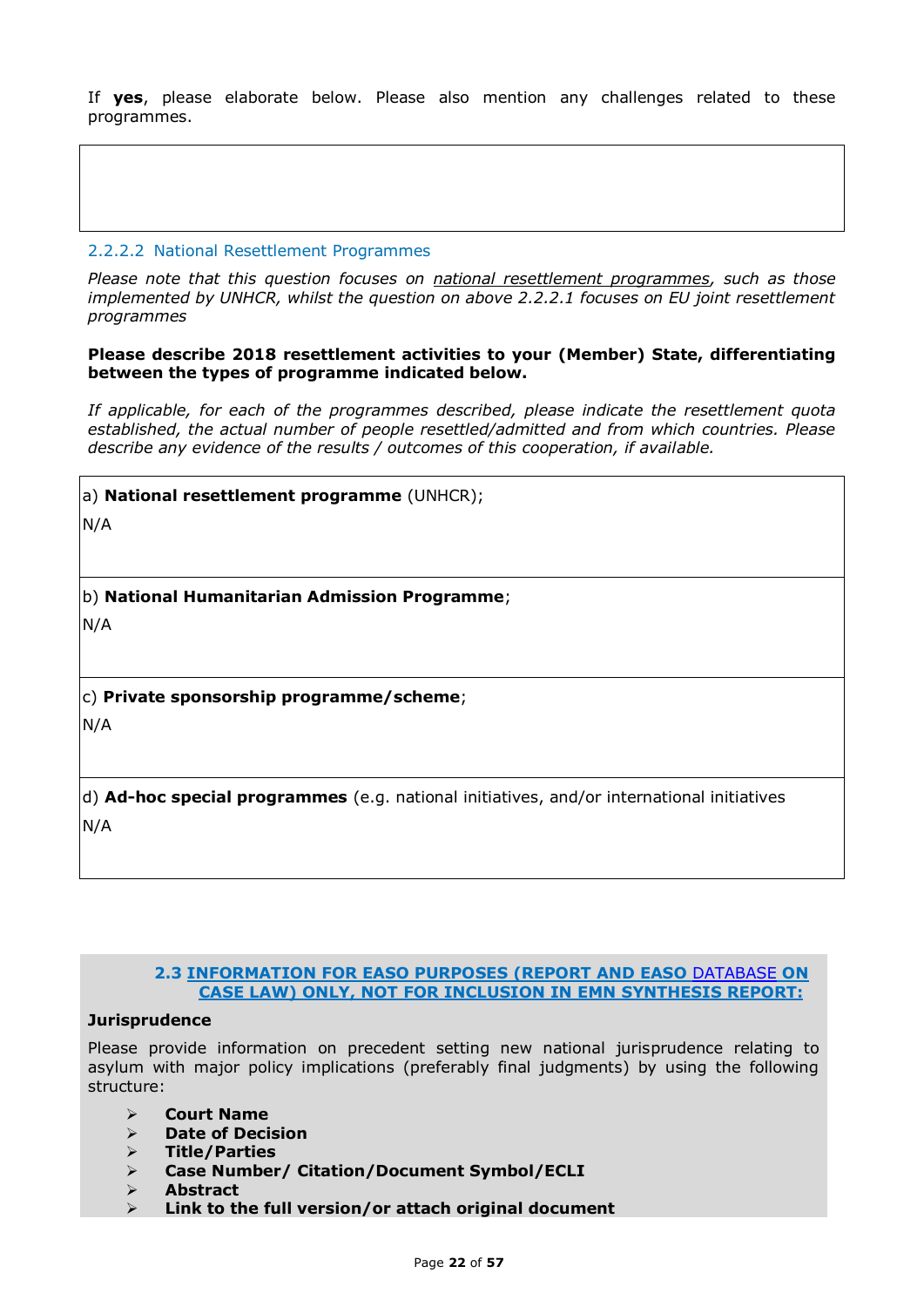*Please provide information on the impact of CJEU/ECHR judgements on national policy*

No relevant final judgement was delivered within the period.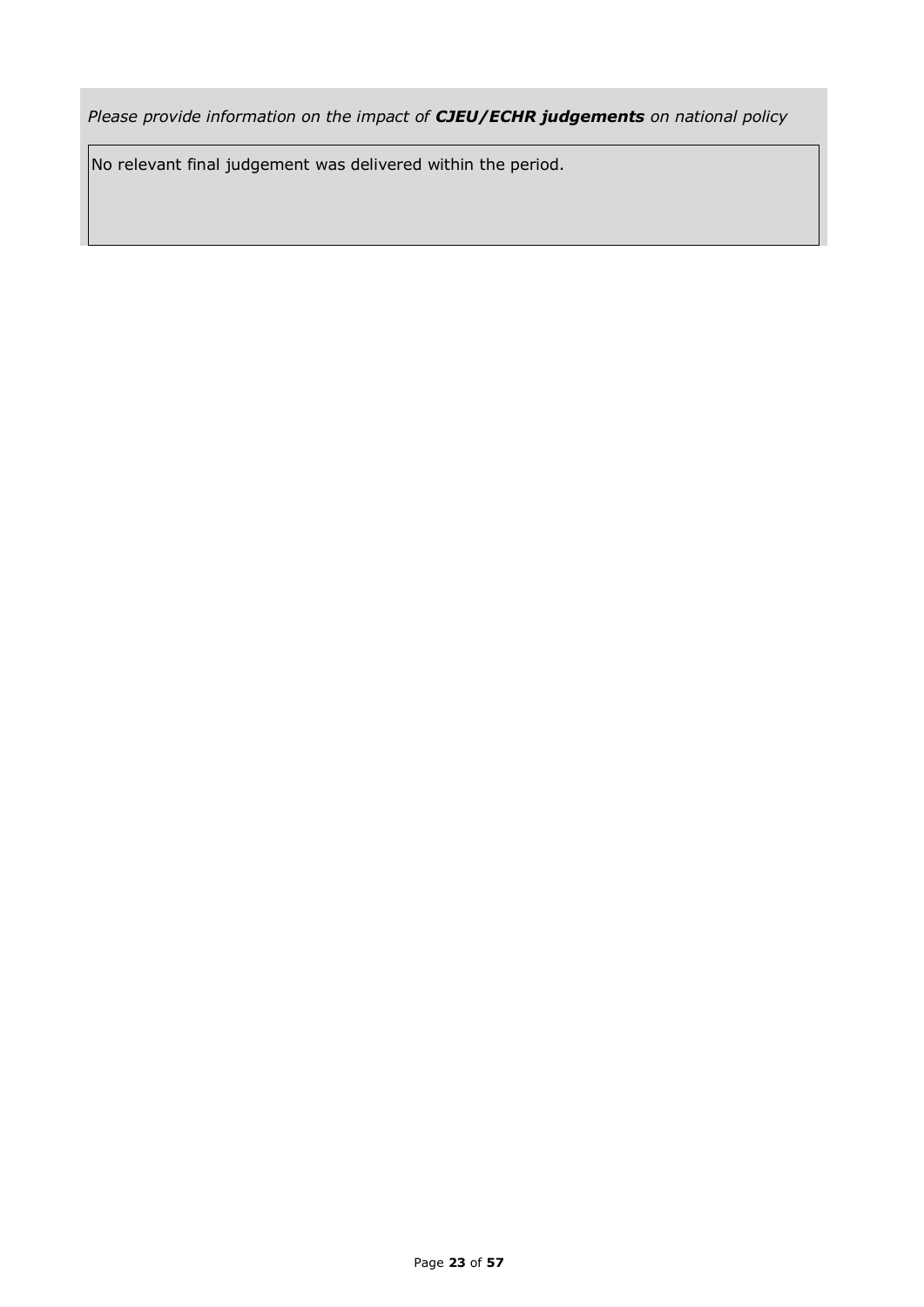# **3 UNACCOMPANIED MINORS AND OTHER VULNERABLE GROUPS**

### **3.1 UNACCOMPANIED MINORS APPLYING FOR ASYLUM**

#### **Were there any new developments at national level in 2018 in relation to unaccompanied minors (UAMs) who were applying for asylum using the specific headings outlined below ? Y/N.**

Throughout the year, the number of asylum applications by unaccompanied minors has significantly decreased. Thus, the low number of unaccompanied minors does not necessitate an increase in the number of human resources or changes in the policy.

| Development (Please describe)                                                        | Nature*            |
|--------------------------------------------------------------------------------------|--------------------|
| a) Increase/Decrease of human resources and/or training of staff;                    |                    |
|                                                                                      | $\Box$ Legislation |
|                                                                                      | □                  |
|                                                                                      | Policy             |
|                                                                                      | $\Box$             |
|                                                                                      | Practice/Other     |
| b) Improvement of protection and care of UAMs, including reception facilities;       |                    |
|                                                                                      | $\Box$ Legislation |
|                                                                                      | $\Box$             |
|                                                                                      | Policy             |
|                                                                                      | □                  |
|                                                                                      | Practice/Other     |
| c) Legal guardianship and foster care;                                               |                    |
|                                                                                      | $\Box$ Legislation |
|                                                                                      | $\Box$             |
|                                                                                      | Policy             |
|                                                                                      | П                  |
|                                                                                      | Practice/Other     |
| d) Age assessment;                                                                   |                    |
|                                                                                      | $\Box$ Legislation |
|                                                                                      | $\Box$             |
|                                                                                      | Policy             |
|                                                                                      | П                  |
|                                                                                      | Practice/Other     |
| e) Procedural safeguards;                                                            |                    |
|                                                                                      | $\Box$ Legislation |
|                                                                                      | $\Box$             |
|                                                                                      | Policy             |
|                                                                                      | $\Box$             |
|                                                                                      | Practice/Other     |
| Provision of information (info material, e.g. videos, leaflets, booklets etc.);<br>f |                    |
|                                                                                      | $\Box$ Legislation |
|                                                                                      | $\Box$             |
|                                                                                      | Policy             |
|                                                                                      | П                  |
|                                                                                      | Practice/Other     |
| g) Other.                                                                            |                    |
|                                                                                      | $\Box$ Legislation |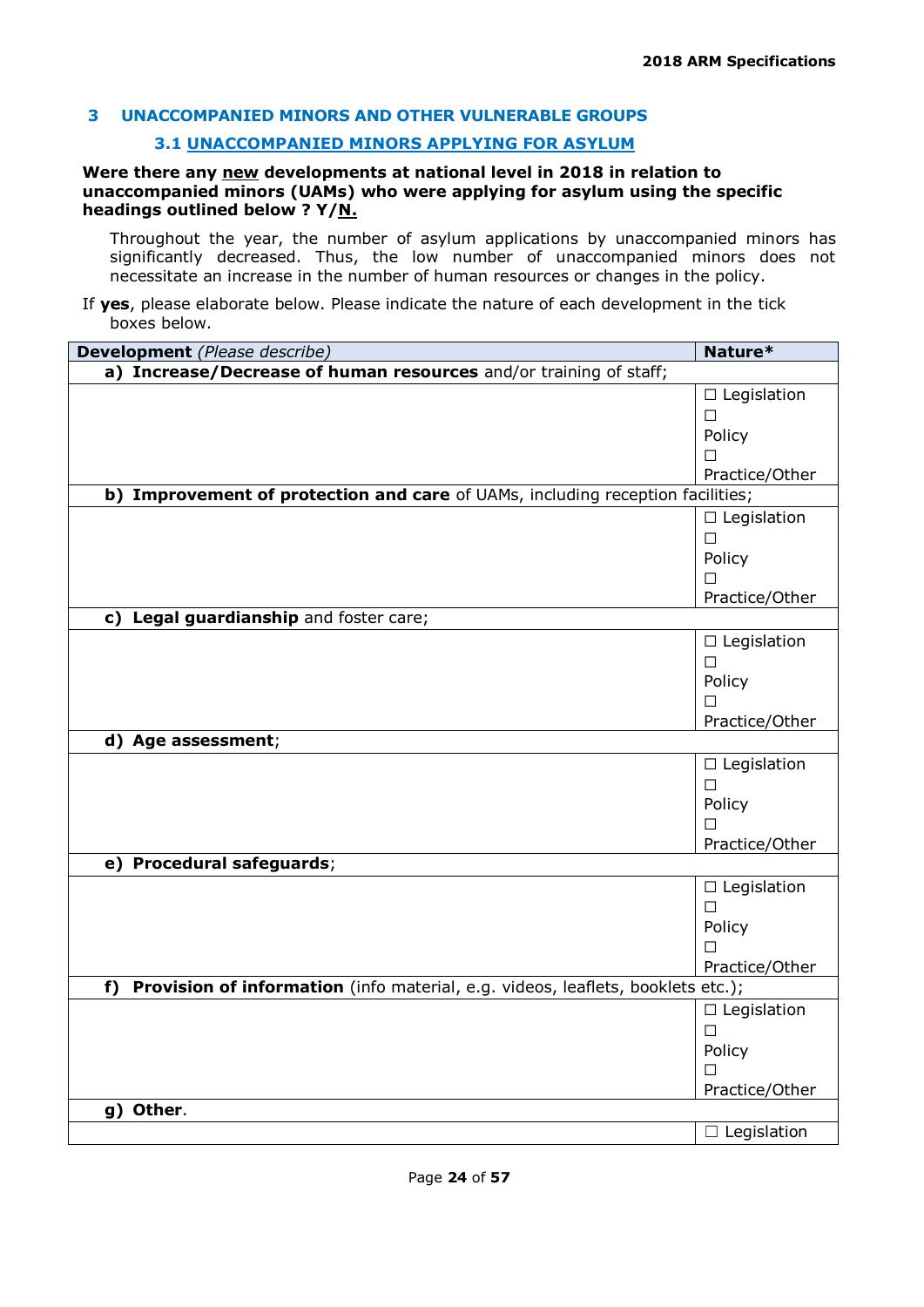| <b>Development</b> (Please describe) | Nature*        |
|--------------------------------------|----------------|
|                                      |                |
|                                      | Policy         |
|                                      |                |
|                                      | Practice/Other |

### **3.2 OTHER VULNERABLE GROUPS APPLYING FOR ASYLUM**

**Were there any new developments at national level in relation to other vulnerable groups<sup>9</sup> applying for asylum in 2018? Y/N.**

**YES**

ł

Other vulnerable groups include minors, disabled people, elderly people, lesbian, gay, bisexual, transgender, queer or questioning, and intersex (LGBTQI) people, pregnant women, single parents with minor children, persons with serious illnesses, persons with mental disorders and persons who have been subjected to torture, rape or other serious forms of psychological, physical or sexual violence, such as victims of female genital mutilation, following the specific headings outlined below.

|    | Development (Please describe)                                                                                                                                                                                                                                                                                                                                                                                                                      | Nature*                                                  |
|----|----------------------------------------------------------------------------------------------------------------------------------------------------------------------------------------------------------------------------------------------------------------------------------------------------------------------------------------------------------------------------------------------------------------------------------------------------|----------------------------------------------------------|
| a) | Measures clarifying the definition of vulnerable groups;                                                                                                                                                                                                                                                                                                                                                                                           |                                                          |
|    |                                                                                                                                                                                                                                                                                                                                                                                                                                                    | $\Box$ Legislation<br>П<br>Policy<br>П<br>Practice/Other |
|    | b) Special reception facilities for vulnerable groups;                                                                                                                                                                                                                                                                                                                                                                                             |                                                          |
|    | From January 2018 legislation has been amended as follows:<br>When housing asylum seekers in reception facilities the gender identity                                                                                                                                                                                                                                                                                                              | x Legislation<br>П<br>Policy                             |
|    | other than the applicant's registered sex, shall take into account by the<br>asylum authority.                                                                                                                                                                                                                                                                                                                                                     | Practice/Other                                           |
|    | When housing asylum seekers, recognized refugees and subsidiary<br>protected persons in reception facilities and also during detention<br>special attention is given to LGBT persons.                                                                                                                                                                                                                                                              |                                                          |
|    | Special attention is being paid to asylum seekers with special needs,<br>children receive 5 meals a day, pregnant women and mothers with<br>newborn children and children receive fruit and dairy products daily.<br>The legislation has been amended that for these vulnerable groups<br>meals are provided in all accommodation facilities similarly (5 meals<br>per day), previously this was only provided for children under 14 years<br>old. |                                                          |
| C) | Identification mechanisms/referrals;                                                                                                                                                                                                                                                                                                                                                                                                               |                                                          |
|    |                                                                                                                                                                                                                                                                                                                                                                                                                                                    | $\Box$ Legislation<br>П                                  |

 $9$  Not including victims of human trafficking, as this is covered in Section 7.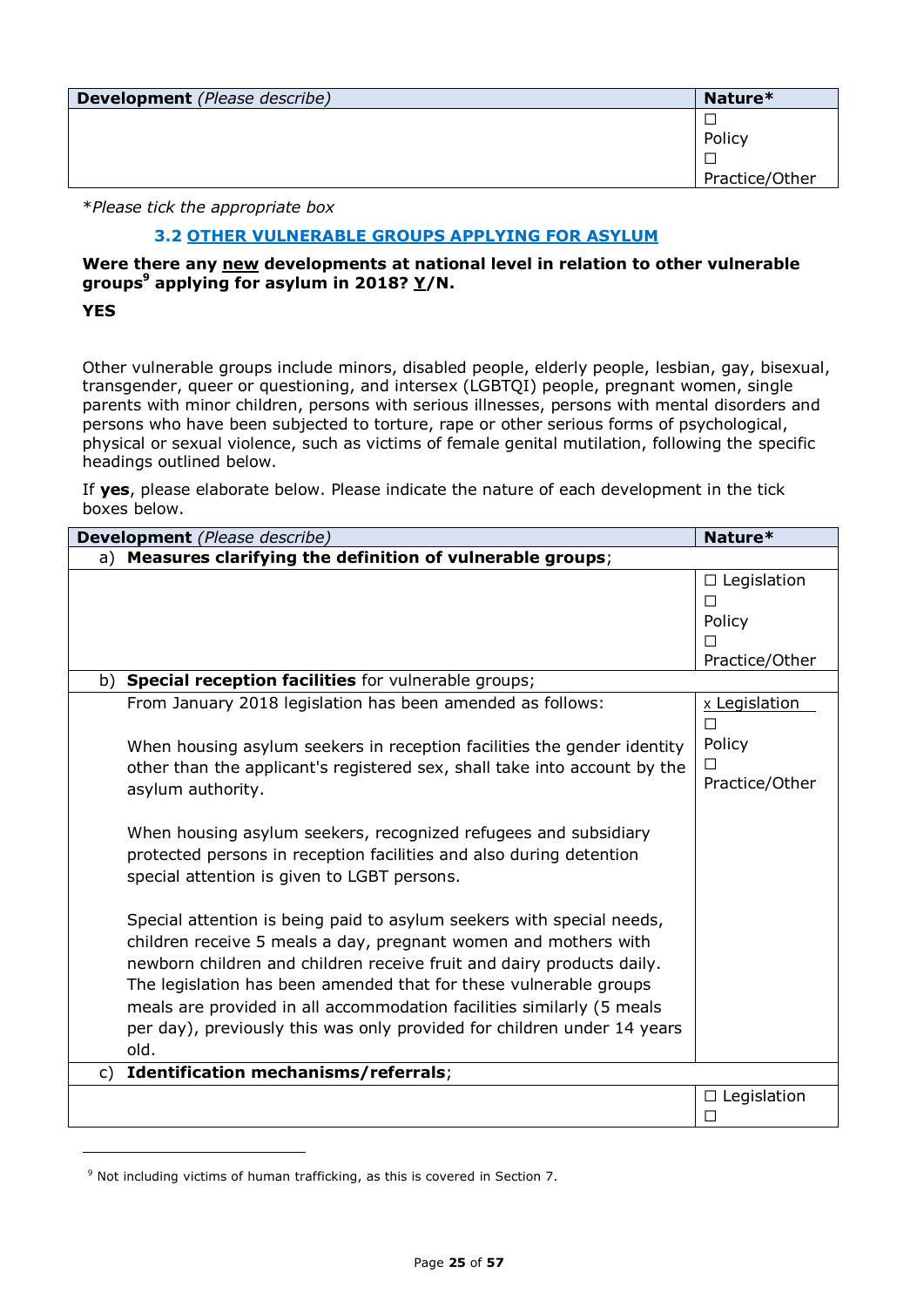| <b>Development</b> (Please describe) | Nature*          |
|--------------------------------------|------------------|
|                                      | Policy           |
|                                      |                  |
|                                      | Practice/Other   |
| d) Applicable procedural safeguards; |                  |
|                                      | Legislation<br>⊔ |
|                                      | $\Box$           |
|                                      | Policy           |
|                                      |                  |
|                                      | Practice/Other   |
| Other.<br>e)                         |                  |
|                                      | Legislation      |
|                                      | ப                |
|                                      | Policy           |
|                                      |                  |
|                                      | Practice/Other   |

### **3.3 UNACCOMPANIED MINORS NOT APPLYING FOR ASYLUM**

**Were there any new developments at national level in 2018 in relation to unaccompanied minors (UAMs) NOT applying for asylum, following the specific headings outlined below? Y/N.**

### **NO**

If **yes**, please elaborate below. Please indicate the nature of each development in the tick  $\overleftrightarrow{b}$  boxes below.

| <b>Development</b> (Please describe)                                           | Nature*            |
|--------------------------------------------------------------------------------|--------------------|
| a) Increase/Decrease of human resources and/or training of staff;              |                    |
|                                                                                | $\Box$ Legislation |
|                                                                                | □                  |
|                                                                                | Policy             |
|                                                                                | П                  |
|                                                                                | Practice/Other     |
| b) Improvement of protection and care of UAMs, including reception facilities; |                    |
|                                                                                | $\Box$ Legislation |
|                                                                                | $\Box$             |
|                                                                                | Policy             |
|                                                                                | $\Box$             |
|                                                                                | Practice/Other     |
| c) Legal guardianship and foster care;                                         |                    |
|                                                                                | $\Box$ Legislation |
|                                                                                | $\Box$             |
|                                                                                | Policy             |
|                                                                                |                    |
|                                                                                | Practice/Other     |
| d) Age assessment;                                                             |                    |
|                                                                                | $\Box$ Legislation |
|                                                                                | $\Box$             |
|                                                                                | Policy             |
|                                                                                | П                  |
|                                                                                | Practice/Other     |
| e) Procedural safeguards;                                                      |                    |
|                                                                                | $\Box$ Legislation |
|                                                                                | $\Box$             |
|                                                                                | Policy             |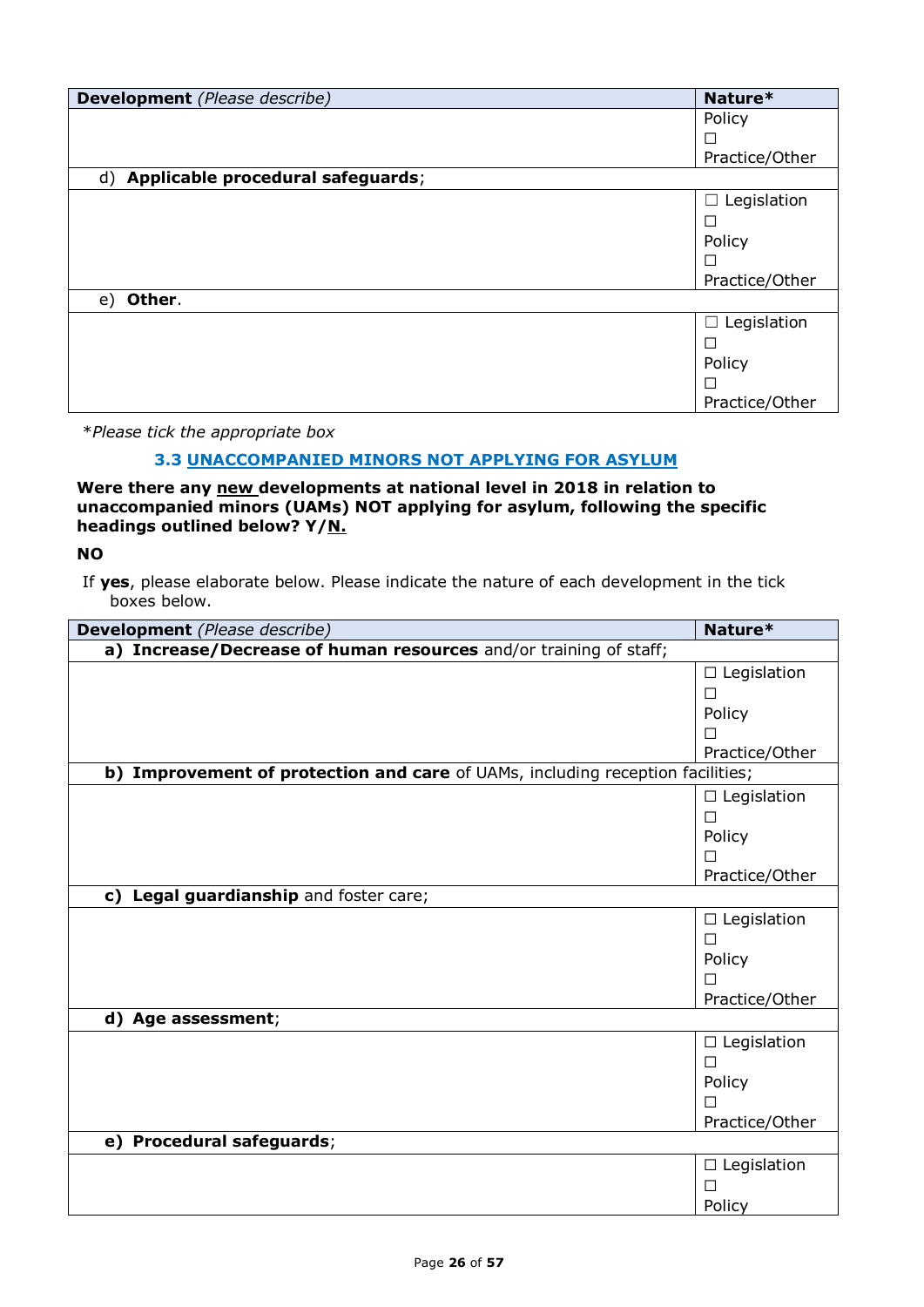| <b>Development</b> (Please describe)                                                  | Nature*               |
|---------------------------------------------------------------------------------------|-----------------------|
|                                                                                       |                       |
|                                                                                       | Practice/Other        |
| Provision of information (info material, e.g. videos, leaflets, booklets etc.);<br>f) |                       |
|                                                                                       | Legislation<br>$\Box$ |
|                                                                                       |                       |
|                                                                                       | Policy                |
|                                                                                       |                       |
|                                                                                       | Practice/Other        |
| Other.<br>g)                                                                          |                       |
|                                                                                       | Legislation<br>П      |
|                                                                                       |                       |
|                                                                                       | Policy                |
|                                                                                       |                       |
|                                                                                       | Practice/Other        |

### **3.4 OTHER VULNERABLE GROUPS NOT APPLYING FOR ASYLUM**

Were there any **new developments at national level in 2018 in relation to other vulnerable groups NOT** applying for asylum (such as (accompanied) minors, disabled people, elderly people, lesbian, gay, bisexual, transgender, queer or questioning, and intersex (LGBTQI) people, pregnant women, single parents with minor children, persons with serious illnesses, persons with mental disorders and persons who have been subjected to torture, rape or other serious forms of psychological, physical or sexual violence, such as victims of female genital mutilation) , following the specific headings outlined below? **Y/N.**

### **NO**

| Development (Please describe)                               | Nature*               |
|-------------------------------------------------------------|-----------------------|
| a) Measures clarifying the definition of vulnerable groups; |                       |
|                                                             | $\Box$ Legislation    |
|                                                             | $\Box$                |
|                                                             | Policy                |
|                                                             | П                     |
|                                                             | Practice/Other        |
| Special reception facilities for vulnerable groups;<br>b)   |                       |
|                                                             | Legislation<br>$\Box$ |
|                                                             | □                     |
|                                                             | Policy                |
|                                                             | П                     |
|                                                             | Practice/Other        |
| Identification mechanisms/referrals;<br>c)                  |                       |
|                                                             | $\Box$ Legislation    |
|                                                             | П                     |
|                                                             | Policy                |
|                                                             | П                     |
|                                                             | Practice/Other        |
| Applicable procedural safeguards;<br>d)                     |                       |
|                                                             | Legislation<br>٦      |
|                                                             | □                     |
|                                                             | Policy                |
|                                                             |                       |
|                                                             | Practice/Other        |
| Other.<br>e)                                                |                       |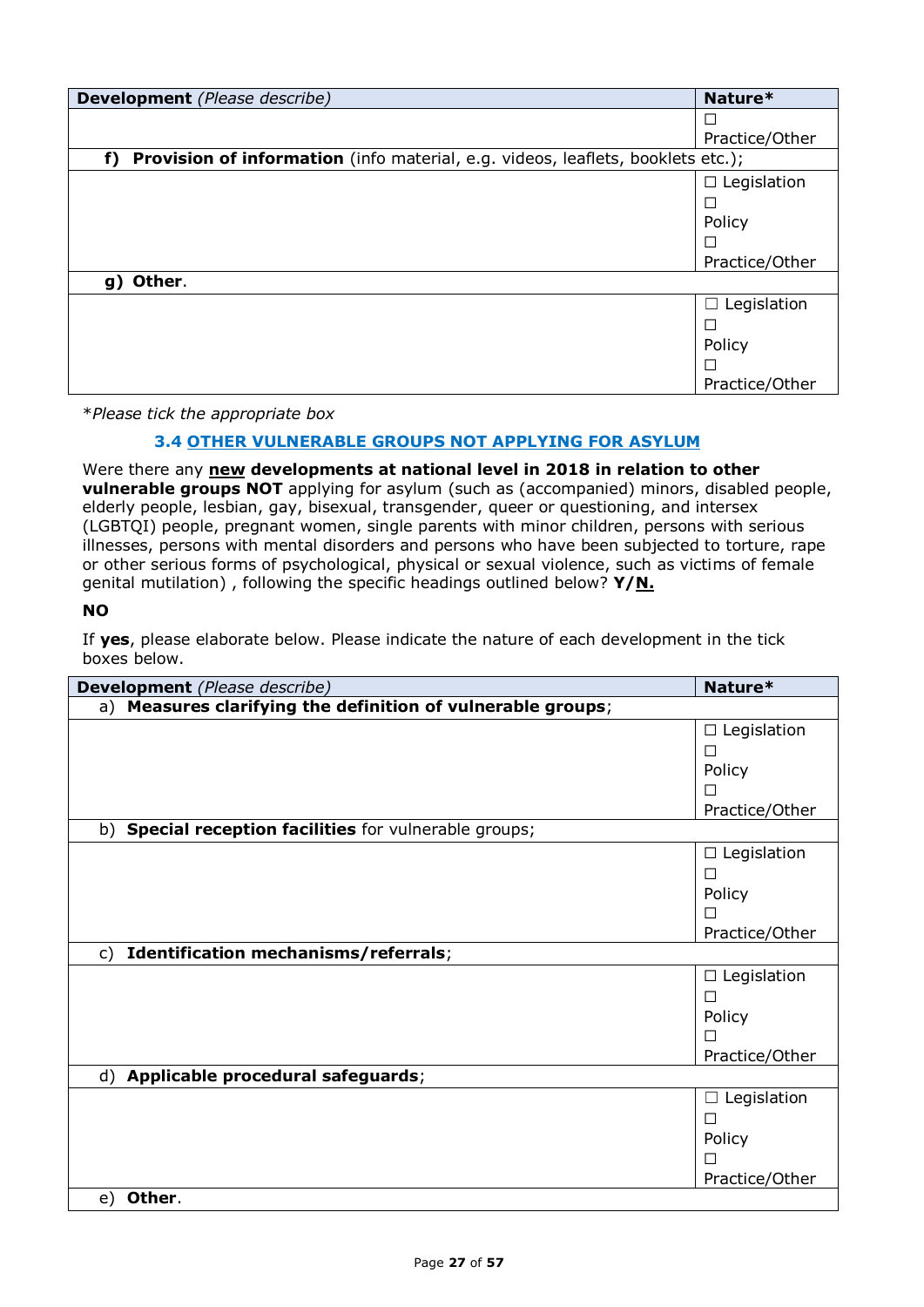| $\Box$ Legislation |
|--------------------|
|                    |
| Policy             |
| ┍                  |
| Practice/Other     |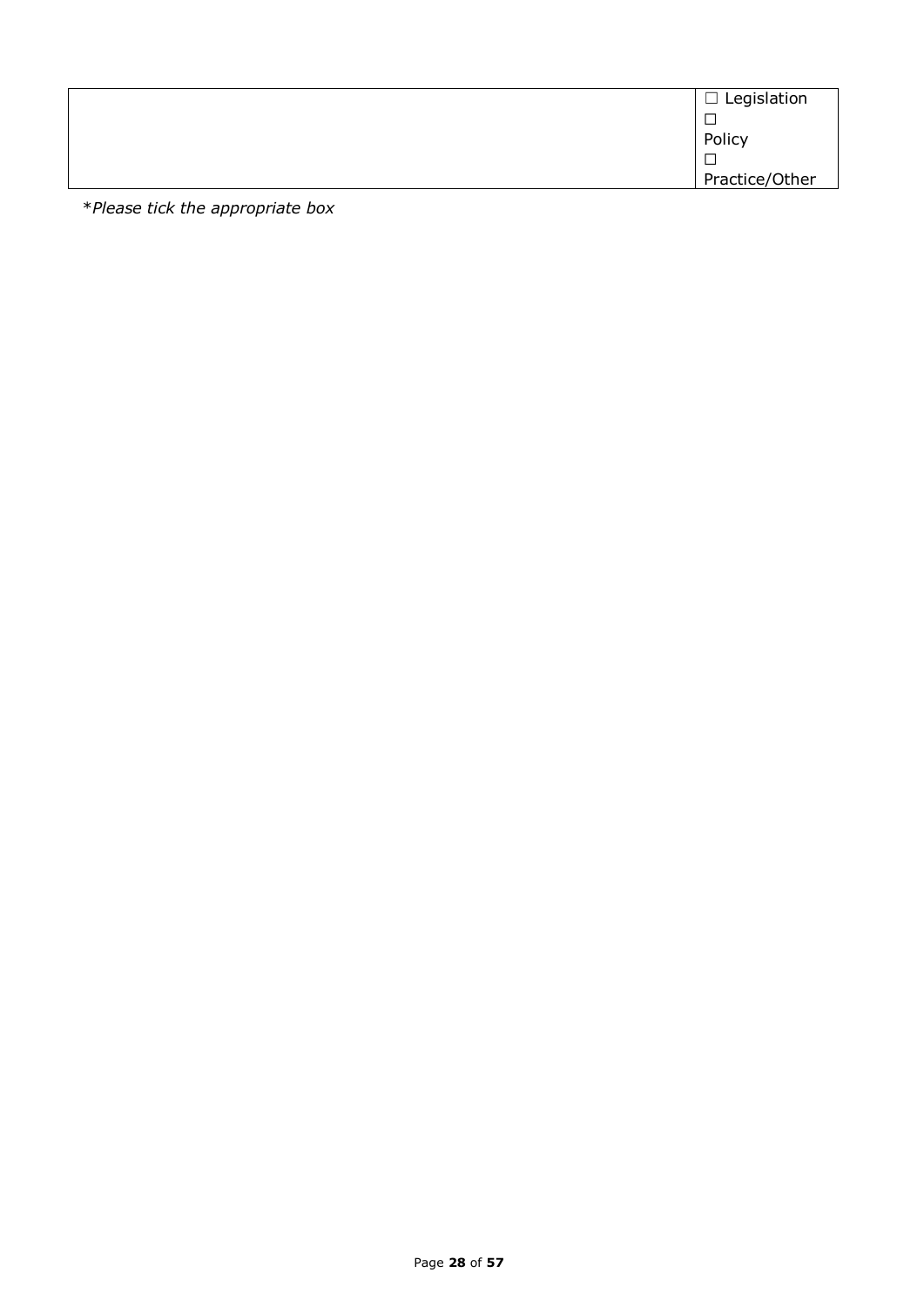### **4 INTEGRATION**

### **4.1 INTEGRATION OF THIRD-COUNTRY NATIONALS**

### **4.1.1 INTEGRATION THROUGH SOCIO-ECONOMIC PARTICIPATION**

#### **Were there any new developments to facilitate integration of third-country nationals, through socio-economic participation in 2018? Y/N.**

#### **NO**

*Please note that this question is intended to capture generic integration policies. Measures targeting specific categories of third-country nationals are addressed in Section 4.2*.

| Development (Please describe)                                                        | Nature*            |
|--------------------------------------------------------------------------------------|--------------------|
| a) Measures to improve attainment in schooling and/or the education system           |                    |
| and/or vocational training;                                                          |                    |
|                                                                                      | $\Box$ Legislation |
|                                                                                      | $\Box$             |
|                                                                                      | Policy             |
|                                                                                      | П                  |
|                                                                                      | Practice/Other     |
|                                                                                      | $\Box$ Legislation |
|                                                                                      | $\Box$             |
|                                                                                      | Policy             |
|                                                                                      | П                  |
|                                                                                      | Practice/Other     |
| b) Measures to enhance language skills;                                              |                    |
|                                                                                      | $\Box$ Legislation |
|                                                                                      | $\Box$             |
|                                                                                      | Policy             |
|                                                                                      | П                  |
|                                                                                      | Practice/Other     |
|                                                                                      | $\Box$ Legislation |
|                                                                                      | $\Box$             |
|                                                                                      | Policy             |
|                                                                                      | П                  |
|                                                                                      | Practice/Other     |
| c) Access to social security, social assistance, healthcare, housing and other basic |                    |
| services;                                                                            |                    |
|                                                                                      | $\Box$ Legislation |
|                                                                                      | $\Box$             |
|                                                                                      | Policy             |
|                                                                                      | $\Box$             |
|                                                                                      | Practice/Other     |
|                                                                                      | $\Box$ Legislation |
|                                                                                      | $\Box$             |
|                                                                                      | Policy             |
|                                                                                      | □                  |
|                                                                                      | Practice/Other     |
| Integration into the labour market.<br>d)                                            |                    |
|                                                                                      | $\Box$ Legislation |
|                                                                                      | $\Box$             |
|                                                                                      | Policy             |
|                                                                                      | □                  |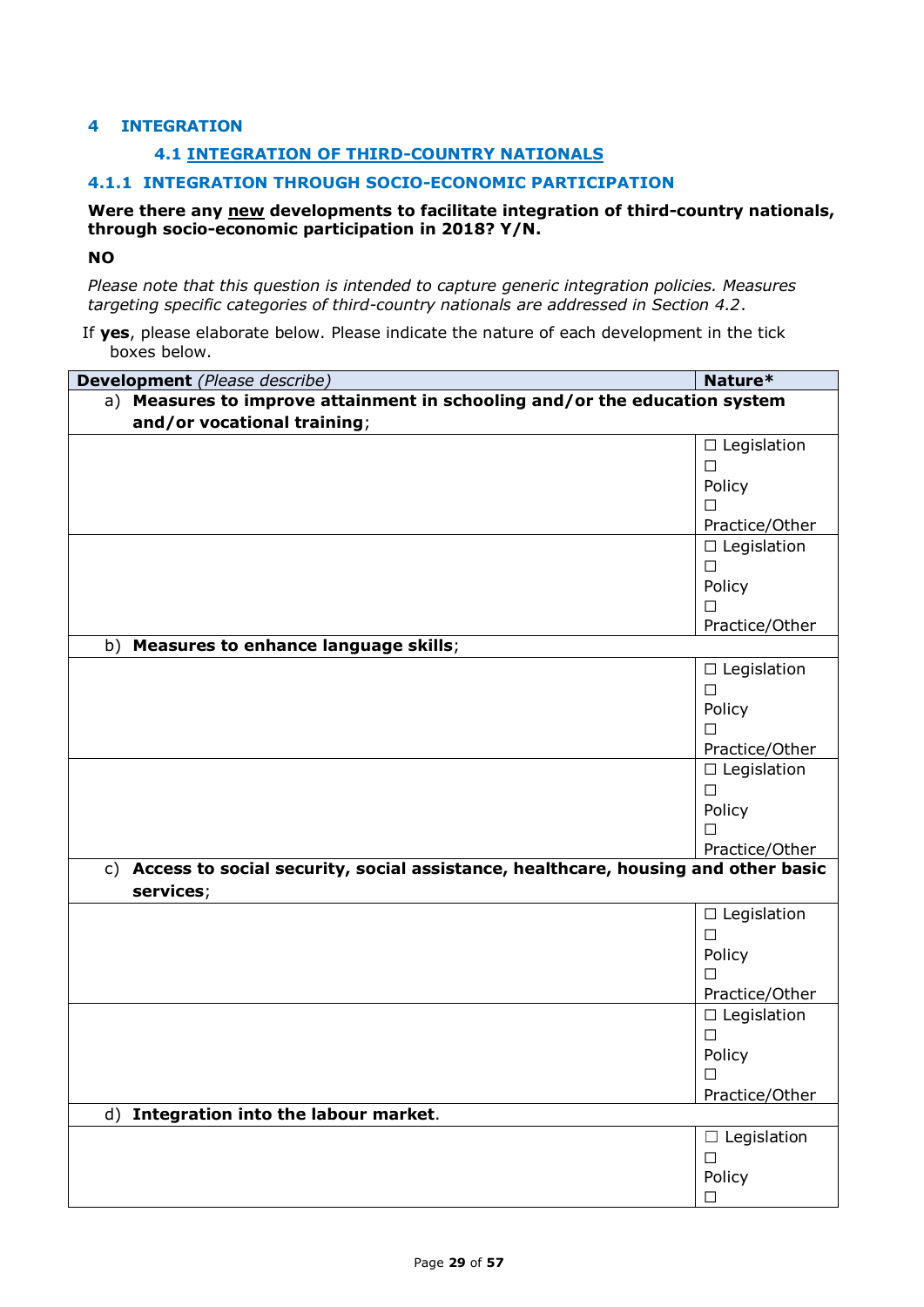|           | Practice/Other        |
|-----------|-----------------------|
|           | $\Box$ Legislation    |
|           | □                     |
|           | Policy                |
|           | $\Box$                |
|           | Practice/Other        |
| e) Other. |                       |
|           | Legislation<br>$\Box$ |
|           | Ш                     |
|           | Policy                |
|           | $\Box$                |
|           | Practice/Other        |
|           | $\Box$ Legislation    |
|           | $\Box$                |
|           | Policy                |
|           | $\Box$                |
|           | Practice/Other        |

### **4.1.2 INTEGRATION THROUGH CIVIC PARTICIPATION**

### **Were there any new developments to promote the integration of third-country nationals through civic participation in 2018? Y/N.**

### **NO**

For instance, consider measures to increase the participation of third country nationals (both women and men) in the design and implementation of integration policies; outreach programmes, capacity-building within migrant organisations; and measures to enhance democratic participation, for example, training, civic courses on national history, political institutions and values, mentors etc.

If **yes**, please elaborate below. Please indicate the nature of each development in the tick boxes below.

| <b>Development</b> (Please describe) | Nature*            |
|--------------------------------------|--------------------|
|                                      | $\Box$ Legislation |
|                                      |                    |
|                                      | Policy             |
|                                      |                    |
|                                      | Practice/Other     |
|                                      | $\Box$ Legislation |
|                                      |                    |
|                                      | Policy             |
|                                      |                    |
|                                      | Practice/Other     |

\**Please tick the appropriate box*

#### **4.2 PROMOTING INTEGRATION OF SPECIFIC CATEGORIES OF THIRD-COUNTRY NATIONALS**

**Were there any new developments specifically targeted to facilitate integration of specific categories of third-country nationals, such as beneficiaries of international protection, family migrants, UAMs and other vulnerable groups etc. in 2018? Y/N.**

### **NO**

| Development (Please describe)                                              | Nature* |
|----------------------------------------------------------------------------|---------|
| a) Measures to improve attainment in schooling and/or the education system |         |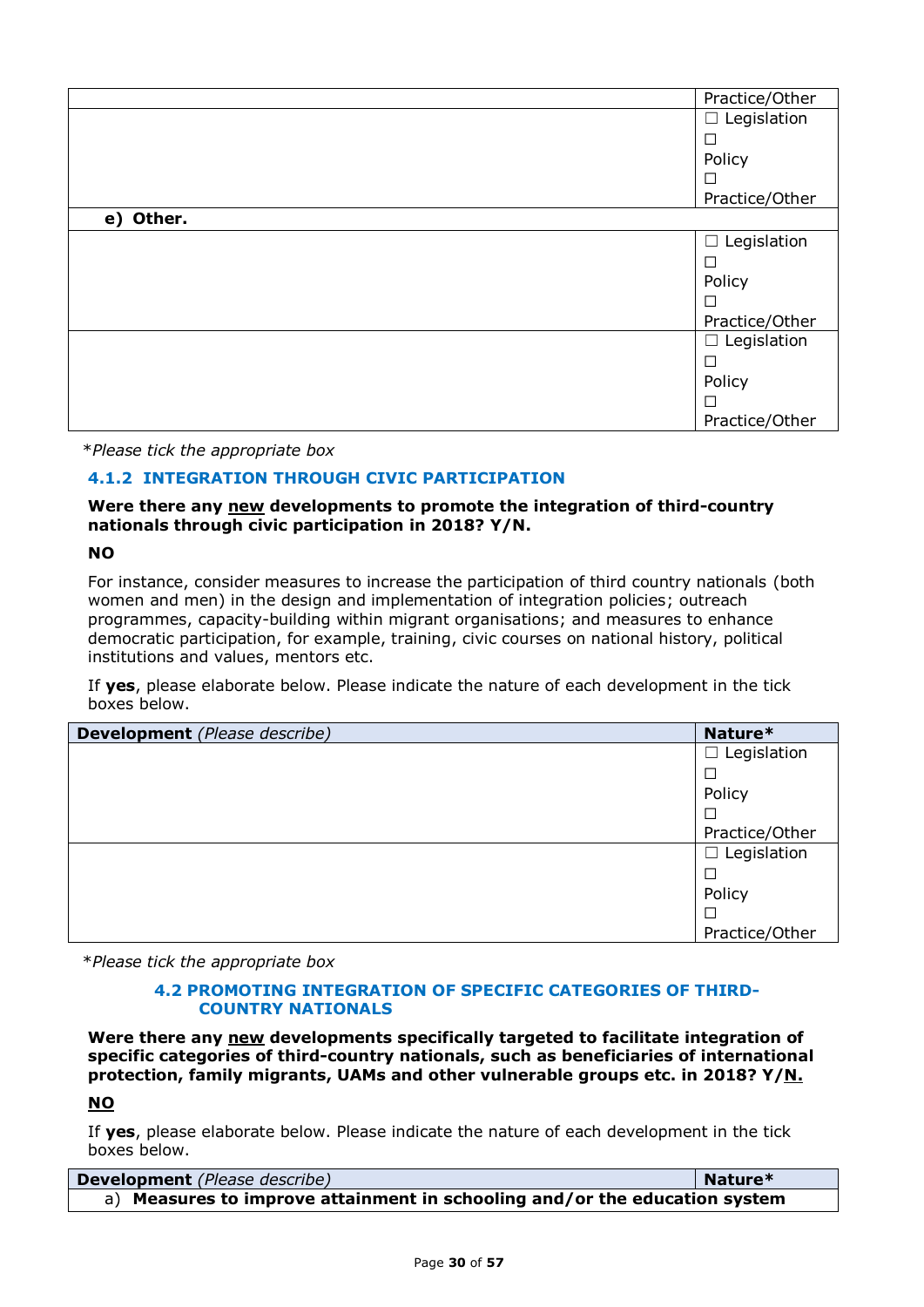| and/or vocational training;                                                                       |                     |
|---------------------------------------------------------------------------------------------------|---------------------|
|                                                                                                   | $\Box$ Legislation  |
|                                                                                                   | $\Box$              |
|                                                                                                   | Policy              |
|                                                                                                   | $\Box$              |
|                                                                                                   | Practice/Other      |
|                                                                                                   | $\Box$ Legislation  |
|                                                                                                   | $\Box$              |
|                                                                                                   | Policy              |
|                                                                                                   | □<br>Practice/Other |
| b) Measures to enhance language skills;                                                           |                     |
|                                                                                                   | $\Box$ Legislation  |
|                                                                                                   | $\Box$              |
|                                                                                                   | Policy              |
|                                                                                                   | $\Box$              |
|                                                                                                   | Practice/Other      |
|                                                                                                   | $\Box$ Legislation  |
|                                                                                                   | $\Box$              |
|                                                                                                   | Policy              |
|                                                                                                   | □                   |
|                                                                                                   | Practice/Other      |
| c) Access to social security, social assistance, healthcare, housing and other basic<br>services; |                     |
|                                                                                                   | $\Box$ Legislation  |
|                                                                                                   | $\Box$              |
|                                                                                                   | Policy              |
|                                                                                                   | П                   |
|                                                                                                   | Practice/Other      |
|                                                                                                   | $\Box$ Legislation  |
|                                                                                                   | $\Box$<br>Policy    |
|                                                                                                   | $\Box$              |
|                                                                                                   | Practice/Other      |
| d) Integration into the labour market;                                                            |                     |
|                                                                                                   | $\Box$ Legislation  |
|                                                                                                   | $\Box$              |
|                                                                                                   | Policy              |
|                                                                                                   | П.                  |
|                                                                                                   | Practice/Other      |
|                                                                                                   | $\Box$ Legislation  |
|                                                                                                   | $\Box$              |
|                                                                                                   | Policy<br>$\Box$    |
|                                                                                                   | Practice/Other      |
| e) Other.                                                                                         |                     |
|                                                                                                   | $\Box$ Legislation  |
|                                                                                                   | $\Box$              |
|                                                                                                   | Policy              |
|                                                                                                   | $\Box$              |
|                                                                                                   | Practice/Other      |
|                                                                                                   | $\Box$ Legislation  |
|                                                                                                   | $\Box$              |
|                                                                                                   | Policy              |
|                                                                                                   | □                   |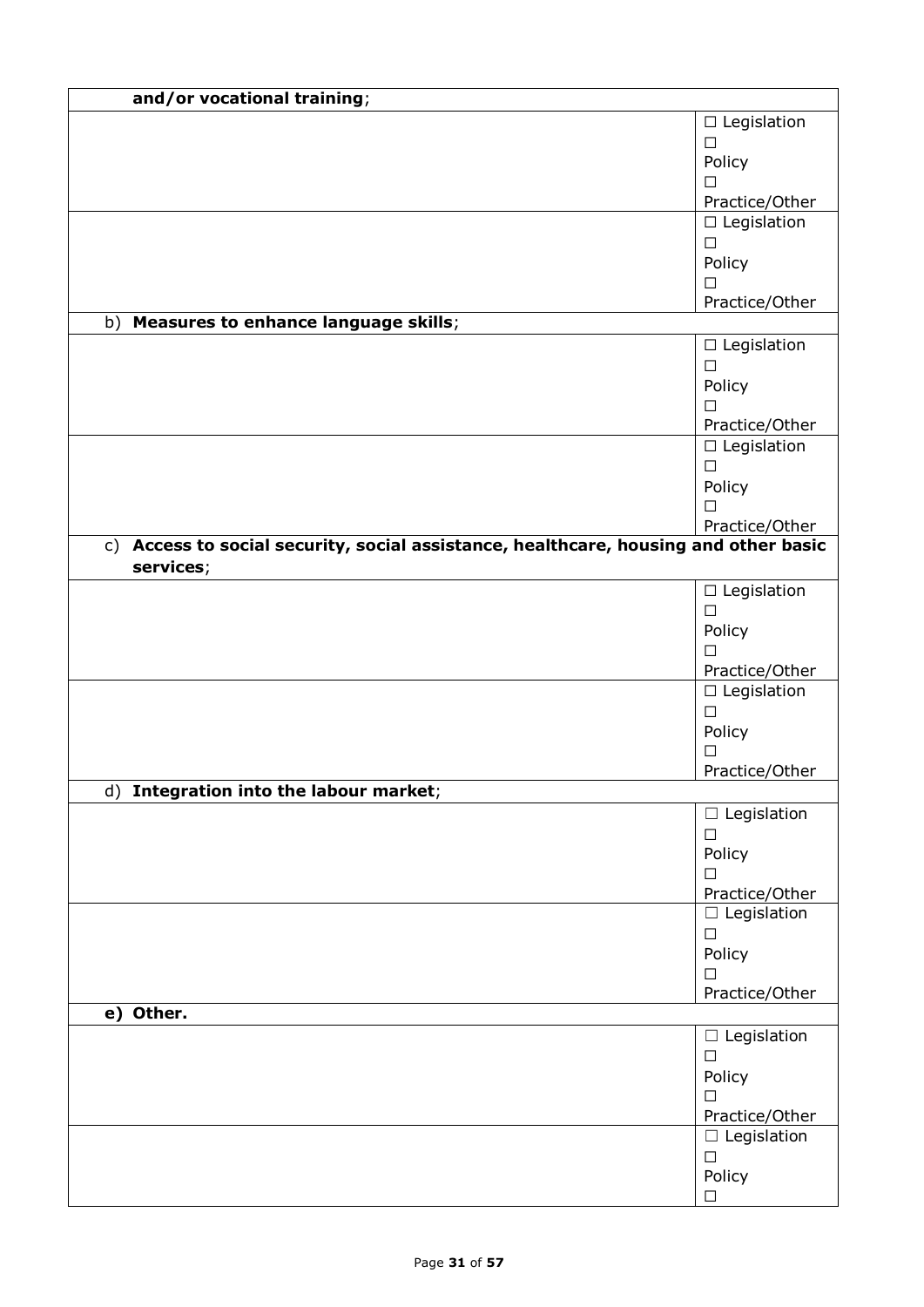### **4.3 NON-DISCRIMINATION**

**Were there any new relevant developments in 2018 that concern promotion, implementation and monitoring of non-discrimination policies, in particular on grounds of ethnicity, race and others, as well as the intersection of several grounds for discrimination that would be particularly relevant for third-country nationals? Y/N.**

#### **NO**

Specifically mention any measures beyond those introduced through the transposition and implementation of EU legislation.<sup>10</sup>

If **yes**, please elaborate below. Please indicate the nature of each development in the tick boxes below.

| Development (Please describe) | Nature*            |
|-------------------------------|--------------------|
|                               | $\Box$ Legislation |
|                               |                    |
|                               | Policy             |
|                               |                    |
|                               | Practice/Other     |
|                               | $\Box$ Legislation |
|                               |                    |
|                               | Policy             |
|                               |                    |
|                               | Practice/Other     |

\**Please tick the appropriate box*

#### **4.4 PROMOTING INTEGRATION AT LOCAL LEVEL AND COOPERATION, CONSULTATION AND COORDINATION OF LOCAL STAKEHOLDERS**

#### **Were there any new relevant activities implemented by national, regional and/or local governments on the integration of third-country nationals involving the active participation of local authorities and/or civil society in 2018? Y/N.**

#### **NO**

ł

They might include activities addressing integration challenges in disadvantaged urban areas; improving multi-level cooperation between different levels of governance (e.g. national, regional, local government) and stakeholders (e.g. civil society organisations, economic and social partners, education institutions, public employment services); granting voting rights in local elections.

#### If **yes**, please elaborate below.

| <b>Development</b> (Please describe) | Nature*        |
|--------------------------------------|----------------|
|                                      | Legislation    |
|                                      |                |
|                                      | Policy         |
|                                      |                |
|                                      | Practice/Other |

 $10$  European non-discrimination law, as constituted by the EU non-discrimination directives (Racial Equality and Employment Equality Directive), Article 21 of the EU Charter of Fundamental rights and Article 14 of and Protocol 12 to the European Convention on Human Rights, prohibits discrimination across a range of contexts and a range of grounds.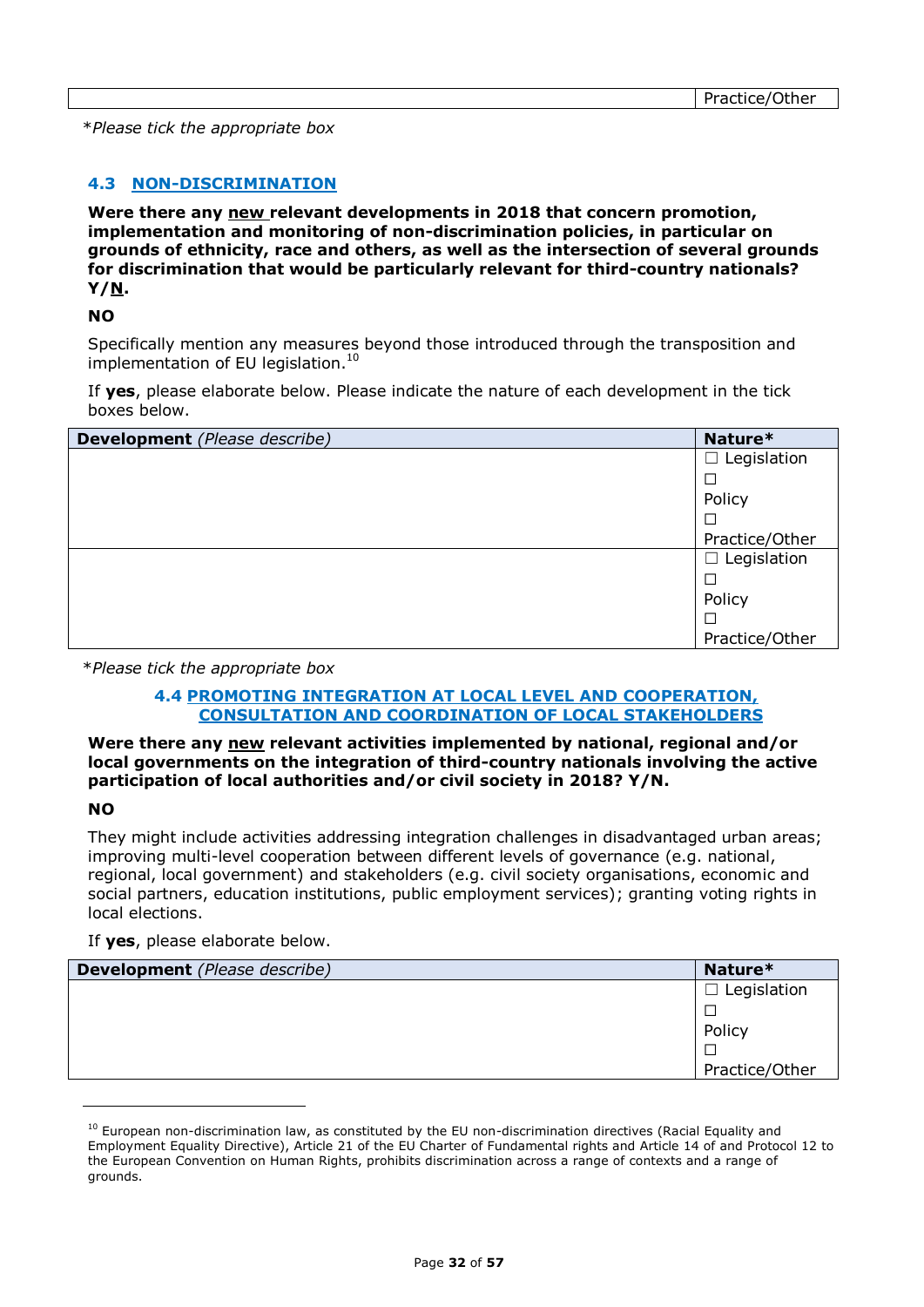| $\Box$ Legislation |
|--------------------|
|                    |
| Policy             |
|                    |
| Practice/Other     |

#### **4.5 AWARENESS RAISING ON MIGRATION IN THE HOSTING (MEMBER) STATE**

**Were there any new developments aimed at raising awareness / engaging the receiving community within the (Member) State in order to enhance its understanding of the phenomenon of migration and thereby promote integration and social cohesion (information campaigns, websites, etc.) in 2018? Y/N.**

**NO**

If **yes**, please elaborate below. Please indicate the nature of each development in the tick boxes below.

| <b>Development</b> (Please describe) | Nature*            |
|--------------------------------------|--------------------|
|                                      | $\Box$ Legislation |
|                                      | $\Box$             |
|                                      | Policy             |
|                                      | $\Box$             |
|                                      | Practice/Other     |
|                                      | $\Box$ Legislation |
|                                      | $\Box$             |
|                                      | Policy             |
|                                      | $\Box$             |
|                                      | Practice/Other     |

\**Please tick the appropriate box*

#### **4.6 INTEGRATION MEASURES IN THE COUNTRIES OF ORIGIN AND/OR INVOLVING DIASPORA COMMUNITIES**

### **4.6.1 PRE-DEPARTURE INTEGRATION MEASURES IN COUNTRIES OF ORIGIN**

**Were there any new pre-departure policies / measures taking place in the countries of origin of third-country nationals to prepare for their integration after arrival in 2018? For example, language training, vocational training, recognition of qualifications and skills. Y/N.**

#### **NO**

If **yes**, please elaborate below. Please indicate the nature of each development in the tick boxes below.

| <b>Development</b> (Please describe) | Nature*            |
|--------------------------------------|--------------------|
|                                      | $\Box$ Legislation |
|                                      |                    |
|                                      | Policy             |
|                                      | □Practice/Othe     |
|                                      |                    |
|                                      | Legislation        |
|                                      |                    |
|                                      | Policy             |
|                                      |                    |
|                                      | Practice/Other     |

\**Please tick the appropriate box*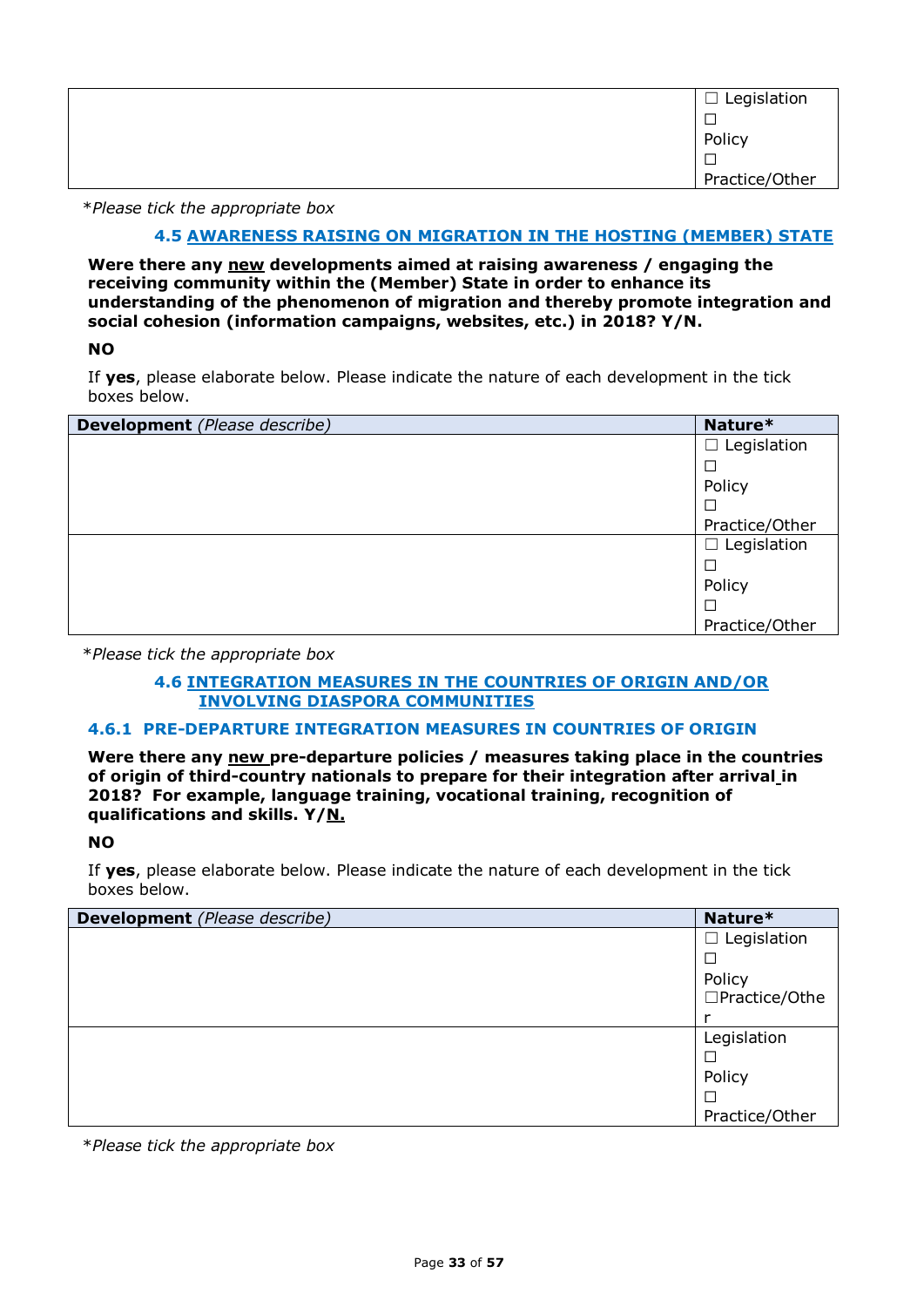#### **4.6.2 INTEGRATION MEASURES INVOLVING THE DIASPORA COMMUNITIES IN MEMBER STATES**

**Were there any new integration developments involving the diaspora communities in your Member State (as a host country) in 2018?** For example, activities either organised by public authorities or by diaspora communities with the government's support, to promote cultural awareness and/or integration activities for particular diaspora communities. **Y/N.**

### **NO**

If **yes**, please elaborate below. Please indicate the nature of each development in the tick boxes below.

| <b>Development</b> (Please describe) | Nature*                  |
|--------------------------------------|--------------------------|
|                                      | $\Box$ Legislation       |
|                                      | □<br>Policy              |
|                                      | $\Box$<br>Practice/Other |
|                                      | $\Box$ Legislation       |
|                                      | □<br>Policy              |
|                                      | □<br>Practice/Other      |

\**Please tick the appropriate box*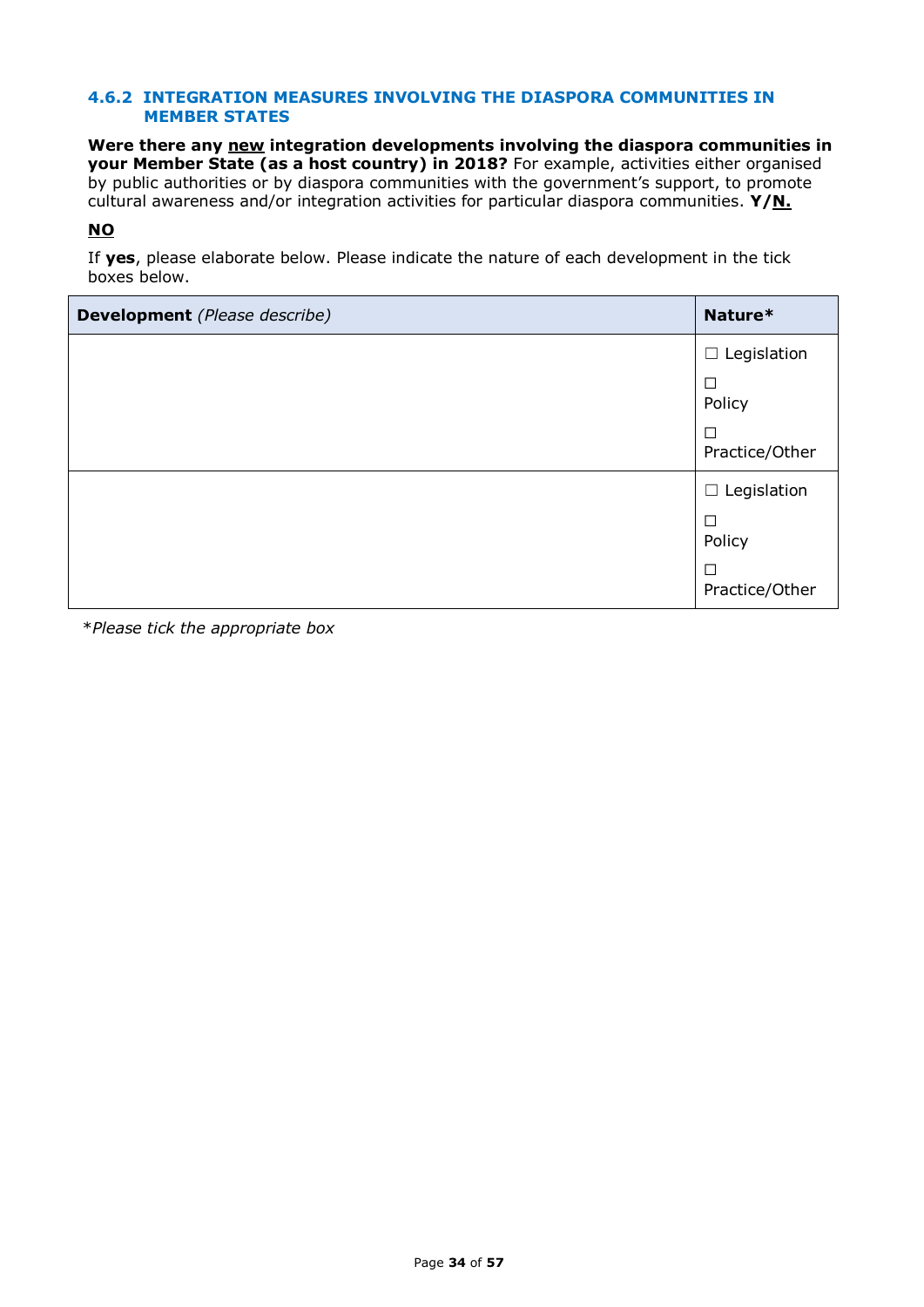### **5 CITIZENSHIP AND STATELESSNESS**

### **5.1 CITIZENSHIP**

#### **5.1.1 ACQUISITION OF CITIZENSHIP**

**Were there any new developments in relation to the acquisition of citizenship (prerequisites and conditions) for legally residing third-country nationals in your (Member) State during 2018? Y/N.**

#### **NO**

If **yes**, please elaborate below. Please indicate the nature of each development in the tick boxes below.

| <b>Development</b> (Please describe) | Nature*            |
|--------------------------------------|--------------------|
|                                      | Legislation<br>┚   |
|                                      |                    |
|                                      | Policy             |
|                                      |                    |
|                                      | Practice/Other     |
|                                      | $\Box$ Legislation |
|                                      |                    |
|                                      | Policy             |
|                                      |                    |
|                                      | Practice/Other     |

\**Please tick the appropriate box*

#### **5.1.2 GROUNDS FOR REVOCATION OF CITIZENSHIP**

#### **Were there any new developments regarding the grounds for revocation of citizenship during 2018? Y/N.**

#### **NO**

If **yes**, please elaborate below. Please indicate the nature of each development in the tick boxes below.

| <b>Development</b> (Please describe) | Nature*               |
|--------------------------------------|-----------------------|
|                                      | Legislation<br>$\Box$ |
|                                      |                       |
|                                      | Policy                |
|                                      |                       |
|                                      | Practice/Other        |
|                                      | $\Box$ Legislation    |
|                                      |                       |
|                                      | Policy                |
|                                      | □                     |
|                                      | Practice/Other        |

\**Please tick the appropriate box*

#### **5.2 STATELESSNESS**

#### **5.2.1 STATELESSNESS DETERMINATION, STATUS AND RIGHTS GRANTED**

### **Were there any new developments in relation to statelessness determination and status during 2018? Y/N**

#### **NO**

|  | <b>Development</b> (Please describe) |  | Nature* |
|--|--------------------------------------|--|---------|
|--|--------------------------------------|--|---------|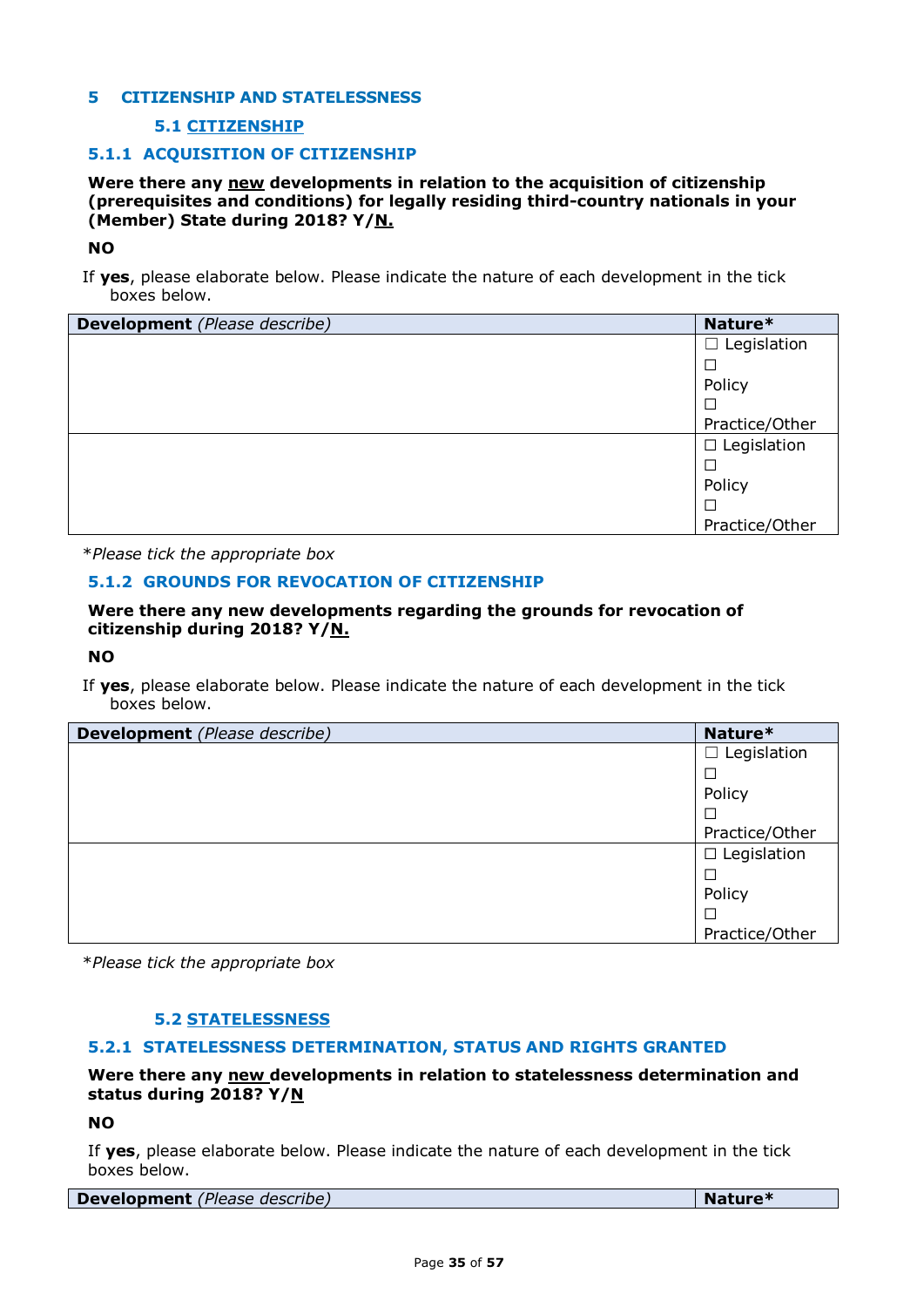| Development (Please describe)                                                | Nature*            |
|------------------------------------------------------------------------------|--------------------|
| Ratification of international conventions on statelessness;<br>a)            |                    |
|                                                                              | $\Box$ Legislation |
|                                                                              | $\Box$             |
|                                                                              | Policy             |
|                                                                              | $\Box$             |
|                                                                              | Practice/Other     |
|                                                                              | $\Box$ Legislation |
|                                                                              | $\Box$             |
|                                                                              | Policy             |
|                                                                              | $\Box$             |
|                                                                              | Practice/Other     |
| b) A dedicated statelessness determination procedure (SDP) or any other      |                    |
| procedures or mechanisms by which statelessness can be identified and status |                    |
| determined;                                                                  |                    |
|                                                                              | $\Box$ Legislation |
|                                                                              | $\Box$             |
|                                                                              | Policy             |
|                                                                              | $\Box$             |
|                                                                              | Practice/Other     |
|                                                                              | $\Box$ Legislation |
|                                                                              | $\Box$             |
|                                                                              | Policy             |
|                                                                              | П                  |
|                                                                              | Practice/Other     |
| Good practices;<br>$\mathsf{C}$                                              |                    |
|                                                                              | $\Box$ Legislation |
|                                                                              | $\Box$             |
|                                                                              | Policy             |
|                                                                              | $\Box$             |
|                                                                              | Practice/Other     |
|                                                                              | $\Box$ Legislation |
|                                                                              | $\Box$             |
|                                                                              | Policy             |
|                                                                              | □                  |
|                                                                              | Practice/Other     |
| d) Rights granted to recognised statelessness persons.                       |                    |
|                                                                              | $\Box$ Legislation |
|                                                                              | $\Box$             |
|                                                                              | Policy             |
|                                                                              | П                  |
|                                                                              | Practice/Other     |
|                                                                              | $\Box$ Legislation |
|                                                                              | $\Box$             |
|                                                                              | Policy             |
|                                                                              | □                  |
|                                                                              | Practice/Other     |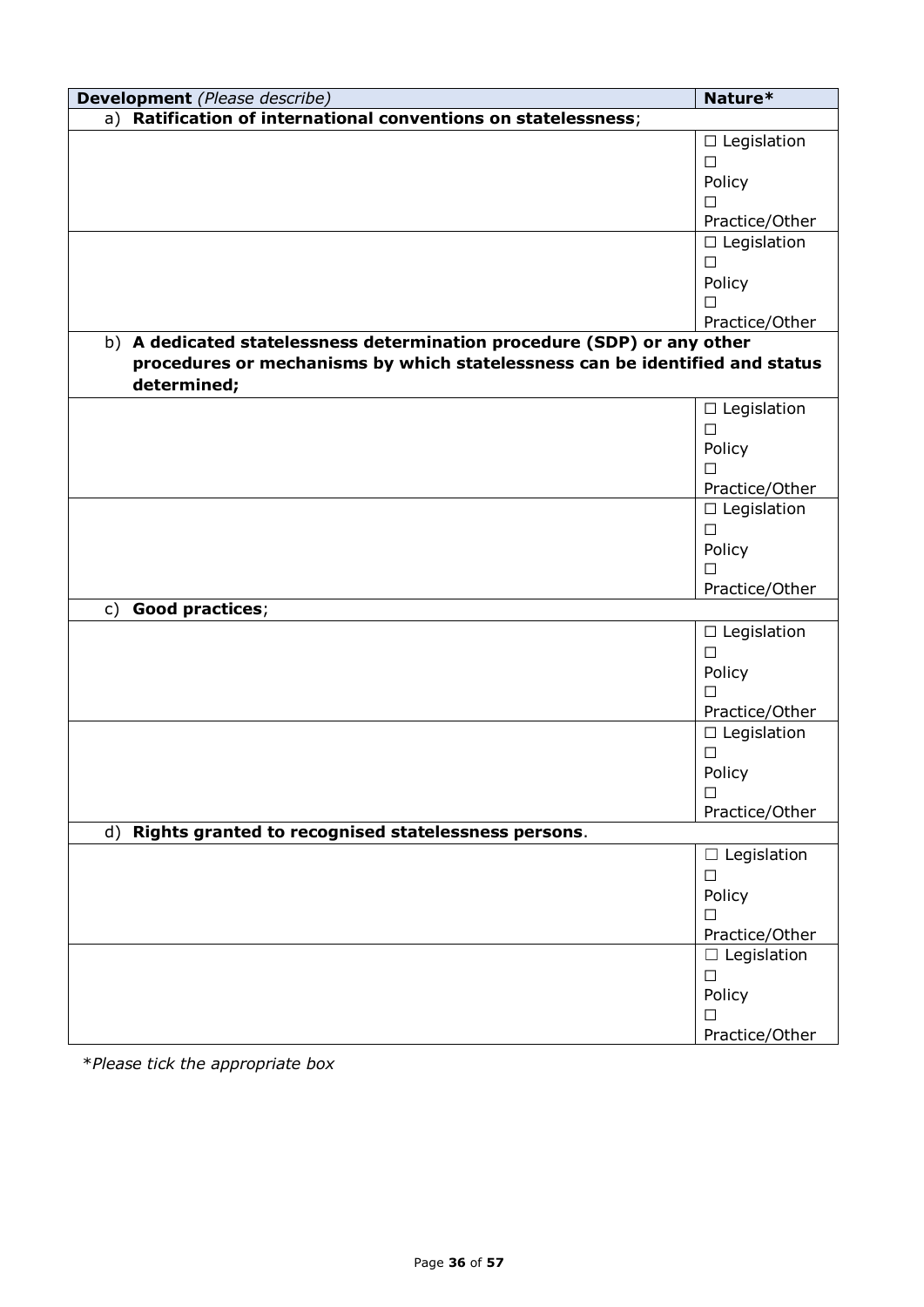### **6 BORDERS, VISA AND SCHENGEN**

### **6.1 ENHANCED BORDER MANAGEMENT AT THE EXTERNAL BORDERS**

### **6.1.1 BORDER CONTROL MEASURES/MANAGEMENT**

### **Were there any new developments in relation to border control measures/ management implemented during 2018? Y/N.**

### **YES**

**NB:** This question only pertains to technical developments and measures taken at the external borders.

If **yes**, please elaborate below. Please indicate the nature of each development in the tick boxes below.

| <b>Development</b> (Please describe)                                      | Nature*            |
|---------------------------------------------------------------------------|--------------------|
| The Hungarian liaison officer network was further developed with one      | $\Box$ Legislation |
| more document expert liaison officer who started his activities in Turkey | П                  |
| (Istanbul). (Previously, there was one document expert in Nigeria and one | Policy             |
| in China.)                                                                | x Practice/Other   |
| Within a procurement, 14 ABC gates are being installed at the Budapest    |                    |
| Liszt Ferenc International Airport (12) and at the Debrecen International |                    |
| Airport (2).                                                              |                    |
| The Hungarian Police's carried out a procurement for 328 document         |                    |
| inspection devices and for 215 mobile document examiner devices for       |                    |
| border crossing points.                                                   |                    |
| In order to accelerate the border control, new devices (normal and mobile | $\Box$ Legislation |
| document and fingerprint readers) were purchased and were set up on       | П                  |
| 11 July 2018. (407 normal and 93 mobile document- and fingerprint         | Policy             |
| readers)                                                                  | x                  |
|                                                                           | Practice/Other     |

\**Please tick the appropriate box*

### **6.1.2 ACTIVITIES TO IMPROVE THE EFFECTIVENESS OF CONTROLS AT EXTERNAL BORDERS**

**Were there any new developments to ensure more effective control of the external borders, such as reinforcing border control staff, providing training, increasing overall resources, introducing action plans or protocols, etc. in 2018? Y/N.**

If **yes**, please elaborate below. Please indicate the nature of each development in the tick boxes below.

| <b>Development</b> (Please describe)                                                                                                                                            | Nature*                                                 |
|---------------------------------------------------------------------------------------------------------------------------------------------------------------------------------|---------------------------------------------------------|
| 100 new passport-controller posts (Police staff) were set up as of 1 July<br>2018.                                                                                              | $\Box$ Legislation<br>$\Box$ Policy<br>x Practice/Other |
| In order to meet the expectations of the Schengen criteria, an action plan<br>was accepted for the period of preparation for the Schengen evaluation<br>(until September 2019). | $\Box$ Legislation<br>$\Box$ Policy<br>x Practice/Other |

\**Please tick the appropriate box*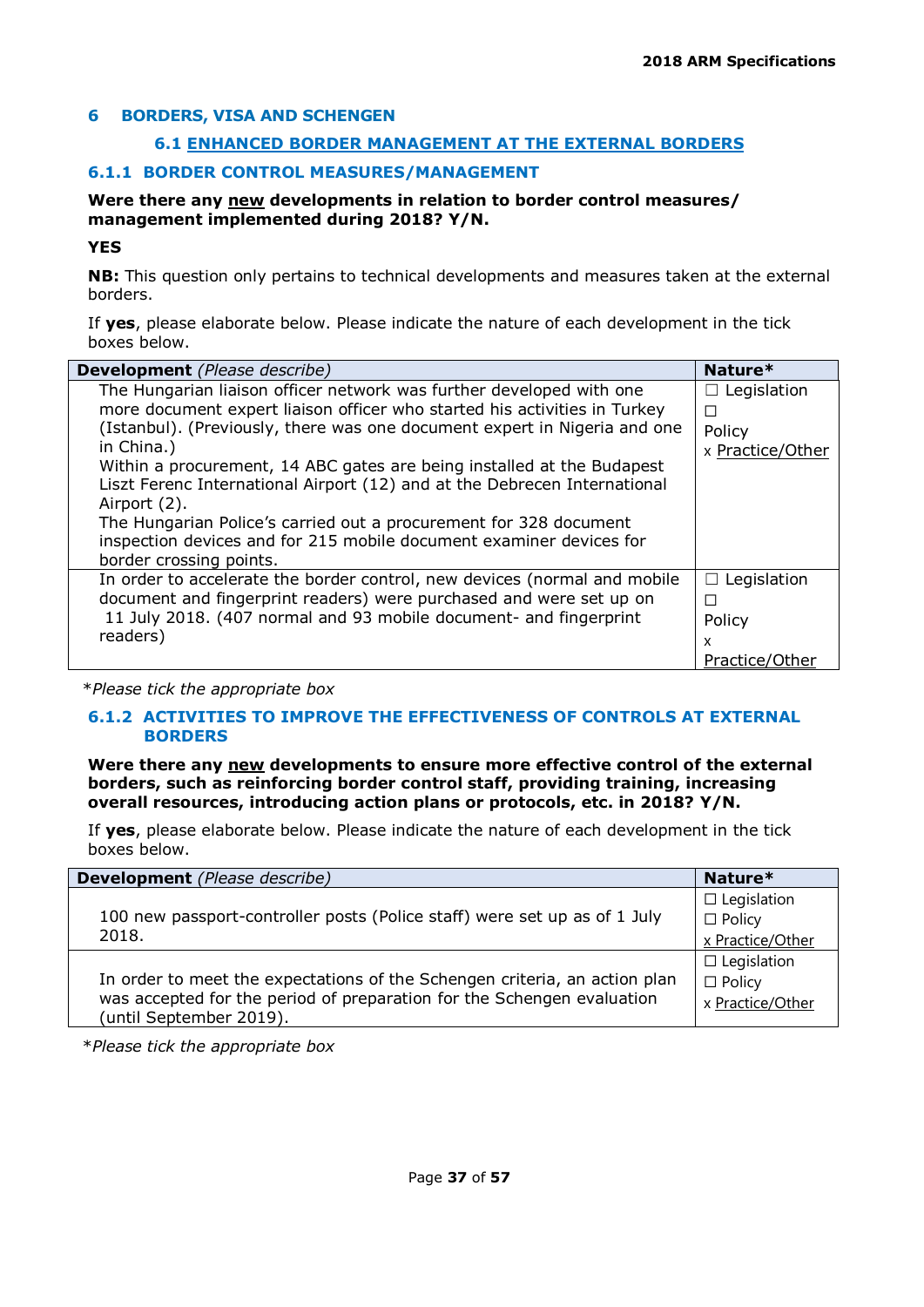#### **6.1.3 REINFORCED COOPERATION WITH THIRD COUNTRIES IN THE AREA OF BORDER MANAGEMENT.**

**Please list any 2018 agreements, and other forms of bilateral and multilateral cooperation with third countries with an objective to strengthen the operational capacity in combatting irregular migration and controlling of external borders.** 

| Title of agreement<br>(where relevant)                   | Third country (countries)<br>with whom the<br>cooperation exists | <b>Description</b> (e.g. provision of border<br>equipment, training of border guards,<br>etc.) |
|----------------------------------------------------------|------------------------------------------------------------------|------------------------------------------------------------------------------------------------|
| Police Cooperation<br>Convention for<br>Southeast Europe | North-Macedonia, Serbia                                          | joint border patrol                                                                            |

In 2018 Hungary have sent police officers on a monthly basis (altogether 522 persons) to Serbia and North-Macedonia to give support preventing illegal border crossing and other illegal acts related to illegal migration.

In 2018 3 Joint Return Operations were organized by Hungary (both of them to Afghanistan). A pool of escorts was trained and 5 persons were deployed to a JRO to Congo organized by Belgium. Hungary used to organize return operation by scheduled flights (Frontex SROs).

### **6.2 VISA POLICY**

**Were there any new developments in relation to the implementation of the Visa Code and the Visa Information System (VIS) or any other Visa related developments, in particular in relation to cooperation between (Member) States' consulates and the set-up of joint consular services for visas in 2018? Y/N**

#### **YES**

If **yes**, please elaborate below. Please indicate the nature of each development in the tick boxes below.

| <b>Development</b> (Please describe)                                                                                                                                                                                                                                                                                                                                                                                                                                                | Nature*                                                |
|-------------------------------------------------------------------------------------------------------------------------------------------------------------------------------------------------------------------------------------------------------------------------------------------------------------------------------------------------------------------------------------------------------------------------------------------------------------------------------------|--------------------------------------------------------|
| The amendment of the national law (Act II of 2007, Act I of 2007,<br>Government Decree 114/2007 (V.24), Government Decree 113/2007 (V.<br>24.)) due to the new (EES, ETIAS, Interoperability) and the amended (VIS,<br>Visa Codex) acquis of the European Union is a continuous and ongoing<br>procedure.                                                                                                                                                                           | X Legislation<br>X Policy<br>$\perp$<br>Practice/Other |
| Based on the foreseen amendments the Immigration and Asylum Office will<br>have a direct access to the EES and can request data and upload/register<br>data based on the law. HU has to appoint the ETIAs Central Unit and has to<br>amend the national law according to the regulation. The Immigration and<br>Asylum Office will also have access to this system. The ongoing amendments<br>of the VIS regulation and Visa Codex do not affect the national law at the<br>moment. |                                                        |

\**Please tick the appropriate box*

### **6.3 SCHENGEN GOVERNANCE**

**Were there any new developments in relation to Schengen governance during 2018? Y/N**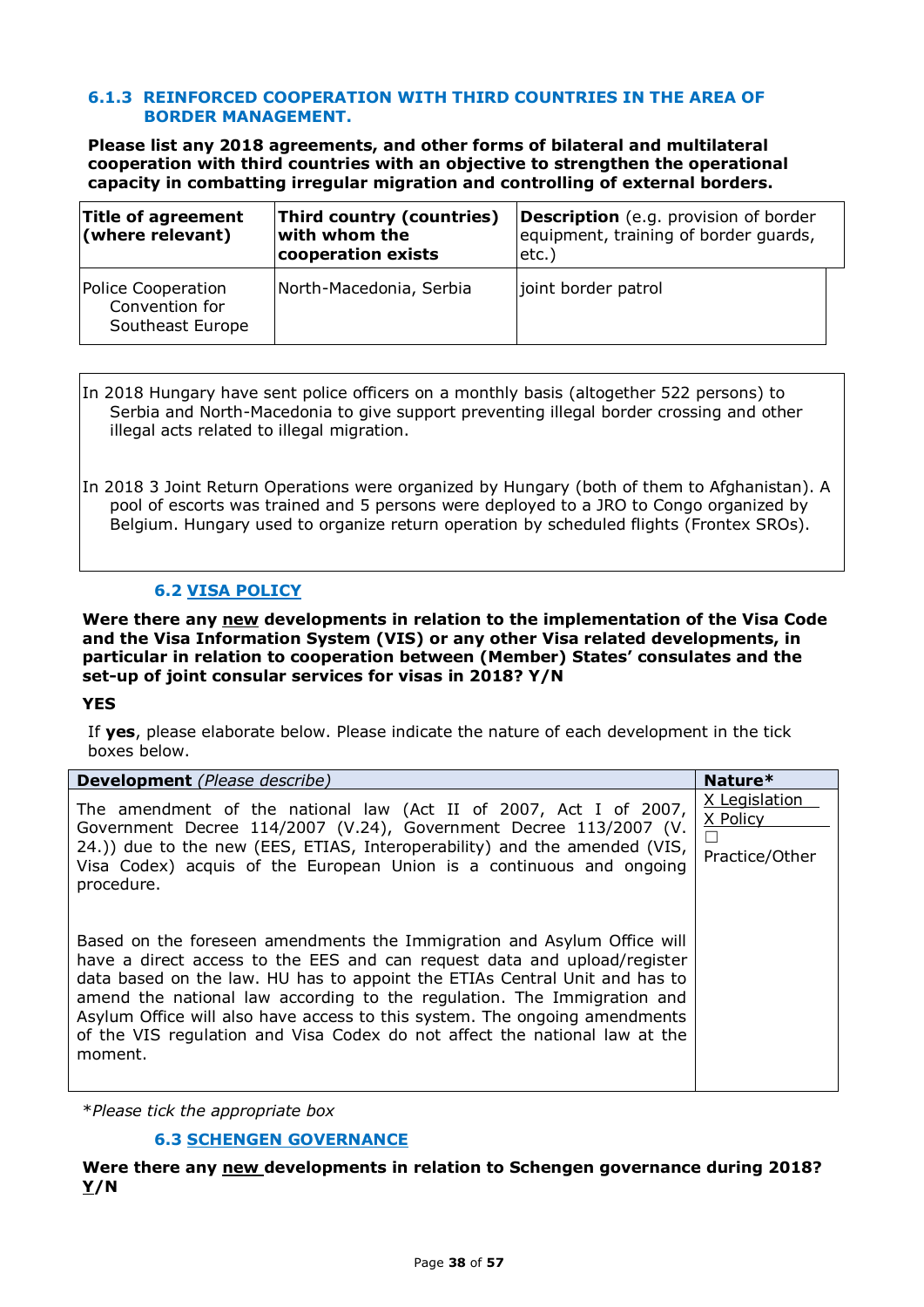### **YES**

*Where relevant, please include any (planned) actions in relation to the new Schengen acquis, temporary suspension of Schengen, etc.* 

If **yes**, please elaborate below. Please indicate the nature of each development in the tick boxes below.

| <b>Development</b> (Please describe)                                   | Nature*            |
|------------------------------------------------------------------------|--------------------|
| In Hungary at the end of 2018 a new governmental working group was set | $\Box$ Legislation |
| up in order to coordinate the implementation of EES and ETIAS EU       |                    |
| Regulations.                                                           | Policy             |
|                                                                        | $\Box$             |
|                                                                        | Practice/Other     |

\**Please tick the appropriate box*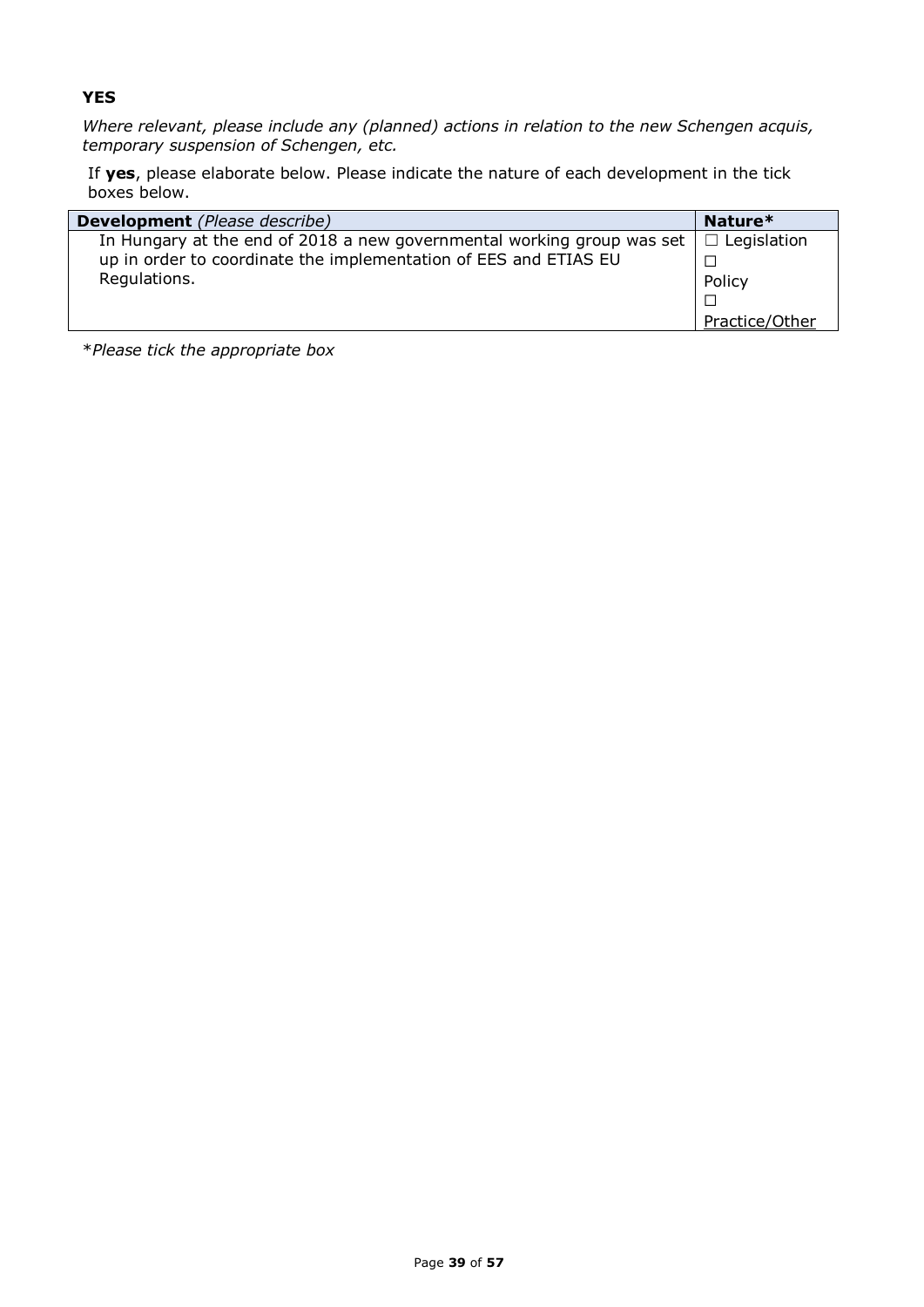### **7 IRREGULAR MIGRATION INCLUDING MIGRANT SMUGGLING**

### **7.1 PREVENTING AND TACKLING OF MISUSE OF LEGAL MIGRATION CHANNELS**

### **7.1.1 IRREGULAR MIGRATION AS A RESULT OF VISA LIBERALISATION**

### **Were there any new developments introduced in 2018 to prevent irregular migration as a result of visa liberalisation? Y/N.**

### **NO**

If **yes**, please elaborate below. Please indicate the nature of each development in the tick boxes below.

| Development (Please describe) | Nature*            |
|-------------------------------|--------------------|
|                               | Legislation<br>ப   |
|                               |                    |
|                               | Policy             |
|                               |                    |
|                               | Practice/Other     |
|                               | $\Box$ Legislation |
|                               |                    |
|                               | Policy             |
|                               |                    |
|                               | Practice/Other     |

\**Please tick the appropriate box*

7.1.1.1 Effects of visa free regimes

**Were there any new developments to monitor the effects of visa free regimes in your (Member) State in 2018? Y/N**

### **NO**

If **yes**, please elaborate below. Please indicate the nature of each development in the tick boxes below.

| <b>Development</b> (Please describe) | Nature*            |
|--------------------------------------|--------------------|
|                                      | $\Box$ Legislation |
|                                      | $\Box$             |
|                                      | Policy             |
|                                      | $\Box$             |
|                                      | Practice/Other     |
|                                      | $\Box$ Legislation |
|                                      | ⊏                  |
|                                      | Policy             |
|                                      |                    |
|                                      | Practice/Other     |

\**Please tick the appropriate box*

### 7.1.1.2 Key findings of monitoring activities

Please describe the results/key findings of these monitoring activities – especially in relation to impact on the number unfounded asylum applications registered in your (Member) State.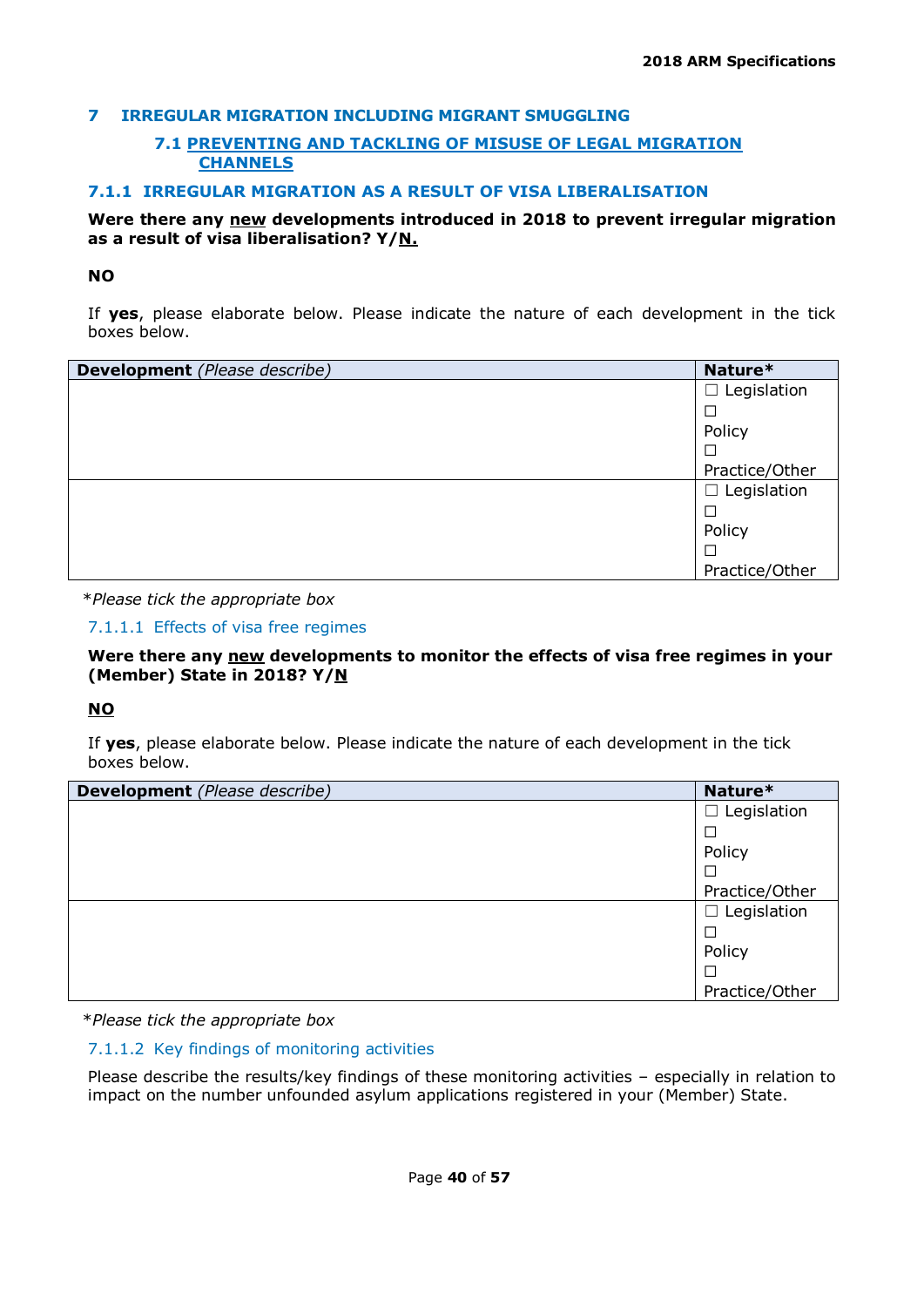# N/A

### **7.1.2 IRREGULAR MIGRATION AS A RESULT OF MISUSE OF LEGAL MIGRATION CHANNELS**

# 7.1.2.1 Misuse of legal migration channels by third-country national workers

### **Were there any new developments in 2018 to tackle misuse of legal migration channels by third-country national workers? Y/N.**

### **YES**

If **yes**, please elaborate below. Please indicate the nature of each development in the tick boxes below.

| <b>Development</b> (Please describe)                                                                                                                                                                                                                                                                        | Nature*                                                      |
|-------------------------------------------------------------------------------------------------------------------------------------------------------------------------------------------------------------------------------------------------------------------------------------------------------------|--------------------------------------------------------------|
| The amendment of the national law (Act II of 2007, Act I of 2007,  <br>Government Decree 114/2007 (V.24), Government Decree 113/2007 (V.<br>24.)) due to the new (EES, ETIAS, Interoperability) and the amended (VIS,<br>Visa Codex) acquis of the European Union is a continuous and ongoing<br>procedure. | <b>X</b> Legislation<br>$\square$ Policy<br>x Practice/Other |

\**Please tick the appropriate box*

7.1.2.2 Misuse of legal migration channels by third-country national students and researchers

**Were there any new developments in 2018 to tackle misuse of legal migration channels by third-country national students and researchers? Y/N.**

#### **NO**

If **yes**, please elaborate below. Please indicate the nature of each development in the tick boxes below.

| <b>Development</b> (Please describe) | Nature*               |
|--------------------------------------|-----------------------|
|                                      | Legislation<br>$\Box$ |
|                                      | $\square$ Policy      |
|                                      | $\Box$ Practice/Oth   |
|                                      | er                    |
|                                      | Legislation<br>ப      |
|                                      |                       |
|                                      | Policy                |
|                                      |                       |
|                                      | Practice/Other        |

\**Please tick the appropriate box*

### 7.1.2.3 Misuse of family reunification migration channels

**Were there any new developments in 2018 to tackle misuse of family reunification migration channels? Y/N.**

### **NO**

| Development (Please describe) | Nature*     |
|-------------------------------|-------------|
|                               | Legislation |
|                               |             |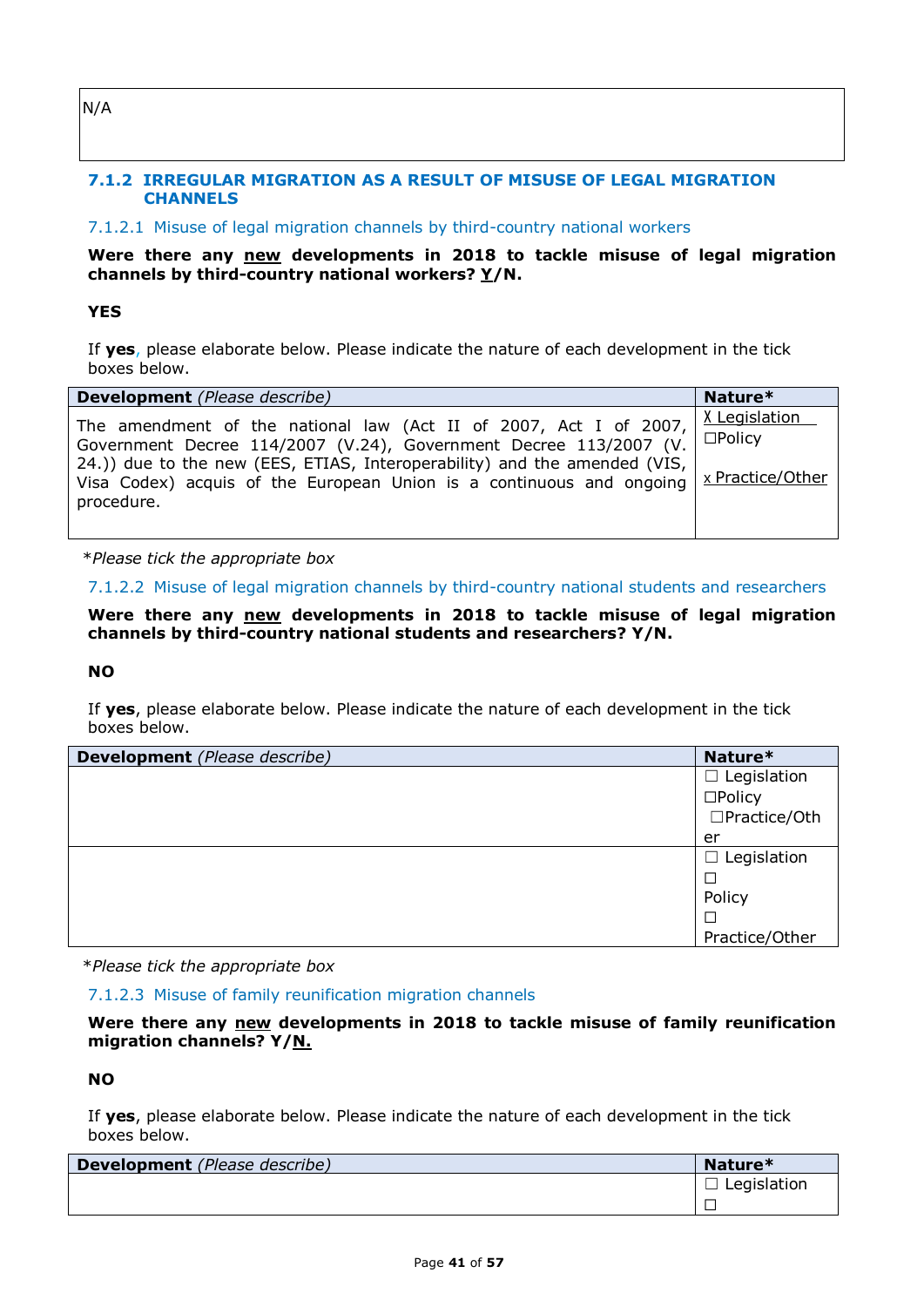| Policy             |
|--------------------|
|                    |
| Practice/Other     |
| $\Box$ Legislation |
|                    |
| Policy             |
|                    |
| Practice/Other     |

### **7.1.3 FALSE TRAVEL DOCUMENTS**

### **Were there any new developments in 2018 to prevent, identify and/or investigate fraudulent acquisition and use of false travel documents? Y/N.**

**YES**

If **yes**, please elaborate below. Please indicate the nature of each development in the tick boxes below.

| <b>Development</b> (Please describe)                                                                                                                                                                                                                                                                                                                                                                                                                                                                                                                                                       | Nature*                                                  |
|--------------------------------------------------------------------------------------------------------------------------------------------------------------------------------------------------------------------------------------------------------------------------------------------------------------------------------------------------------------------------------------------------------------------------------------------------------------------------------------------------------------------------------------------------------------------------------------------|----------------------------------------------------------|
| Amendment of Chapter V of Act II of 2007 on the Admission and Right of<br>Residence of Third-Country Nationals.                                                                                                                                                                                                                                                                                                                                                                                                                                                                            | x Legislation<br>$\Box$ Policy<br>$\Box$ Practice/Other  |
| The Hungarian liaison officer network was further developed with one<br>more document expert liaison officer who started his activities in Turkey<br>(Istanbul). (Previously, there was one document expert in Nigeria and one<br>in China.)<br>Within a procurement, 14 ABC gates are being installed at the Budapest<br>Liszt Ferenc International Airport (12) and at the Debrecen International<br>Airport (2).<br>The Hungarian Police's carried out a procurement for 328 document<br>inspection devices and for 215 mobile document examiner devices for<br>border crossing points. | Legislation<br>$\Box$<br>П<br>Policy<br>x Practice/Other |
| In order to accelerate the border control, new devices (normal and mobile<br>document and fingerprint readers) were purchased and were set up on<br>11 July 2018. (407 normal and 93 mobile document- and fingerprint<br>readers)                                                                                                                                                                                                                                                                                                                                                          | Legislation<br>П<br>П<br>Policy<br>x<br>Practice/Other   |

\**Please tick the appropriate box*

#### **7.1.4 IRREGULAR MIGRATION CAUSED BY THE MISUSE OF FREE MOVEMENT RIGHTS BY THIRD-COUNTRY NATIONALS AND PREVENTING THE FRAUDULENT ACQUISITION AND USE OF FREE MOVEMENT RIGHTS BY THIRD-COUNTRY NATIONALS**

**Were there any new developments in 2018 to prevent the fraud and misuse of free movement rights? Y/N.**

**YES**

| <b>Development</b> (Please describe)                                                          | Nature*        |
|-----------------------------------------------------------------------------------------------|----------------|
| Preparing amendments of Act II of 2007 regarding the transfer of the third $\Box$ Legislation |                |
| country national family members of a Hungarian citizen from the scope of $ X $ Policy         |                |
| Act I of 2007 under the scope of Act II of 2007. Therefore the possibility $ \bigcap$         |                |
| to apply for a C/EEA visitor visa will not be available for the third country $\vert$         | Practice/Other |
| family members of a Hungarian citizen from 01. January 2019. Schengen                         |                |
| C visa cannot be issued for them in the future. In the future the third                       |                |
| country national family member of the Hungarian citizen will be able to                       |                |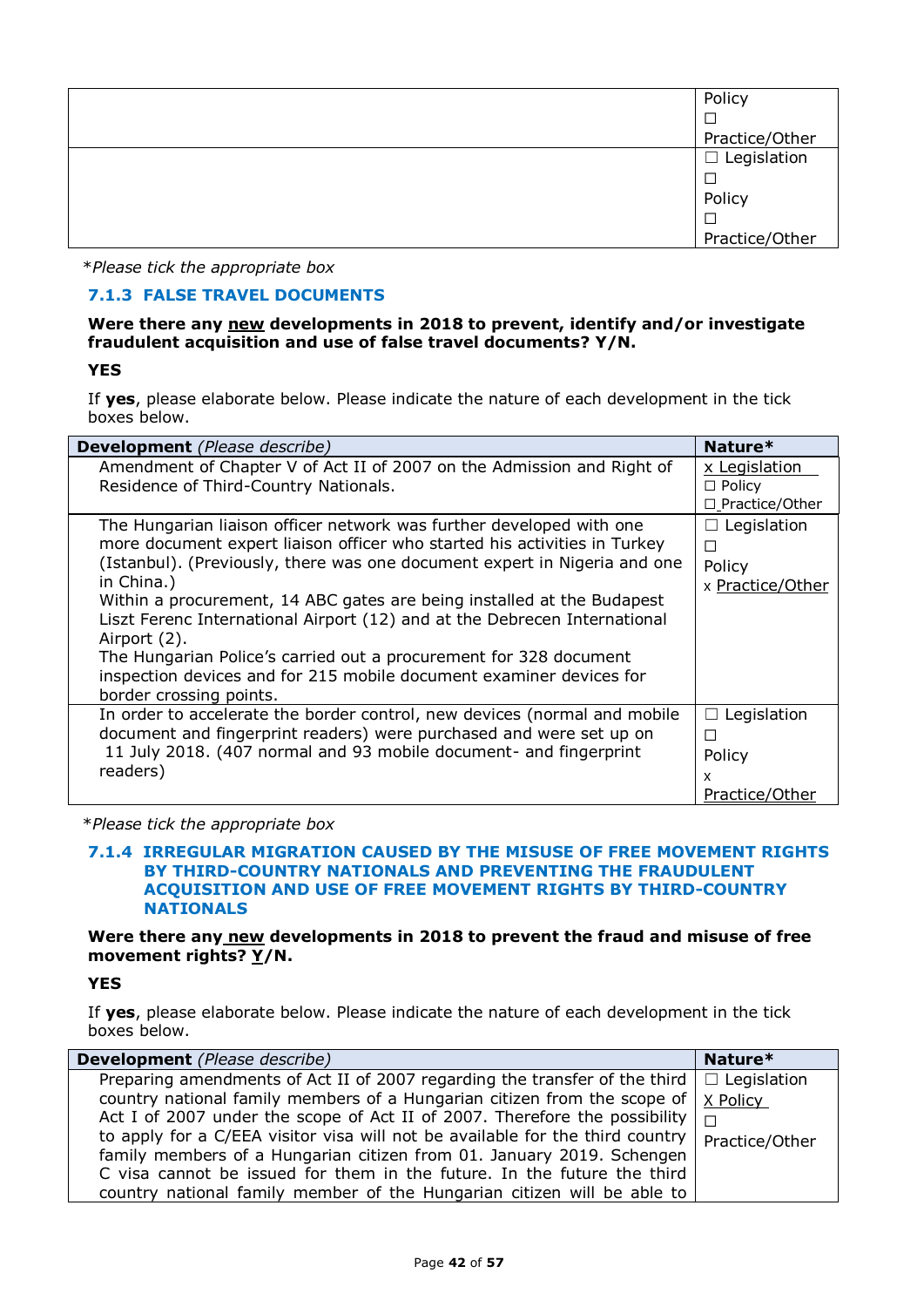| <b>Development</b> (Please describe)                                                                                                                                                                                                                                                                                                                                                                                                                                                                                                                                                                                                                                                                                                                                      | Nature* |
|---------------------------------------------------------------------------------------------------------------------------------------------------------------------------------------------------------------------------------------------------------------------------------------------------------------------------------------------------------------------------------------------------------------------------------------------------------------------------------------------------------------------------------------------------------------------------------------------------------------------------------------------------------------------------------------------------------------------------------------------------------------------------|---------|
| apply for a "d" type visa when applying for the residence permit with the<br>purpose of family reunification if the person accompanies or joins to a<br>Hungarian national. The application will be forwarded to the regional<br>directorate of the Immigration and Asylum Office. Regarding the<br>documents that need to be submitted, it is Act II of 2007 which needs to<br>be considered.<br>It is important to emphasize that this change will not affect the third<br>country national family members of the EEA citizens. They can apply for<br>C/EEA visitor visa and these applications will be considered and decided<br>upon by the foreign representation of Hungary, without any differentiation<br>based on the nationality of the third country national. |         |

### **7.2 THE FIGHT AGAINST FACILITATION OF IRREGULAR MIGRATION ('SMUGGLING') AND PREVENTION OF IRREGULAR STAY**

### **7.2.1 COMBATTING FACILITATION OF IRREGULAR MIGRATION (SMUGGLING)**

#### **Were there any new developments aimed at preventing and combatting facilitation of irregular migration (smuggling), including facilitation of unauthorised entry in 2018? Y/N.**

If **yes**, please elaborate below. Please indicate the nature of each development in the tick boxes below.

| <b>Development</b> (Please describe)                                                                                                                                                                                                                                                                                                                                                                                                                                                                                                                                                                                                                                                                                                 | Nature*                                                                     |
|--------------------------------------------------------------------------------------------------------------------------------------------------------------------------------------------------------------------------------------------------------------------------------------------------------------------------------------------------------------------------------------------------------------------------------------------------------------------------------------------------------------------------------------------------------------------------------------------------------------------------------------------------------------------------------------------------------------------------------------|-----------------------------------------------------------------------------|
| Hungary is devoted to tackle migrant smuggling; therefore a new set of<br>measures has been introduced in the national legislation (Stop Soros<br>legislative package). The objective of the adopted package is to close legal<br>loopholes through which certain organizations were aiding illegal migration<br>and human trafficking under the guise of humanitarian assistance.                                                                                                                                                                                                                                                                                                                                                   | x Legislation<br>П<br>Policy<br>П<br>Practice/Other                         |
| As regards the illegal migration flows toward Western-European countries,<br>Hungary still has a transit role. The relevant criminal organisations are<br>settled abroad and organize their illegal activities in the neighbouring<br>countries, so for this reason, more emphasis was put on international<br>cooperation.                                                                                                                                                                                                                                                                                                                                                                                                          | $\Box$ Legislation<br>$\Box$<br>Policy<br>$\underline{x}$<br>Practice/Other |
| From the direction of Serbia, the attempts of illegal migrants to cross<br>border were focused both at the triplex-border areas and areas where due<br>to the natural/geographycal features border fences can be only used in a<br>restricted way.                                                                                                                                                                                                                                                                                                                                                                                                                                                                                   |                                                                             |
| As regards the HU-RO and HU-CR border range, it can be concluded that<br>illegal border crossing (green border) along these border sections do not<br>appear to be a tendency, and it can be also stated that such crossing<br>attempts are limited, and there are no cases of organized smuggling.                                                                                                                                                                                                                                                                                                                                                                                                                                  |                                                                             |
| The use of modus operandi of hiding in heavy good vehicles is frequent.<br>Hot spot in this regard is Röszke border crossing point but sometimes<br>group of 2-4 people are also apprehended at Tompa BCP. An experience<br>was the increasing tendency in attempts of illegal border crossing<br>committed by the use of forged documents. This has been influenced by<br>the visa free regime introduced by Serbia with China, Suriname, Iran<br>Vietnam and Philippines. The visa agreement provided the possibility of<br>staying in Serbia legally for 30 days. (8000 Iranian tourist arrived in<br>Serbia in a year). As regards people from Kosovo and Metohija, they use<br>look-alike passport of Western-Balkan countries. |                                                                             |

\**Please tick the appropriate box*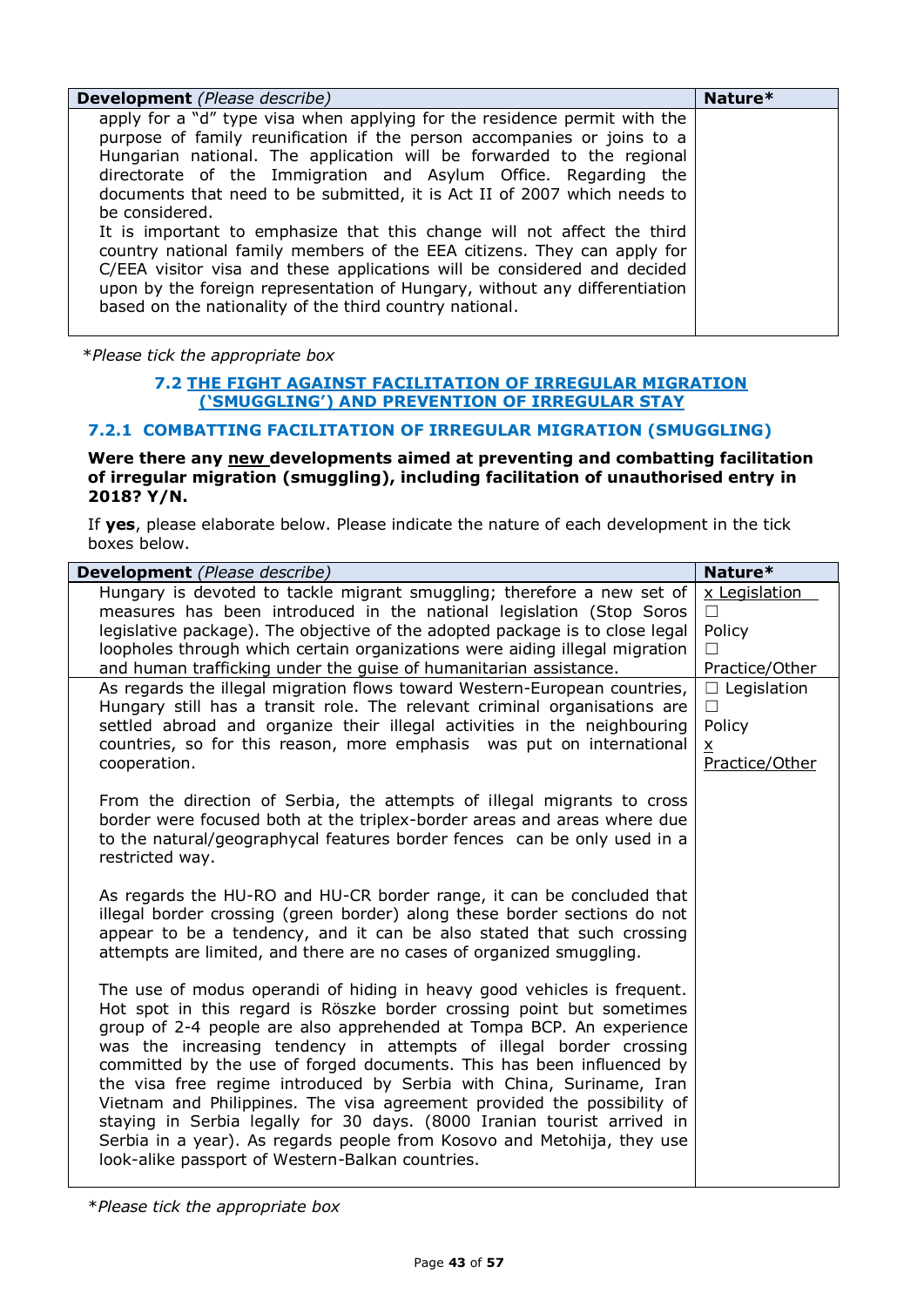### **7.2.2 PREVENTION OF IRREGULAR MIGRATION**

**Were there any new developments responding to the objective of prevention of irregular migration from third countries of origin and transit** (information campaigns, websites, projects with grass-roots NGOs or involving the diaspora, etc., with the exception of cooperation activities with third countries to be reported in section 7.2.4) in 2018? **Y/N. YES**

If **yes**, please elaborate below. Please indicate the nature of each development in the tick boxes below.

| <b>Development</b> (Please describe)                                 | Nature*          |
|----------------------------------------------------------------------|------------------|
| Hungarian police contingents were deployed to Macedonia (30 police   | Legislation      |
| officers) and Serbia (15 police officers) in order to support border |                  |
| surveillance tasks of host countries.                                | Policy           |
|                                                                      | x Practice/Other |

\**Please tick the appropriate box*

### **7.2.3 PREVENTION OF IRREGULAR STAY**

**Were there any new developments aimed at preventing irregular stay and combatting facilitation of irregular stay, including disincentives and sanctions in 2018? Y/N.**

### **YES**

Please indicate the nature of each development in the tick boxes below.

| <b>Development</b> (Please describe)                                   | Nature*            |
|------------------------------------------------------------------------|--------------------|
| Fine tuning of complex in-depth control was carried out throughout the | $\Box$ Legislation |
| country to prevent and combat facilitation of irregular stay.          |                    |
|                                                                        | Policy             |
|                                                                        | x Practice/Other   |

\**Please tick the appropriate box*

### **7.2.4 COOPERATION WITH THIRD COUNTRIES TO PREVENT IRREGULAR MIGRATION**

**Were there any specific cooperation activities developed in 2018 in your (Member) State to prevent irregular migration in relation to the specific regions outlined below? Y/N.**

**YES**

If **yes**, please elaborate below.

- a) **The Western and Southern Mediterranean countries** (i.e. Algeria, Egypt, Israel, Jordan, Lebanon, Libya, Morocco, Mauritania Palestine\*, Syria and Tunisia);
- b) **The Eastern Partnership countries** (i.e. Armenia, Azerbaijan, Belarus, Georgia, Moldova, and Ukraine);
- c) **The Western Balkans countries** (i.e. Albania, Bosnia and Herzegovina, Kosovo, Macedonia, Montenegro and Serbia);

In the year of 2018 the Hungarian Police provided support and reinforcement for implementation of national border surveillance activities of Western Balkan countries. Republic of North Macedonia (ex FYROM) and Republic of Serbia received our technical and staff support on the basis of a bilateral agreement.

In the year of 2018 according to the bilateral agreement, 357 officers were deployed to Republic of North Macedonia and 175 officers to Republic of Serbia to prevent and reduce illegal migration.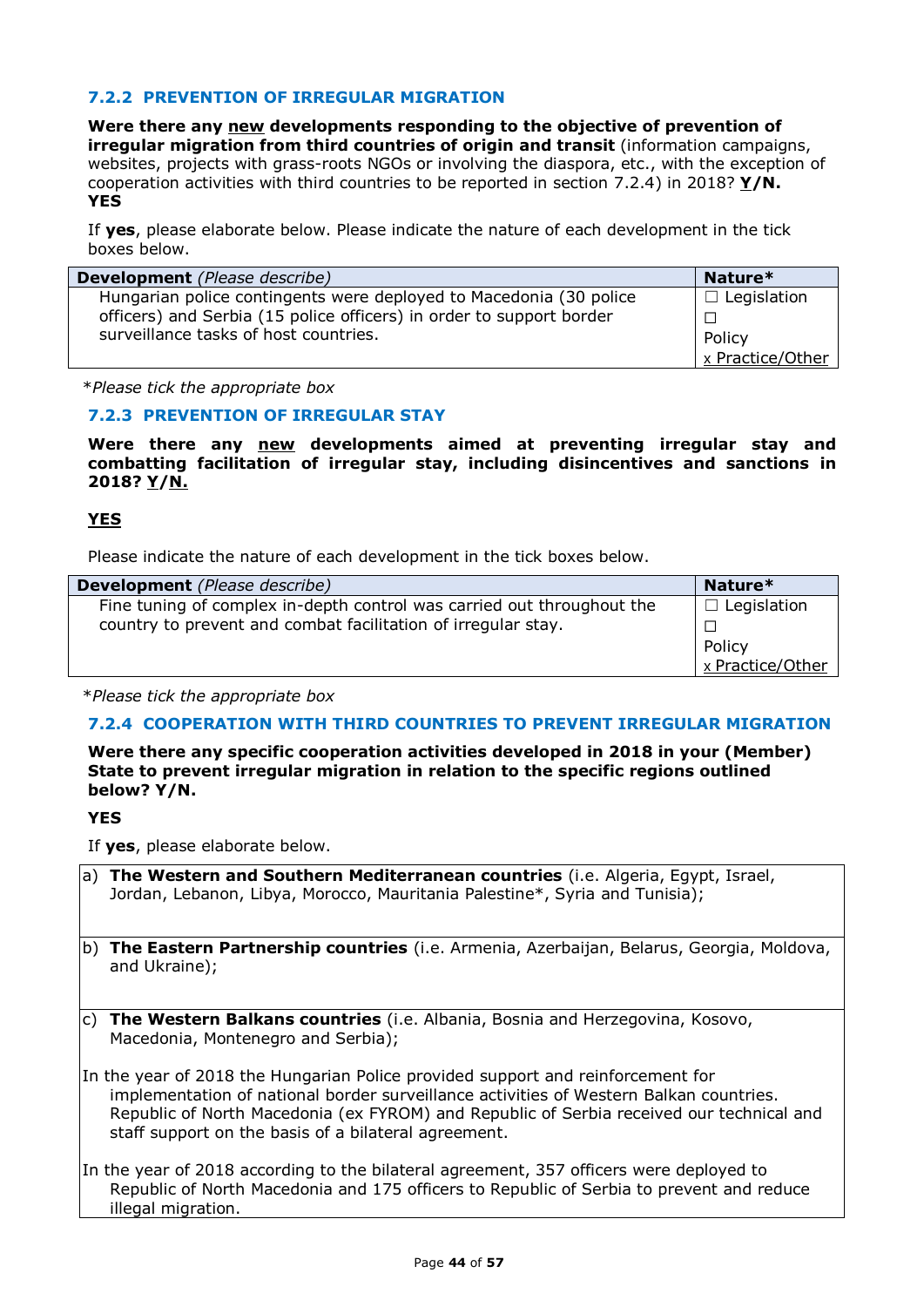d) **Countries in the African Atlantic coast** (e.g. Gambia, Ghana, Nigeria, Democratic Republic of Congo, Ivory Coast etc.).

### **7.2.5 MONITORING AND IDENTIFYING IRREGULAR MIGRATION ROUTES**

### **Were there any new developments with regard to identifying, monitoring and aggregating information on irregular migration routes in 2018? Y/N**

**Yes**

If yes, please indicate the nature of each development in the tick boxes below.

*Please explain how this information is used to develop your (Member) State's response to migratory flows.* 

| <b>Development</b> (Please describe)                                                                                                                                                                                                                                                                                  | Nature*                                          |
|-----------------------------------------------------------------------------------------------------------------------------------------------------------------------------------------------------------------------------------------------------------------------------------------------------------------------|--------------------------------------------------|
| The complex series of border protecting measures taken by Hungary and<br>the amending of the legislation has contributed to diverting the illegal<br>migration routes. Analysis reports made by Europol and Frontex also<br>confirmed our experiences.                                                                | $\Box$ Legislation<br>Policy<br>X Practice/Other |
| New routes emerged: SRB-CR-SLO-AT and ALB-MNE-BiH-CR-SLO-AT.<br>Migrants entering illegally Hungary intend to leave our contry mainly for<br>Austria directly or via Slovakia. This latter route developed due to the<br>strict control measures introduced by Austria at Hegyeshalom/Nickelsdorf<br>border crossing. |                                                  |

\**Please tick the appropriate box*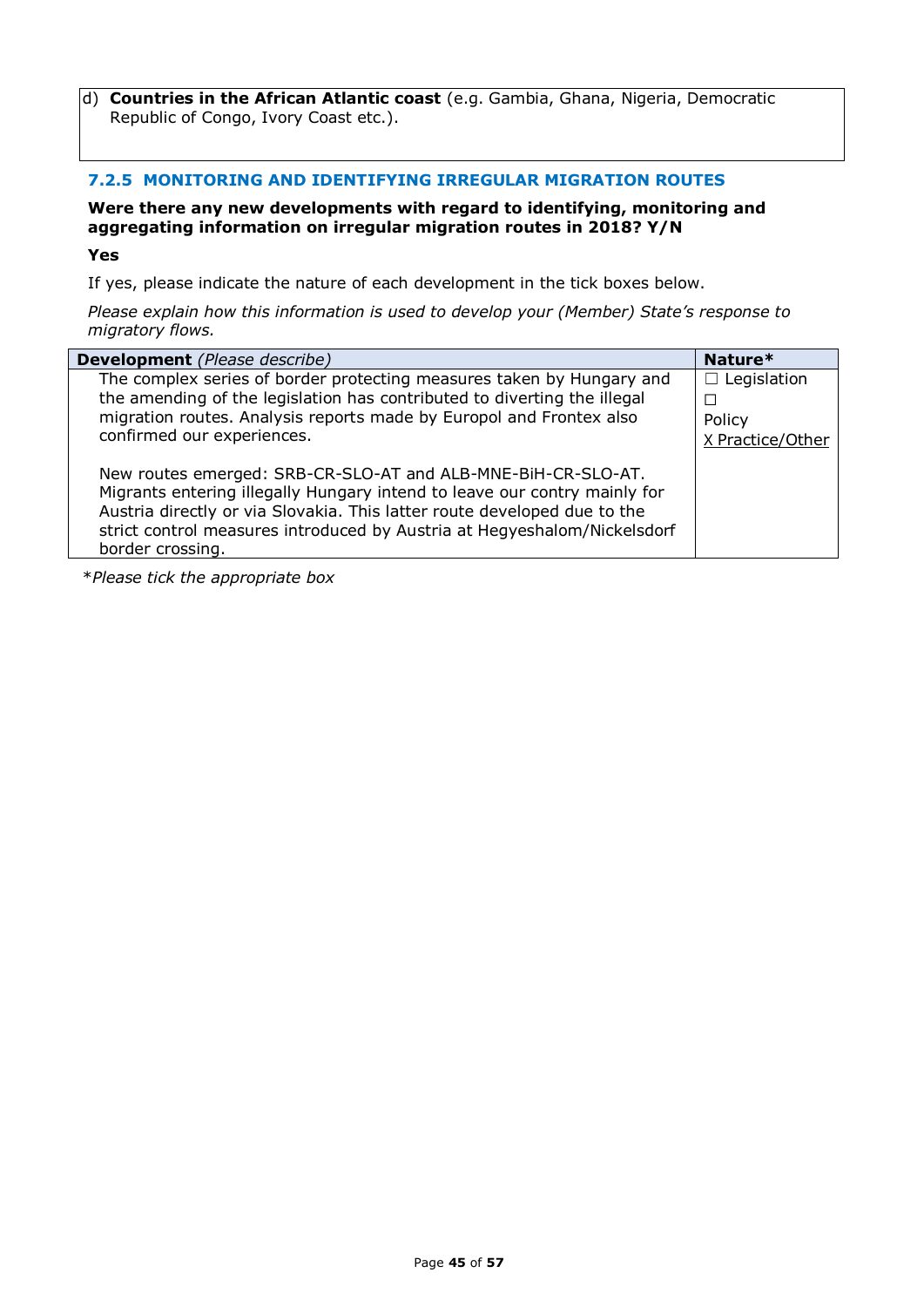### **8 TRAFFICKING IN HUMAN BEINGS**

*This Section should be completed in the context of the "EU Strategy towards the Eradication of Trafficking in Human Beings (2012-2016)" and related Communication<sup>11</sup>. You should liaise with your National Rapporteur on Trafficking in Human Beings or Equivalent Mechanism (NREMs).*

*Please note that the scope of this section refers only to third-country national victims of trafficking.*

*NREMs share information with the Commission (via the informal EU Network of NREMs) on a biannual basis on developments relevant to their national legal and policy framework. This information can be used for this reporting exercise too. All information is uploaded accordingly to the EU Anti-Trafficking Website under the section of national pages.<sup>12</sup>*

#### **8.1 NATIONAL STRATEGIC POLICY DEVELOPMENTS**

**Were there any new developments or actions regarding the prevention and/or the fight against trafficking in human beings of third-country nationals (e.g. national action plans or national strategies introduced during 2018)? Y/N**

### **YES**

ł

If **yes**, please elaborate below. Please indicate the nature of each development in the tick boxes below.

| <b>Development</b> (Please describe)                                                                                                                                                                                                                                                                                                                                                                                                                                                                                                             | Nature*                                          |
|--------------------------------------------------------------------------------------------------------------------------------------------------------------------------------------------------------------------------------------------------------------------------------------------------------------------------------------------------------------------------------------------------------------------------------------------------------------------------------------------------------------------------------------------------|--------------------------------------------------|
| In Hungary, a new national strategy against trafficking in human beings is<br>currently under development. The document is planned to be assigned for<br>the period 2019-2022 and will set specific guidelines for action and<br>identify national level priorities. The adoption of the new strategy is $-$ in<br>time - accompanied by the implementation of a short-term Action Plan,<br>which $-$ in the meantime $-$ sets out measures necessary to be taken as a<br>rapid response to certain challenges that require more instant action. | x Legislation<br>x Policy<br>П<br>Practice/Other |
| In the framework of the implementation of the Action Plan and the<br>preparation of the new national anti-trafficking strategy, revision of<br>relating legislation (partly touching upon the identification of, referral<br>protocol and assistance for third country national victims) is on the agenda<br>and discussions involving relevant stakeholders of both governmental and<br>non-governmental formations have already began in the end of 2018 and<br>are currently taking place.                                                    |                                                  |

\**Please tick the appropriate box*

### **8.2 IMPROVING IDENTIFICATION OF AND PROVISION OF INFORMATION TO THIRD-COUNTRY NATIONAL VICTIMS OF HUMAN TRAFFICKING**

### **8.2.1 PROVISION OF INFORMATION ON ASSISTANCE AND SUPPORT TO THIRD-COUNTRY NATIONAL VICTIMS**

**Were there any new developments in relation to the improvement of the provision of information and assistance to third-country national victims (including child victims and applicants for asylum) during 2018? Y/N**

<sup>11</sup> Communication (COM (2017 728 Final) Reporting on the follow-up to the EU Strategy towards the Eradication of trafficking in human beings and identifying further concrete actions, available at<http://ec.europa.eu/anti-trafficking/>

<sup>&</sup>lt;sup>12</sup> EU Strategy towards the Eradication of trafficking in human beings, EU Member States, at [https://ec.europa.eu/anti](https://ec.europa.eu/anti-trafficking/member-states)[trafficking/member-states](https://ec.europa.eu/anti-trafficking/member-states)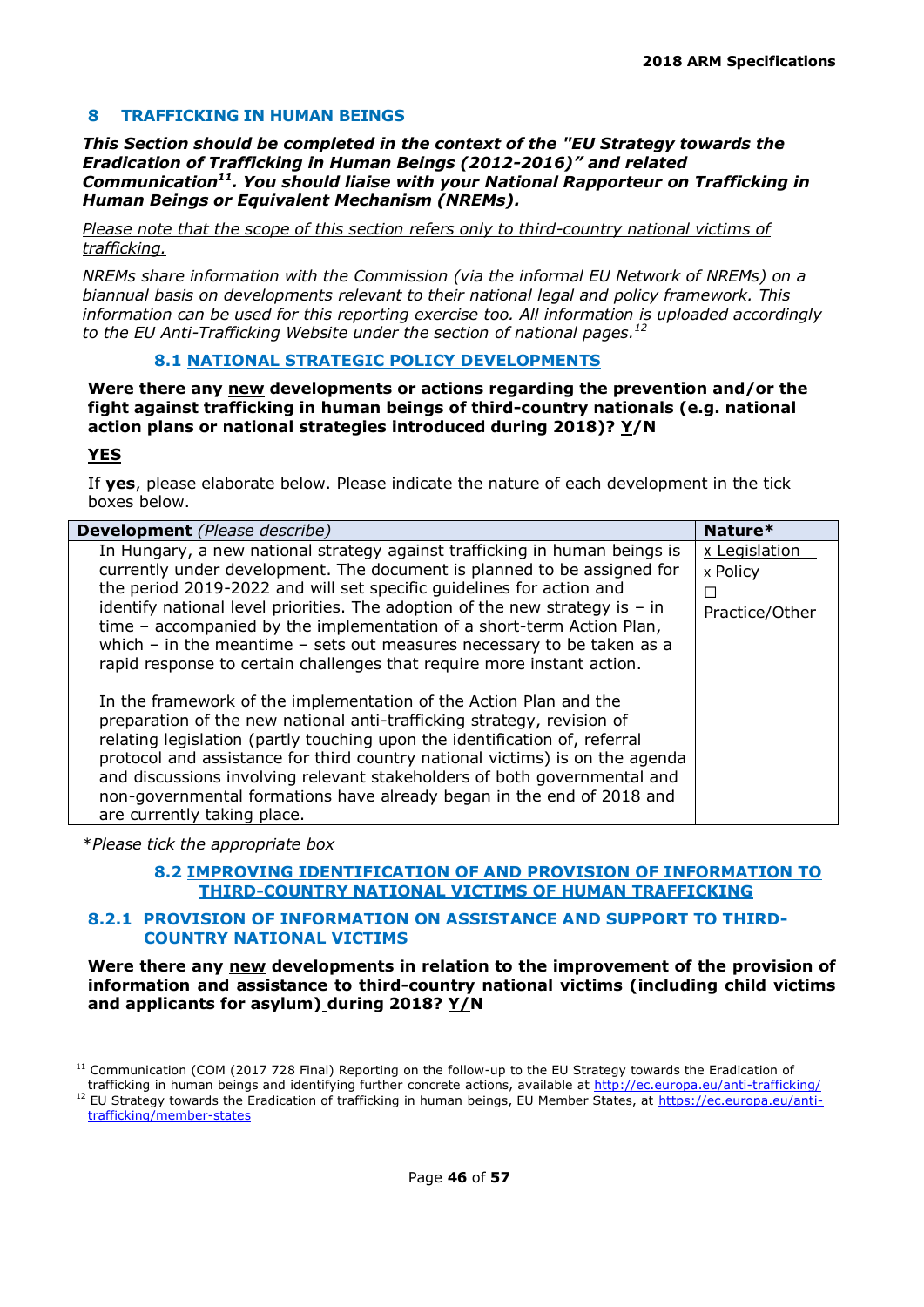### **YES**

| Development (Please describe)                                                                                                                                                                                                                                                                                                                                                                                                                                                                                                                                                                                                                                                                                                                                                                                                                                                                                                                                                                                                                                                                                                                                                                                                                      | Nature*                                                                             |
|----------------------------------------------------------------------------------------------------------------------------------------------------------------------------------------------------------------------------------------------------------------------------------------------------------------------------------------------------------------------------------------------------------------------------------------------------------------------------------------------------------------------------------------------------------------------------------------------------------------------------------------------------------------------------------------------------------------------------------------------------------------------------------------------------------------------------------------------------------------------------------------------------------------------------------------------------------------------------------------------------------------------------------------------------------------------------------------------------------------------------------------------------------------------------------------------------------------------------------------------------|-------------------------------------------------------------------------------------|
| a) Training and awareness raising;                                                                                                                                                                                                                                                                                                                                                                                                                                                                                                                                                                                                                                                                                                                                                                                                                                                                                                                                                                                                                                                                                                                                                                                                                 |                                                                                     |
|                                                                                                                                                                                                                                                                                                                                                                                                                                                                                                                                                                                                                                                                                                                                                                                                                                                                                                                                                                                                                                                                                                                                                                                                                                                    | $\Box$ Legislation<br>П<br>Policy<br>П                                              |
|                                                                                                                                                                                                                                                                                                                                                                                                                                                                                                                                                                                                                                                                                                                                                                                                                                                                                                                                                                                                                                                                                                                                                                                                                                                    | Practice/Other<br>$\Box$ Legislation                                                |
|                                                                                                                                                                                                                                                                                                                                                                                                                                                                                                                                                                                                                                                                                                                                                                                                                                                                                                                                                                                                                                                                                                                                                                                                                                                    | П<br>Policy<br>п                                                                    |
|                                                                                                                                                                                                                                                                                                                                                                                                                                                                                                                                                                                                                                                                                                                                                                                                                                                                                                                                                                                                                                                                                                                                                                                                                                                    | Practice/Other                                                                      |
| b) Measures on cooperation between national authorities;                                                                                                                                                                                                                                                                                                                                                                                                                                                                                                                                                                                                                                                                                                                                                                                                                                                                                                                                                                                                                                                                                                                                                                                           |                                                                                     |
|                                                                                                                                                                                                                                                                                                                                                                                                                                                                                                                                                                                                                                                                                                                                                                                                                                                                                                                                                                                                                                                                                                                                                                                                                                                    | $\Box$ Legislation<br>$\Box$<br>Policy<br>П<br>Practice/Other<br>$\Box$ Legislation |
|                                                                                                                                                                                                                                                                                                                                                                                                                                                                                                                                                                                                                                                                                                                                                                                                                                                                                                                                                                                                                                                                                                                                                                                                                                                    | П<br>Policy<br>П<br>Practice/Other                                                  |
| c) Measures on cooperation between (Member) States.                                                                                                                                                                                                                                                                                                                                                                                                                                                                                                                                                                                                                                                                                                                                                                                                                                                                                                                                                                                                                                                                                                                                                                                                |                                                                                     |
| Other: Besides Govt. Decree 114/2007, Act CXXXV of 2005 on Crime<br>Victim Support and State Compensation regulates the assistance of all<br>victims, including third-country nationals receive. In the framework of<br>the implementation of the Action Plan and the preparation of the new<br>national anti-trafficking strategy, revision of relating legislation is on<br>the agenda and discussions involving relevant stakeholders of both<br>governmental and non-governmental formations have already began in<br>the end of 2018 and are currently taking place.                                                                                                                                                                                                                                                                                                                                                                                                                                                                                                                                                                                                                                                                          | $\Box$ Legislation<br>$\Box$<br>Policy<br>x<br>Practice/Other                       |
| Other: The Ministry of Justice opened two further Victim Support<br>Centres in Spring 2018, on 19 March in Miskolc and on 26 March in<br>Szombathely, with a view to carry out certain tasks of the Victims<br>Support Services much more effectively and in a more focused<br>manner. The aim of the centre is to support victims whose life has<br>changed owing to crimes or offences against property, to provide<br>customized psychological and emotional support as well as information<br>required for the enforcement of interests of those concerned. Victim<br>support centre are parts of the Victim Support Services. The Ministry of<br>Justice provides individual psychological crisis intervention in the<br>victim support centres. Staff working in the victim support centres<br>endeavours to reveal the kind of assistance that the national they are<br>advising needs. They strive to provide support adjusted to the actual<br>wishes and needs of victims within the shortest possible time. By<br>establishing the victim support centres, the Ministry of Justice aimed to<br>enable victims to become more aware of their rights and the options<br>available for them, and gain information on what to do and who to |                                                                                     |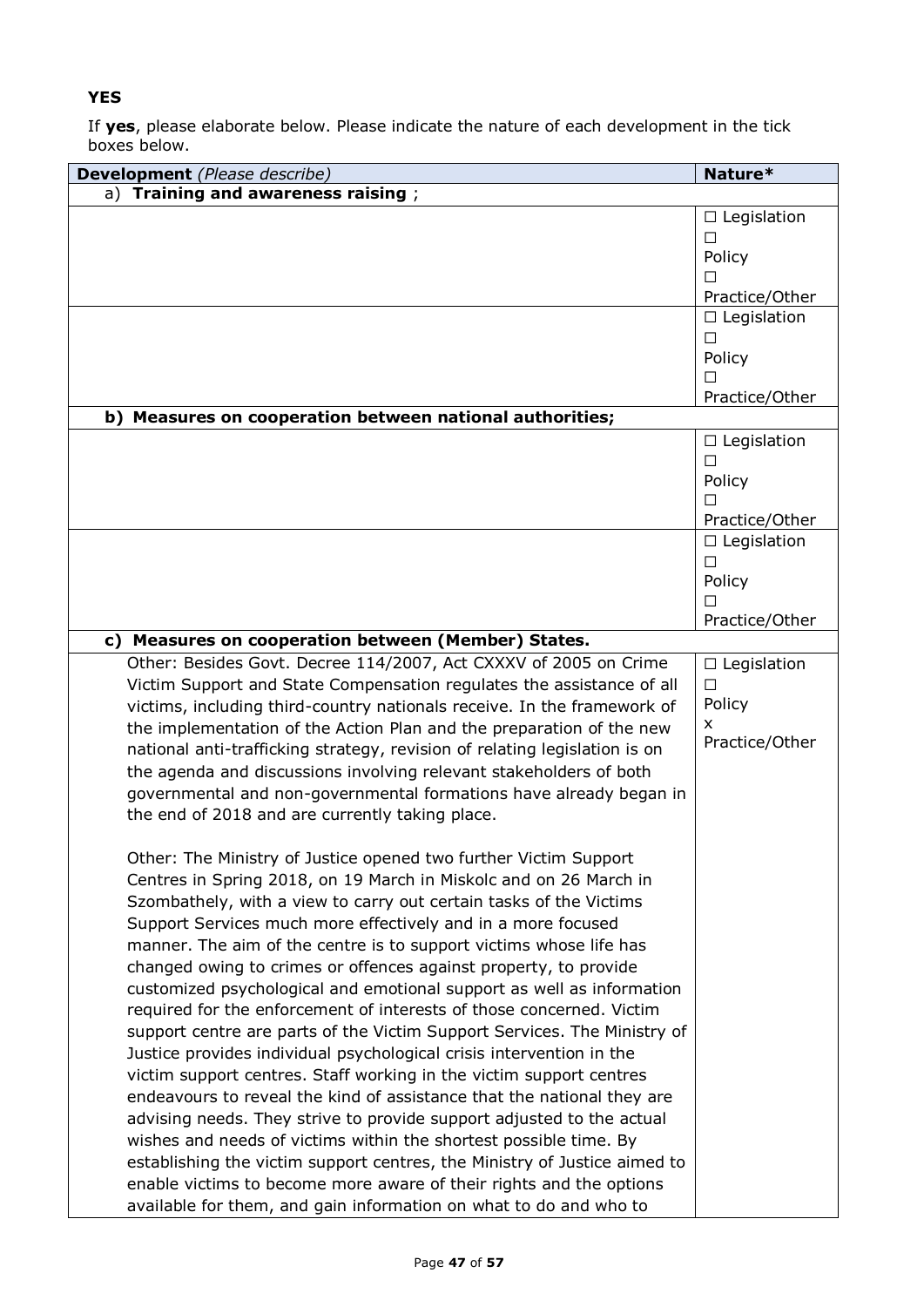| <b>Development</b> (Please describe)                                    | Nature* |
|-------------------------------------------------------------------------|---------|
| contact for further assistance in a wider geographical area. The most   |         |
| important duty of the victim support centres is to offer support to     |         |
| victims who turn to them for help, to accept and listen to them, and to |         |
| offer appropriate - customized - help for them.                         |         |

### **8.2.2 IDENTIFICATION OF VICTIMS**

**Were there any new developments in relation to the improvement of the identification of victims (including child victims and applicants for asylum) during 2018? Y/N.**

### **YES**

| Development (Please describe)                                                                                                                                                                                                                                                                                                                                                                                                                                                                                                                                                                                                                                                                                                                                                                                                                                                                                                                                                                                                                                          | Nature*                                            |
|------------------------------------------------------------------------------------------------------------------------------------------------------------------------------------------------------------------------------------------------------------------------------------------------------------------------------------------------------------------------------------------------------------------------------------------------------------------------------------------------------------------------------------------------------------------------------------------------------------------------------------------------------------------------------------------------------------------------------------------------------------------------------------------------------------------------------------------------------------------------------------------------------------------------------------------------------------------------------------------------------------------------------------------------------------------------|----------------------------------------------------|
| a) Training and awareness raising;                                                                                                                                                                                                                                                                                                                                                                                                                                                                                                                                                                                                                                                                                                                                                                                                                                                                                                                                                                                                                                     |                                                    |
| The Immigration and Asylum Office provides different training<br>opportunities to its staff in the field of human trafficking.<br>In the reporting period, THB-specialists of the Hungarian Baptist Aid<br>held a half-day sensitivity training for the social workers of the main<br>operating reception facilities.                                                                                                                                                                                                                                                                                                                                                                                                                                                                                                                                                                                                                                                                                                                                                  | $\Box$ Legislation<br>x Policy<br>x Practice/Other |
| Furthermore, the ISF-project "Successful identification of human trafficking<br>victims during the IAO procedures" carried out between 1 January 2017 and<br>31 January 2018 included an obligation to maintain the training program and<br>see about training at least 50 more employees. In the framework of this<br>undertaking the first session took place in December 2018 with the<br>participation of immigration officers and case workers of the Immigration and<br>Asylum Office; lecturers represented the relevant stakeholders of the<br>National Coordination Mechanism (National Police Headquarters, IOM, etc.).<br>During the last year the Immigration and Asylum Office revised the internal<br>protocols in terms of victim identification among asylum-seekers and<br>beneficiaries of international protection. It was eventually found that the<br>official victim identification form set out in the Government Decree No.<br>354/2012 shall be replaced, as some of its indicators are misleading when it<br>comes to screening of migrants. |                                                    |
| To this end, the IAO explored the best practices of EU member states<br>through the European Migration Network and collected the recommendations<br>of international organizations (such as UNODC, ILO, IOM) and added THB-<br>related questions to the asylum interview sheet. The extended<br>interview template has been duly communicated to the staff in the reporting<br>period.                                                                                                                                                                                                                                                                                                                                                                                                                                                                                                                                                                                                                                                                                 |                                                    |
| The same issue has been tackled in case of the social workers of the                                                                                                                                                                                                                                                                                                                                                                                                                                                                                                                                                                                                                                                                                                                                                                                                                                                                                                                                                                                                   |                                                    |
| Immigration and Asylum Office. A new identification form specially                                                                                                                                                                                                                                                                                                                                                                                                                                                                                                                                                                                                                                                                                                                                                                                                                                                                                                                                                                                                     |                                                    |
| adapted to the asylum-seekers has been developed with the<br>professional support of the Hungarian Baptist Aid. It gives more                                                                                                                                                                                                                                                                                                                                                                                                                                                                                                                                                                                                                                                                                                                                                                                                                                                                                                                                          |                                                    |
| leeway to the social workers and takes into account that any                                                                                                                                                                                                                                                                                                                                                                                                                                                                                                                                                                                                                                                                                                                                                                                                                                                                                                                                                                                                           |                                                    |
| exploitation suffered by migrants took place in the past, along the                                                                                                                                                                                                                                                                                                                                                                                                                                                                                                                                                                                                                                                                                                                                                                                                                                                                                                                                                                                                    |                                                    |
| Balkan migration route (or in the country of origin), and migrants                                                                                                                                                                                                                                                                                                                                                                                                                                                                                                                                                                                                                                                                                                                                                                                                                                                                                                                                                                                                     |                                                    |
| might fall victim in the country of destination as well if they (believe                                                                                                                                                                                                                                                                                                                                                                                                                                                                                                                                                                                                                                                                                                                                                                                                                                                                                                                                                                                               |                                                    |
| to) owe the smugglers, which entails a slightly different approach.                                                                                                                                                                                                                                                                                                                                                                                                                                                                                                                                                                                                                                                                                                                                                                                                                                                                                                                                                                                                    |                                                    |
|                                                                                                                                                                                                                                                                                                                                                                                                                                                                                                                                                                                                                                                                                                                                                                                                                                                                                                                                                                                                                                                                        | $\Box$ Legislation                                 |
|                                                                                                                                                                                                                                                                                                                                                                                                                                                                                                                                                                                                                                                                                                                                                                                                                                                                                                                                                                                                                                                                        | □                                                  |
|                                                                                                                                                                                                                                                                                                                                                                                                                                                                                                                                                                                                                                                                                                                                                                                                                                                                                                                                                                                                                                                                        | Policy                                             |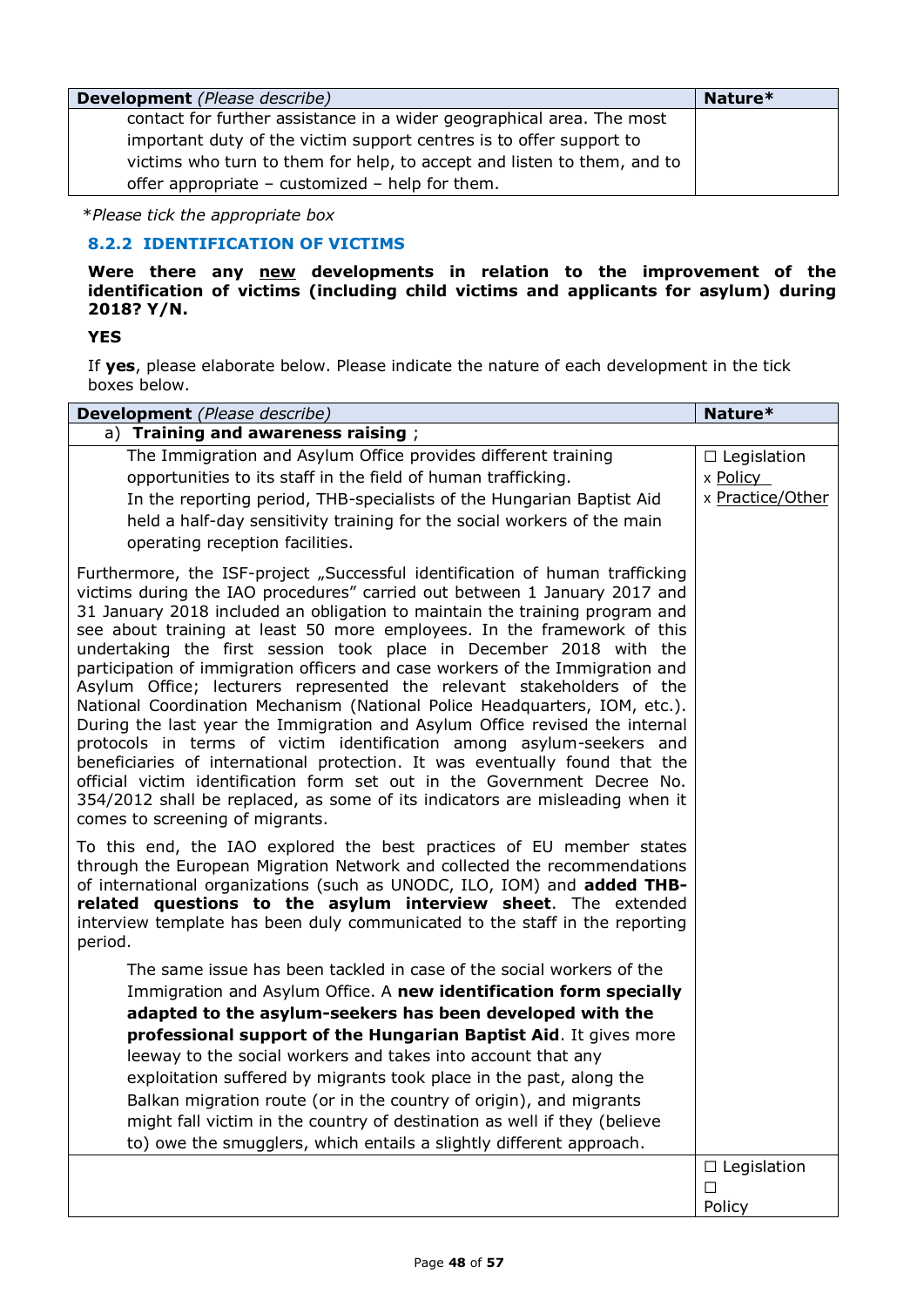|                                                                            | □                       |
|----------------------------------------------------------------------------|-------------------------|
|                                                                            | Practice/Other          |
| Measures on cooperation between national authorities;<br>b)                |                         |
|                                                                            | $\Box$ Legislation      |
|                                                                            | П                       |
|                                                                            | Policy                  |
|                                                                            | П                       |
|                                                                            | Practice/Other          |
|                                                                            | $\Box$ Legislation<br>П |
|                                                                            | Policy                  |
|                                                                            | П                       |
|                                                                            | Practice/Other          |
| Measures on cooperation between (Member) States.<br>C)                     |                         |
| Other: The identification procedure is conducted in accordance with the    | x Legislation           |
| provisions of Government Decree no. 354/2012 (XII. 13.) on the Rules       | <u>x Policy</u>         |
| of procedure of the identification of victims of trafficking in human      | П                       |
| beings. In the framework of the implementation of the Action Plan and      | Practice/Other          |
| the preparation of the new national anti-trafficking strategy, revision of |                         |
| relating legislation is on the agenda and discussions involving relevant   |                         |
| stakeholders of both governmental and non-governmental formations          |                         |
| have already began in the end of 2018 and are currently taking place.      |                         |
|                                                                            |                         |
| Other: The Immigration and Asylum Office has stepped up its efforts in     |                         |
| the field of fight against human trafficking and in line with the          |                         |
| recommendations of the GRETA-commission of the Council of Europe           |                         |
| and the main findings of the TIP-report, the Office revised its internal   |                         |
| protocols in terms of victim identification among asylum-seekers and       |                         |
| beneficiaries of international protection. They came to the conclusion     |                         |
| that the victim identification sheet of the Government Decree No.          |                         |
| 354/2012 shall be replaced, as some of its indicators are misleading       |                         |
| when it comes to screening of migrants $-$ it can be regarded as a spin-   |                         |
| off in the Office's EU-funded project, "Succesful identification of human  |                         |
| trafficking victims during the IAO procedures", carried out between 1      |                         |
| January 2017 and 31 January 2018.                                          |                         |
|                                                                            |                         |
| To this end, the Office explored the best practices of EU member           |                         |
| states through the European Migration Network and collected the            |                         |
| recommendations of international organizations (such as UNODC, ILO,        |                         |
| IOM) and added THB-related questions to the asylum interview sheet.        |                         |
| It makes the screening easier more efficient and replaces the form set     |                         |
| out in the Government Decree No. 354/2012. The extended interview          |                         |
| template has been communicated to the relevant staff on 22 August          |                         |
| 2018.                                                                      |                         |
| In the case of the social workers of the Immigration and Asylum Office,    |                         |
| in the third quarter of 2018 a new identification form specially adapted   |                         |
| to the asylum-seekers has been developed with the professional             |                         |
| support of the Hungarian Baptist Aid. It gives more leeway to the          |                         |
| social workers and takes into account that any exploitation suffered by    |                         |
| migrants took place in the past, along the Balkan migration route (or      |                         |
| in the country of origin), and migrants might fall victim in the country   |                         |
|                                                                            |                         |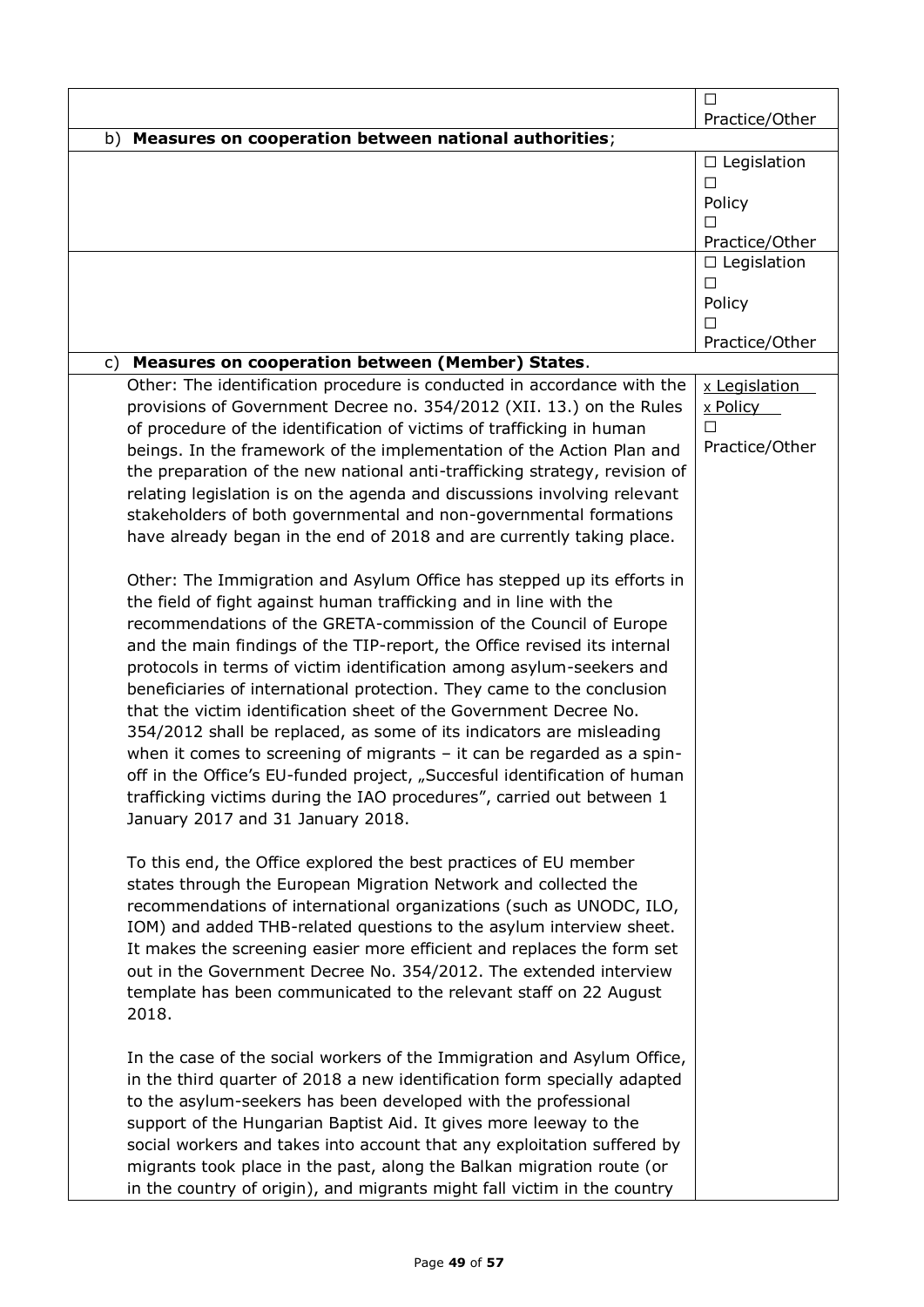| of destination as well if they (believe to) owe the smugglers, which<br>entails a slightly different approach. THB-specialists of the Hungarian<br>Baptist Aid introduced the new identification sheet during a half-day-<br>training on 17 October 2018. In total, 18 social workers attended the<br>session coming from the currently operating reception facilities<br>(Röszke, Tompa, Vámosszabadi, Békéscsaba). In order to involve each<br>and every social worker, it is now planned to repeat the training in the |                    |
|---------------------------------------------------------------------------------------------------------------------------------------------------------------------------------------------------------------------------------------------------------------------------------------------------------------------------------------------------------------------------------------------------------------------------------------------------------------------------------------------------------------------------|--------------------|
| coming months.                                                                                                                                                                                                                                                                                                                                                                                                                                                                                                            |                    |
|                                                                                                                                                                                                                                                                                                                                                                                                                                                                                                                           | $\Box$ Legislation |
|                                                                                                                                                                                                                                                                                                                                                                                                                                                                                                                           |                    |
|                                                                                                                                                                                                                                                                                                                                                                                                                                                                                                                           | Policy             |
|                                                                                                                                                                                                                                                                                                                                                                                                                                                                                                                           |                    |
|                                                                                                                                                                                                                                                                                                                                                                                                                                                                                                                           | Practice/Other     |

### **8.2.3 COOPERATION WITH THIRD COUNTRIES**

#### **Were there any new developments involving cooperation with third-countries on the prevention and fight against trafficking in human beings in 2018? Y/N.**

| Development (Please describe)                                              | Nature*            |
|----------------------------------------------------------------------------|--------------------|
| Training and awareness raising;<br>a)                                      |                    |
|                                                                            | $\Box$ Legislation |
|                                                                            | □                  |
|                                                                            | Policy             |
|                                                                            | П                  |
|                                                                            | Practice/Other     |
|                                                                            | $\Box$ Legislation |
|                                                                            | $\Box$             |
|                                                                            | Policy             |
|                                                                            | П                  |
|                                                                            | Practice/Other     |
| b)<br>Joint investigation teams;                                           |                    |
|                                                                            | $\Box$ Legislation |
|                                                                            | П                  |
|                                                                            | Policy             |
|                                                                            | П                  |
|                                                                            | Practice/Other     |
|                                                                            | $\Box$ Legislation |
|                                                                            | П                  |
|                                                                            | Policy             |
|                                                                            | П                  |
|                                                                            | Practice/Other     |
| c) Information and prevention campaigns.                                   |                    |
| Other: Establishment of a transnational referral mechanism to support      | $\Box$ Legislation |
| the fight against trafficking in human beings in relation to Switzerland   | $\mathsf{x}$       |
| - The aim of the measure was to develop a Hungarian-Swiss victim           | Policy             |
| identification, referral, protection and assistance model, which is a part |                    |
| of an international victim-management mechanism of trafficking in          | Practice/Other     |
| human beings, with the involvement of government and non-                  |                    |
| governmental institutions in the country of origin and destination, and,   |                    |
| where possible, international organizations. The project was               |                    |
| implemented by IOM and the National Police Headquarters, and the           |                    |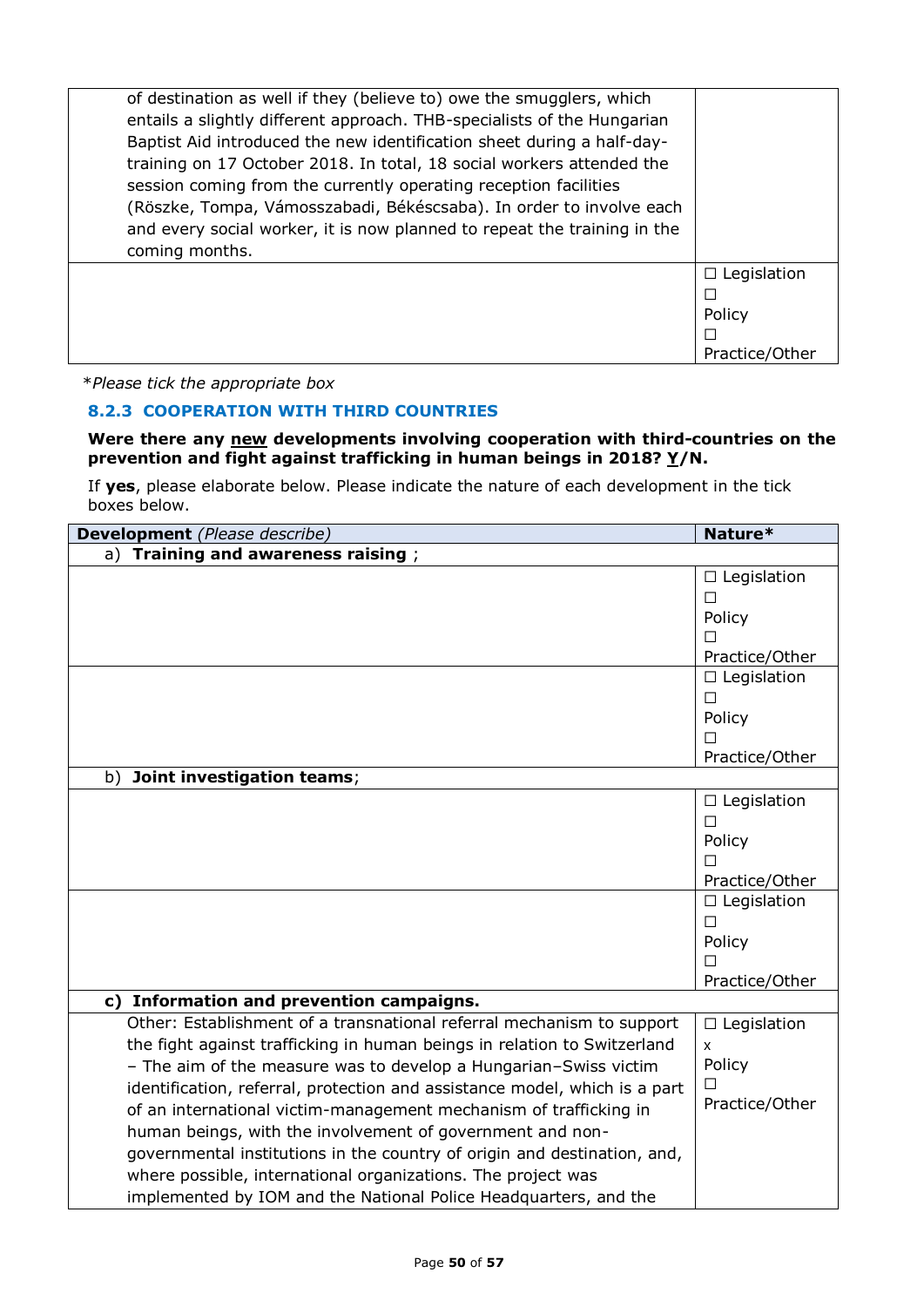| <b>Development</b> (Please describe)                                                                                                                                                                                                                                                                                                                                                                                                                                                                                                                                                                                                                                                                                                                                                                  | Nature*                                        |
|-------------------------------------------------------------------------------------------------------------------------------------------------------------------------------------------------------------------------------------------------------------------------------------------------------------------------------------------------------------------------------------------------------------------------------------------------------------------------------------------------------------------------------------------------------------------------------------------------------------------------------------------------------------------------------------------------------------------------------------------------------------------------------------------------------|------------------------------------------------|
| Ministry of the Interior participated as a partner, and co-financed by<br>the EU's Internal Security Fund. The final conference of the initiative<br>took place in November 2017, and the results of the project on the<br>related RAVOT-EUR website had already been published by the end of<br>2018. The project was the continuation of the RAVOT-EUR project that<br>ended in 2016 by the addition of Switzerland to the transnational<br>referral mechanism. Results:<br>- set up Transnational referral mechanism<br>- Comprehensive information manual: BE, EN, NL, HU + CH<br>- Website: www.ravot-eur.eu (BE, EN, NL, HU + CH)<br>- RAVOT-EUR website update and supplement with the Swiss aspects<br>and source information & made available in DE language as well (by<br>the end of 2018) |                                                |
|                                                                                                                                                                                                                                                                                                                                                                                                                                                                                                                                                                                                                                                                                                                                                                                                       | $\Box$ Legislation<br>Policy<br>Practice/Other |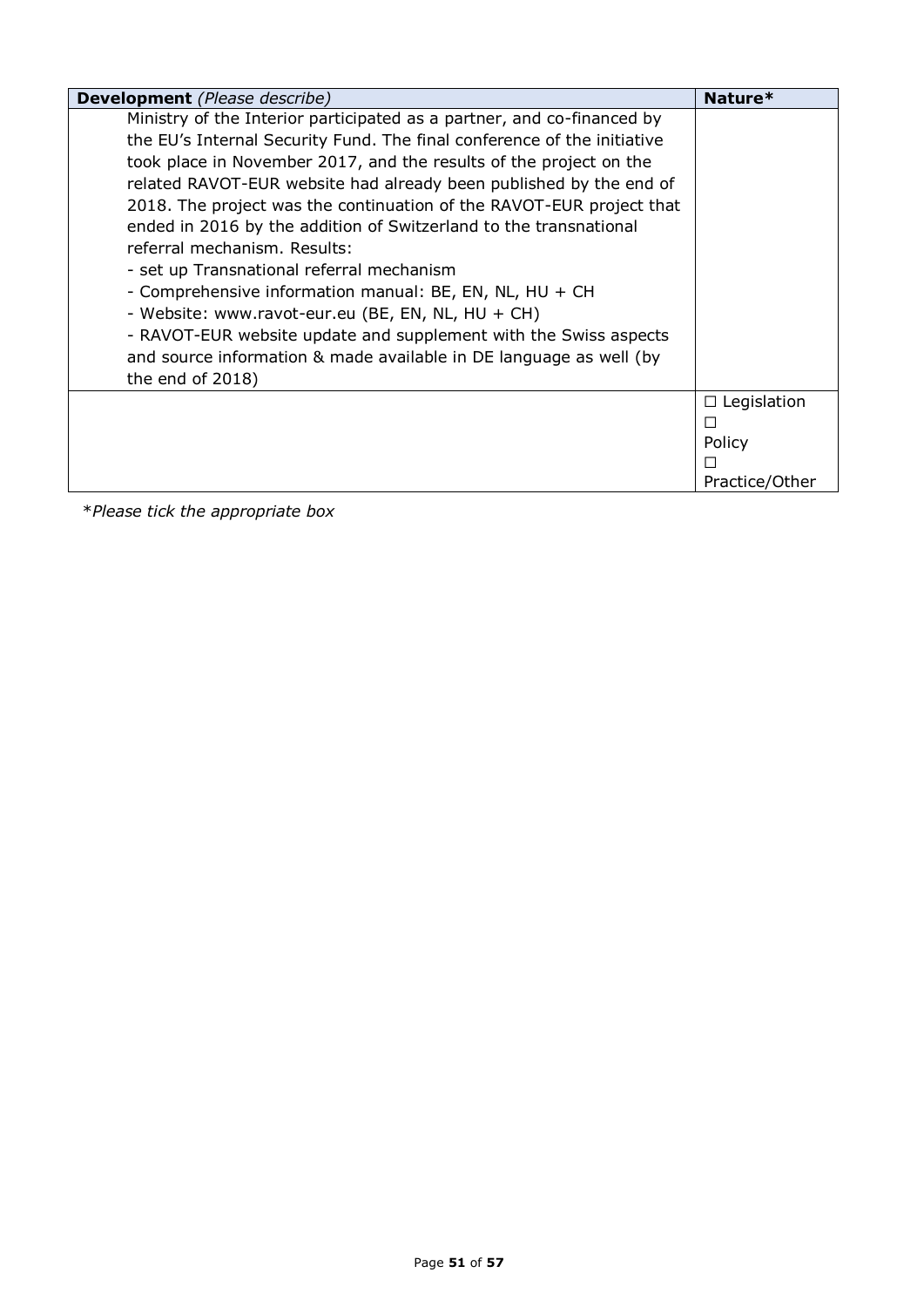### **9 RETURN AND READMISSION**

### **9.1 ENHANCING RETURN MIGRATION MANAGEMENT INCLUDING COOPERATION AMONG EU MEMBER STATES ON RETURN PRACTICES**

PLEASE NOTE THAT THIS **SECTION 9.1** OF THE SYNTHESIS REPORT WILL CONSIST OF THE FOLLOWING

- **9.1.1. SUMMARY OF THE EMN REG RETURN AND REINTEGRATION ACTIVITIES DEVELOPED DURING 2017 (TO BE DRAFTED BY THE EMN SERVICE PROVIDER)**
- **9.1.2. SUMMARY OF THE FRONTEX RETURN IMPLEMENTATION FRAMEWORK, INCLUDING JOINT RETURN OPERATIONS (JTOS) (TO BE PROVIDED BY FRONTEX)**

**9.1.3. MAXIMISING THE POTENTIAL OF A COMMON EU APPROACH IN THE FIELD OF RETURN, BOTH VOLUNTARY AND FORCED IN COMPLIANCE WITH EXISTING EU ACQUIS (TO BE DRAFTED BY COM)**

### **9.2 MAIN NATIONAL DEVELOPMENTS IN THE FIELD OF RETURN**

### **9.2.1 SWIFT, SUSTAINABLE AND EFFECTIVE RETURN**

### 9.2.1.1 General policy developments in the area of return

### **Were there any new developments with regard to the development of swift, sustainable and effective return in 2018? Y/N.**

### **YES**

If **yes**, please elaborate. Please indicate the nature of each development in the tick boxes below.

| <b>Development</b> (Please describe)                                                                                                                                                                                                                                                                                                                                                                                                                                                                                                                                                                                                                                                                                                                                                                                 | Nature*                                                                     |
|----------------------------------------------------------------------------------------------------------------------------------------------------------------------------------------------------------------------------------------------------------------------------------------------------------------------------------------------------------------------------------------------------------------------------------------------------------------------------------------------------------------------------------------------------------------------------------------------------------------------------------------------------------------------------------------------------------------------------------------------------------------------------------------------------------------------|-----------------------------------------------------------------------------|
| In order to make the removal procedure faster, Act II of 2007 was modified:<br>the removal of a TCN can be carried out in the event of an ongoing criminal<br>procedure if the competent judge or prosecutor agrees.                                                                                                                                                                                                                                                                                                                                                                                                                                                                                                                                                                                                 | X Legislation<br>$\Box$<br>Policy<br>$\Box$<br>Practice/Other               |
| In 2018 the (nr: MMIA-3.2.1.-2015-00001) AVR program with a<br>reintegration component ended by 30 <sup>th</sup> of June 2018. I (described in EMH<br>report 2017)<br>The new (nr:MMIA-3.2.1/2018-00001) AVR program with reintegration<br>component started on the 26 <sup>th</sup> of September 2018.<br>Within the reintegration component 16 people - TCNs who suffers from a<br>chronicle disease or vulnerable persons - may apply for a reintegration<br>support up to 700 Euro. A complex reintegration support is also available<br>for 6 people up to a support of 2500 Euro in-kind which amount can be<br>used for specialized/vocal training, starting or to enlarge small<br>companies/business, language courses or even to wages when it relates to<br>a business or to build business-partnerships. | $\Box$ Legislation<br>$\Box$<br>Policy<br>$\underline{X}$<br>Practice/Other |

\**Please tick the appropriate box*

9.2.1.2 Issuing Return decisions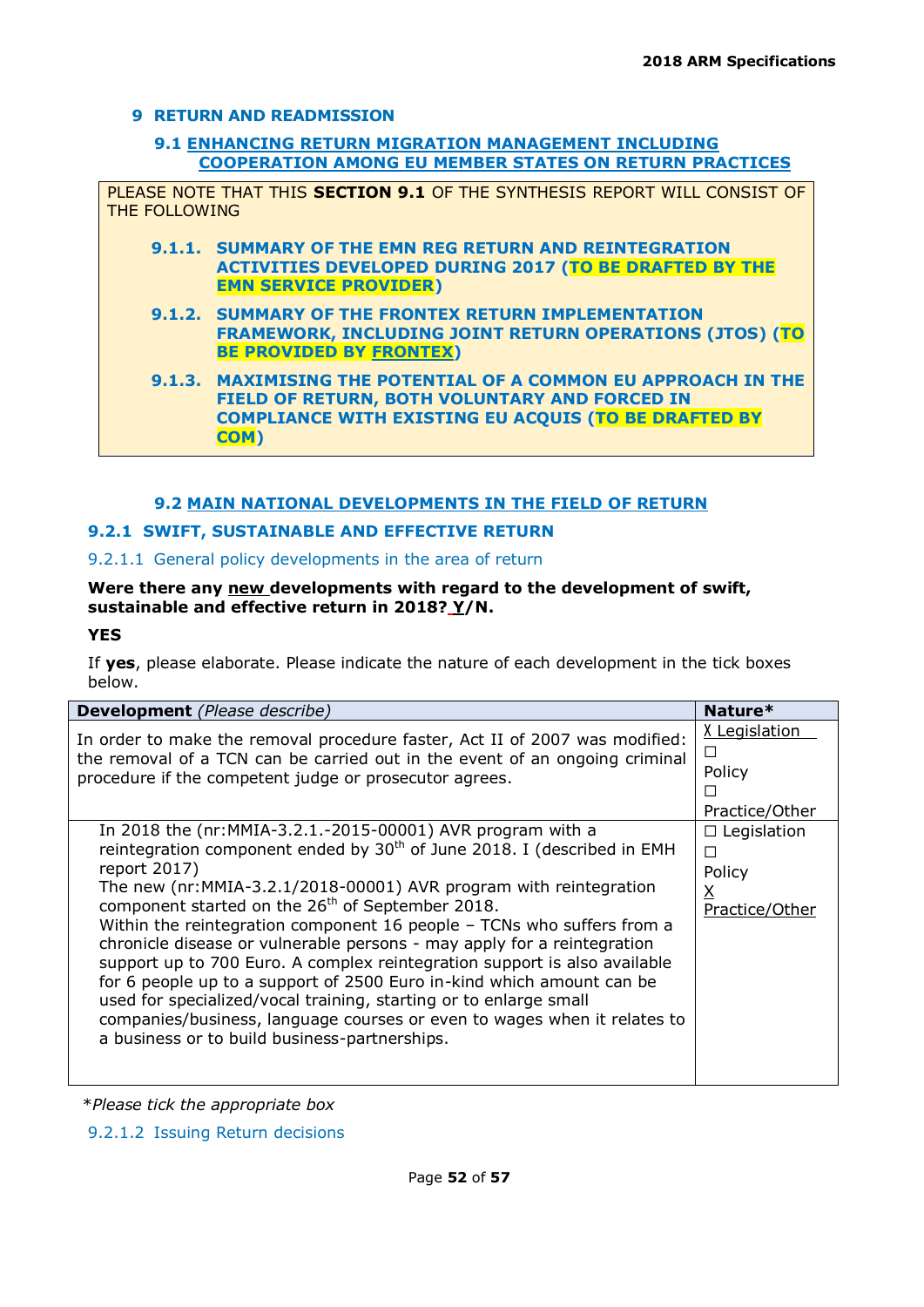### **Were there any new developments with regard to issuing return decisions in 2018? Y/N.**

### **NO**

If **yes**, please elaborate below. Please indicate the nature of each development in the tick boxes below.

| Development (Please describe) | Nature*               |
|-------------------------------|-----------------------|
|                               | Legislation<br>$\Box$ |
|                               | $\Box$                |
|                               | Policy                |
|                               | □                     |
|                               | Practice/Other        |
|                               | $\Box$ Legislation    |
|                               | $\Box$                |
|                               | Policy                |
|                               | $\Box$                |
|                               | Practice/Other        |

\**Please tick the appropriate box*

### 9.2.1.3 Issuing Entry bans

### **Were there any new developments with regard to issuing entry bans in 2018? Y/N YES**

If **yes**, please elaborate below. Please indicate the nature of each development in the tick boxes below.

| <b>Development</b> (Please describe)                                                                                                                                                                                     | Nature*                                   |
|--------------------------------------------------------------------------------------------------------------------------------------------------------------------------------------------------------------------------|-------------------------------------------|
| Change in Act II of 2007: The aliens policing authority cannot derive from the<br>initiative of law enforcement agencies delegated under the relevant<br>government decree when issuing an entry ban or expulsion order. | X Legislation<br>Policy<br>Practice/Other |

### \**Please tick the appropriate box*

#### 9.2.1.4 (Assisted) voluntary return

### **Were there any new developments with regard to (assisted) voluntary return in 2018? Y/N.**

#### **YES**

If **yes**, please elaborate below. Please indicate the nature of each development in the tick boxes below.

| <b>Development</b> (Please describe)                                      | Nature*            |
|---------------------------------------------------------------------------|--------------------|
| In order to promote the positive effects of voluntary return programs:    | X Legislation      |
| change in Act II of 2007: the authority may decide whether to record or   |                    |
| not the expulsion in the passport if the person leaves the country within | Policy             |
| the framework of an assisted voluntary return program.                    |                    |
|                                                                           | Practice/Other     |
|                                                                           | $\Box$ Legislation |
|                                                                           |                    |
|                                                                           | Policy             |
|                                                                           |                    |
|                                                                           | Practice/Other     |

\**Please tick the appropriate box*

9.2.1.5 Use of (alternatives for) detention in return procedures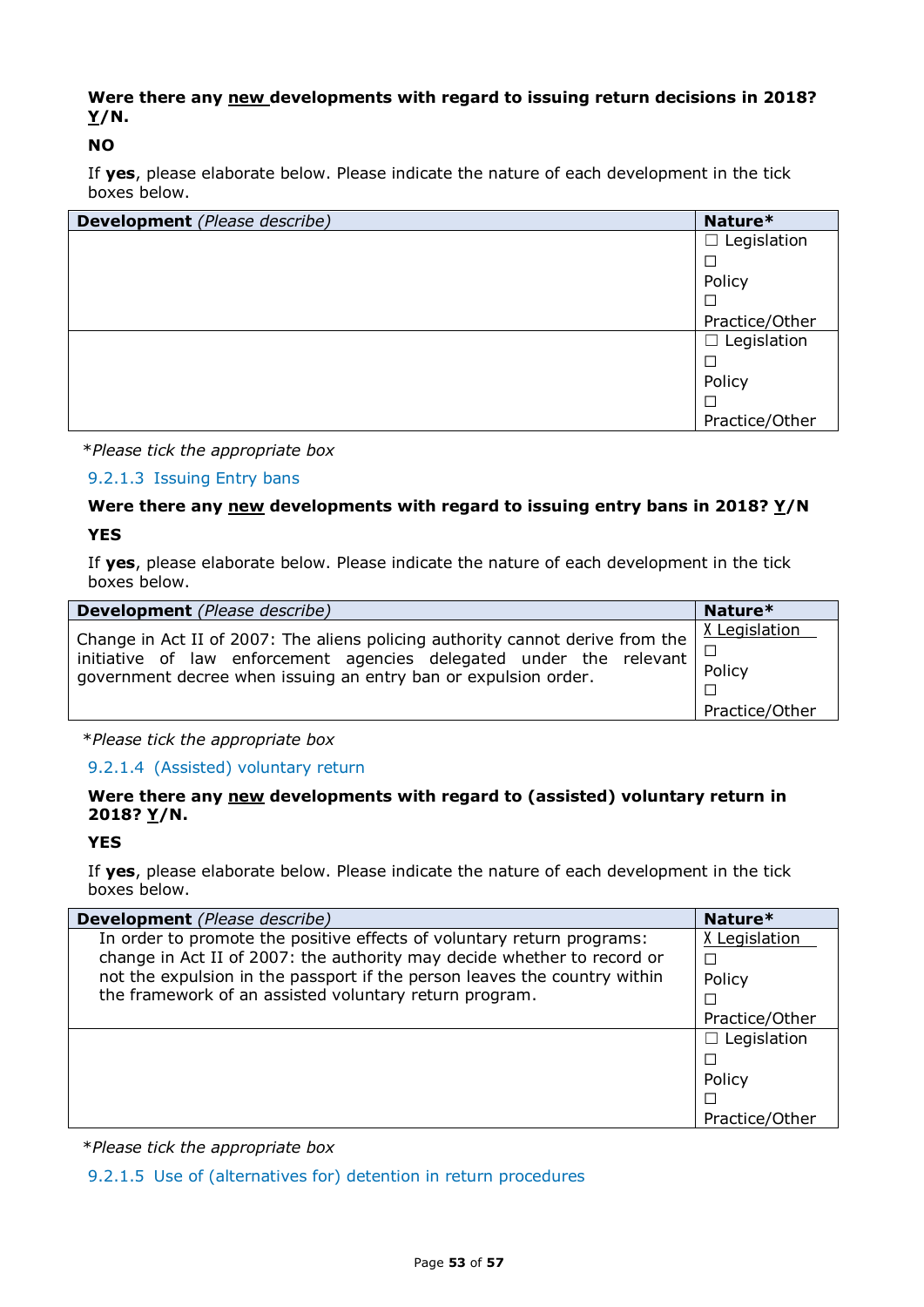### **Were there any new developments with regard to the use of detention and alternatives to detention in return procedures in 2018? Y/N**

#### **YES**

If **yes**, please elaborate below. Please indicate the nature of each development in the tick boxes below.

| <b>Development</b> (Please describe)                                                                                                                        | Nature*            |
|-------------------------------------------------------------------------------------------------------------------------------------------------------------|--------------------|
| Change in Act II of 2007: In case a TCN does not leave the community                                                                                        | X Legislation      |
| shelter as ordered, the execution of the order to leave the community shelter<br>can be ordered and the Police enforces it. (This measure can be contested) | $\Box$             |
|                                                                                                                                                             | Policy             |
|                                                                                                                                                             | └                  |
|                                                                                                                                                             | Practice/Other     |
|                                                                                                                                                             | $\Box$ Legislation |
|                                                                                                                                                             | ⊏                  |
|                                                                                                                                                             | Policy             |
|                                                                                                                                                             |                    |
|                                                                                                                                                             | Practice/Other     |

\**Please tick the appropriate box*

### 9.2.1.6 Recording of entry bans in the SIS and exchange of information

### **Were there any new developments with regard to recording entry bans in the SIS and facilitating the exchange of information on entry bans in 2018?<sup>13</sup> Y/N.**

### **NO**

If **yes**, please elaborate below. Please indicate the nature of each development in the tick boxes below.

| <b>Development</b> (Please describe) | Nature*               |
|--------------------------------------|-----------------------|
|                                      | Legislation<br>ப      |
|                                      |                       |
|                                      | Policy                |
|                                      |                       |
|                                      | Practice/Other        |
|                                      | Legislation<br>$\Box$ |
|                                      |                       |
|                                      | Policy                |
|                                      |                       |
|                                      | Practice/Other        |

\**Please tick the appropriate box*

#### 9.2.1.7 Operation of national forced return monitoring system

**Were there any new developments with regard to the operation of the national forced return monitoring system (established in accordance with Article 8 (6) of the Return Directive) in 2018? <sup>14</sup> Y/N.**

### **NO**

-

| <b>Development</b> (Please describe) | Nature*     |
|--------------------------------------|-------------|
|                                      | Legislation |
|                                      |             |

 $<sup>13</sup>$  This category of measure relates to the commitments of the Stockholm Programme specifically.</sup>

<sup>14</sup> Directive 2008/115/EC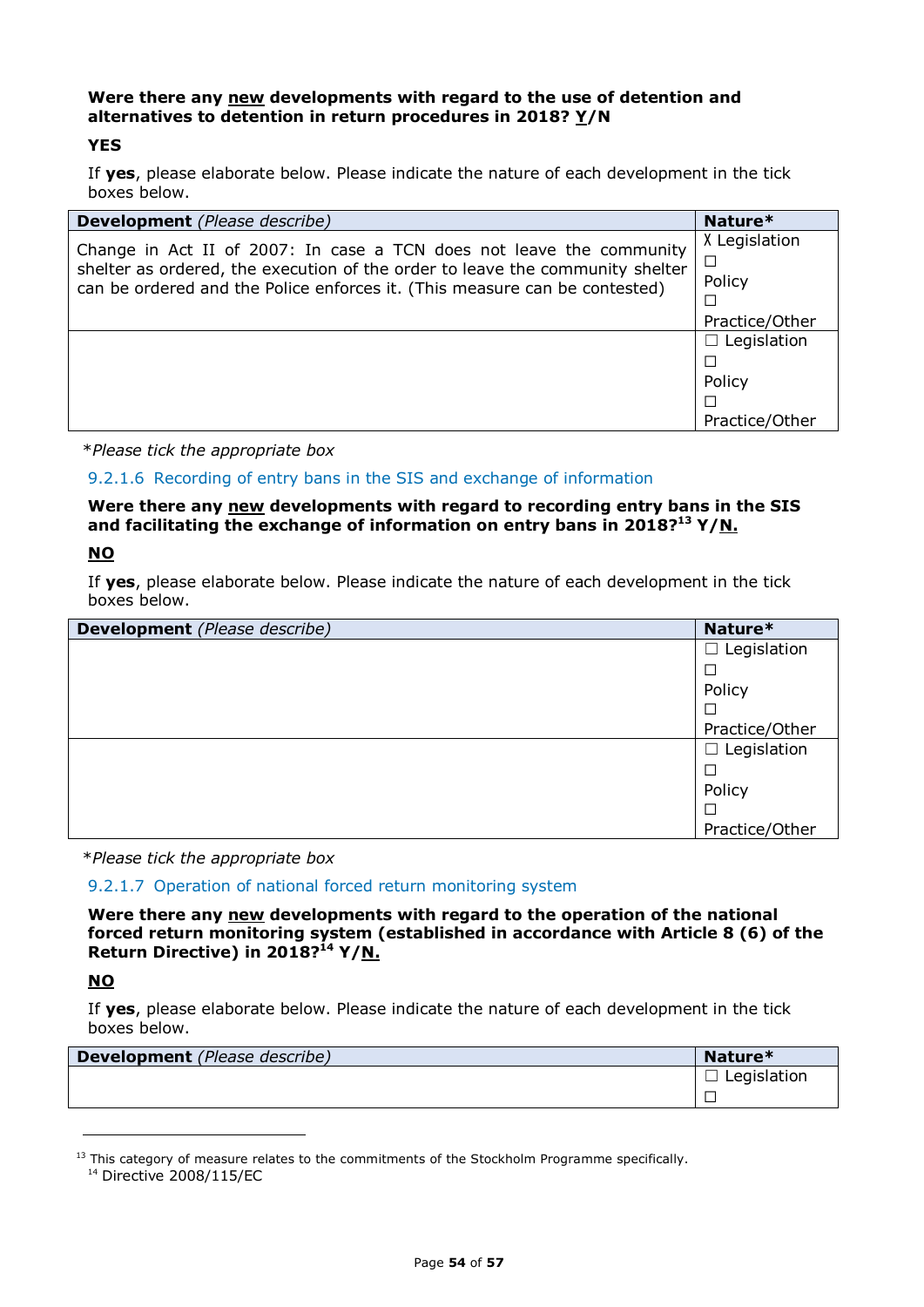| Policy             |
|--------------------|
|                    |
| Practice/Other     |
| $\Box$ Legislation |
|                    |
| Policy             |
|                    |
| Practice/Other     |

9.2.1.8 Other actions related to swift, sustainable and effective return

#### **Were there any new developments related to the field of return in 2018 which were not covered above? Y/N.**

**NO**

If **yes**, please elaborate below. Please indicate the nature of each development in the tick boxes below.

| <b>Development</b> (Please describe) | Nature*            |
|--------------------------------------|--------------------|
|                                      | $\Box$ Legislation |
|                                      | $\Box$             |
|                                      | Policy             |
|                                      | $\Box$             |
|                                      | Practice/Other     |
|                                      | $\Box$ Legislation |
|                                      | $\Box$             |
|                                      | Policy             |
|                                      | $\Box$             |
|                                      | Practice/Other     |

\**Please tick the appropriate box*

### **9.2.2 RETURN OF REJECTED ASYLUM SEEKERS**

**Were there any new developments regarding the return of rejected asylum applicants (including measures in relation to reception and supports, (alternatives) to detention, etc.) in 2018? Y/N.**

**YES**

ł

If **yes**, please elaborate below. Please indicate the nature of each development in the tick boxes below.

*Please specify if there are any specific measures for unaccompanied minors and other vulnerable groups<sup>15</sup> .*

| <b>Development</b> (Please describe)                                     | Nature*        |
|--------------------------------------------------------------------------|----------------|
| Change in Act LXXX of 2007: Aliens policing procedure starts immediately | X Legislation  |
| after a negative decision on asylum application. Applying for judicial   |                |
| review does not have a suspensive effect automatically but immediate     | Policy         |
| judicial protection can be requested in the application.                 |                |
|                                                                          | Practice/Other |

\**Please tick the appropriate box*

<sup>&</sup>lt;sup>15</sup> This group includes minors, disabled people, elderly people, lesbian, gay, bisexual, transgender, queer or questioning, and intersex (LGBTQI) people, pregnant women, single parents with minor children, persons with serious illnesses, persons with mental disorders and persons who have been subjected to torture, rape or other serious forms of psychological, physical or sexual violence, such as victims of female genital mutilation.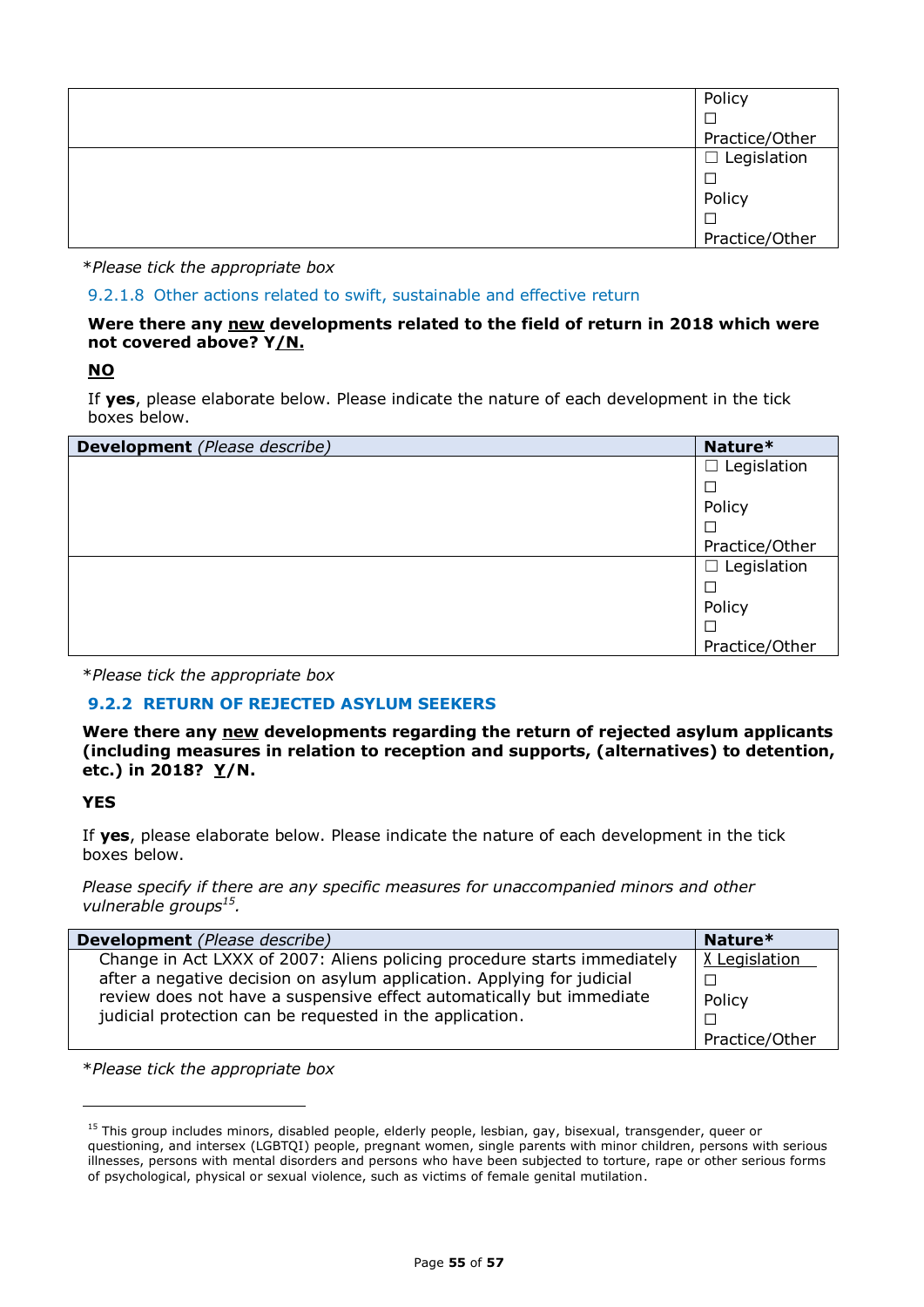### **9.2.3 RETURN OF IRREGULAR MIGRANTS**

### **Were there any new developments to ensure the swift return of persons, overstaying permissions to stay or otherwise misusing legal migration channels in 2018? Y/N.**

#### **YES**

If **yes**, please elaborate below. Please indicate the nature of each development in the tick boxes below.

*Please specify if there are any specific measures for unaccompanied minors and other vulnerable groups.*

| <b>Development</b> (Please describe)                                      | Nature*            |
|---------------------------------------------------------------------------|--------------------|
| Preparing a change of Act II of 2007 which will be effective of 2019: the | $\Box$ Legislation |
| identification procedure by the immigration authority can already be      | X Policy           |
| started if the TCN has been expulsed by the court and is currently        |                    |
| imprisoned.                                                               | Practice/Other     |
|                                                                           | $\Box$ Legislation |
|                                                                           | $\Box$ Policy      |
|                                                                           |                    |
|                                                                           | Practice/Other     |

\**Please tick the appropriate box*

### **9.2.4 EVIDENCE OF THE EFFECTIVENESS OF THE MEASURES TO ENSURE RETURN**

Please provide information regarding the **effectiveness** of the above-mentioned measures in ensuring return *(where evidence exists and stating how this is measured)*.

-N/A

### **9.3 STRENGTHENING COOPERATION WITH THIRD COUNTRIES OF ORIGIN AND TRANSIT ON RETURN AND REINTEGRATION MANAGEMENT**

#### **9.3.1 INVOLVEMENT OF THIRD COUNTRIES IN RETURN MEASURES**

#### **Were there any new developments regarding return activities implemented in cooperation with third countries in 2018? Y/N.**

#### **YES**

If **yes**, please elaborate below. Please indicate the nature of each development in the tick boxes below.

| <b>Development</b> (Please describe)                                    | Nature*            |
|-------------------------------------------------------------------------|--------------------|
| JWF: Since the end of 2017 charters based on JWF to Afghanistan can be  | $\Box$ Legislation |
| carried out.                                                            |                    |
| Since the second half of 2017 the Afghani authorities started to issue  | Policy             |
| travel documents even in case of involuntary returns                    | X                  |
|                                                                         | Practice/Other     |
| SOP: since the signature of the SOP with Bangladesh, HU managed to      | $\Box$ Legislation |
| obtain 4 travel documents and carried out 3 forced return operations (1 |                    |
| persons whereabouts are unknown)                                        | Policy             |
|                                                                         | X                  |
|                                                                         | Practice/Other     |

\**Please tick the appropriate box*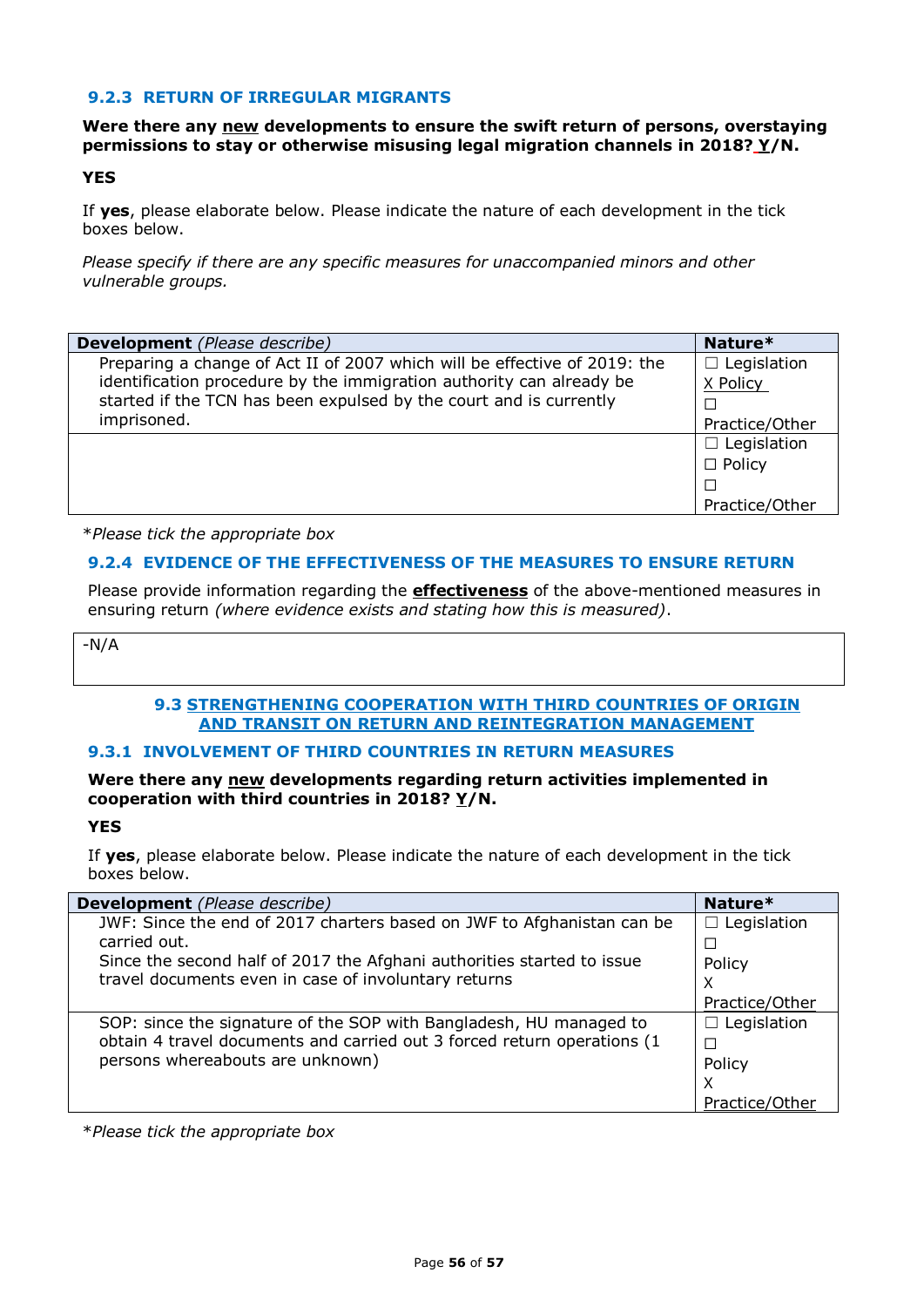#### **9.3.2 ENSURING IMPLEMENTATION OF ALL EU READMISSION AGREEMENTS TO THEIR FULL EFFECT<sup>16</sup>**

Please report on activities undertaken to support the implementation of **EU readmission agreements** (implementing protocols, cooperation (including diplomatic pressure) with third countries to encourage implementation) by completing the table and providing any additional relevant information in the box below:

| <b>EU Readmission</b><br>agreement<br>$ $ (country) | National development (i.e. implementing<br>protocol, cooperation) | Date of<br>agreement (if<br>relevant) |
|-----------------------------------------------------|-------------------------------------------------------------------|---------------------------------------|
| See above                                           | See above                                                         |                                       |
|                                                     |                                                                   |                                       |
|                                                     |                                                                   |                                       |
|                                                     |                                                                   |                                       |

#### **9.3.3 REINTEGRATION MEASURES IMPLEMENTED IN COOPERATION WITH THIRD COUNTRIES, E.G. COUNTRIES OF ORIGIN.**

**Were there any new developments** regarding **reintegration activities** implemented in cooperation with countries of origin in 2018? **Y/N**

### **NO**

ł

*Measures to support reintegration may include developing a rights-based framework for reintegration and for temporary and circular migration.* 

Please indicate the nature of each development in the tick boxes below.

| <b>Development</b> (Please describe) | Nature*               |
|--------------------------------------|-----------------------|
|                                      | Legislation<br>$\Box$ |
|                                      |                       |
|                                      | Policy                |
|                                      |                       |
|                                      | Practice/Other        |
|                                      | $\Box$ Legislation    |
|                                      |                       |
|                                      | Policy                |
|                                      |                       |
|                                      | Practice/Other        |

\**Please tick the appropriate box*

\*\*\*\*\*\*\*\*\*\*\*\*\*\*\*\*\*\*\*\*

 $16$  Norway is invited to report on any national agreements in place.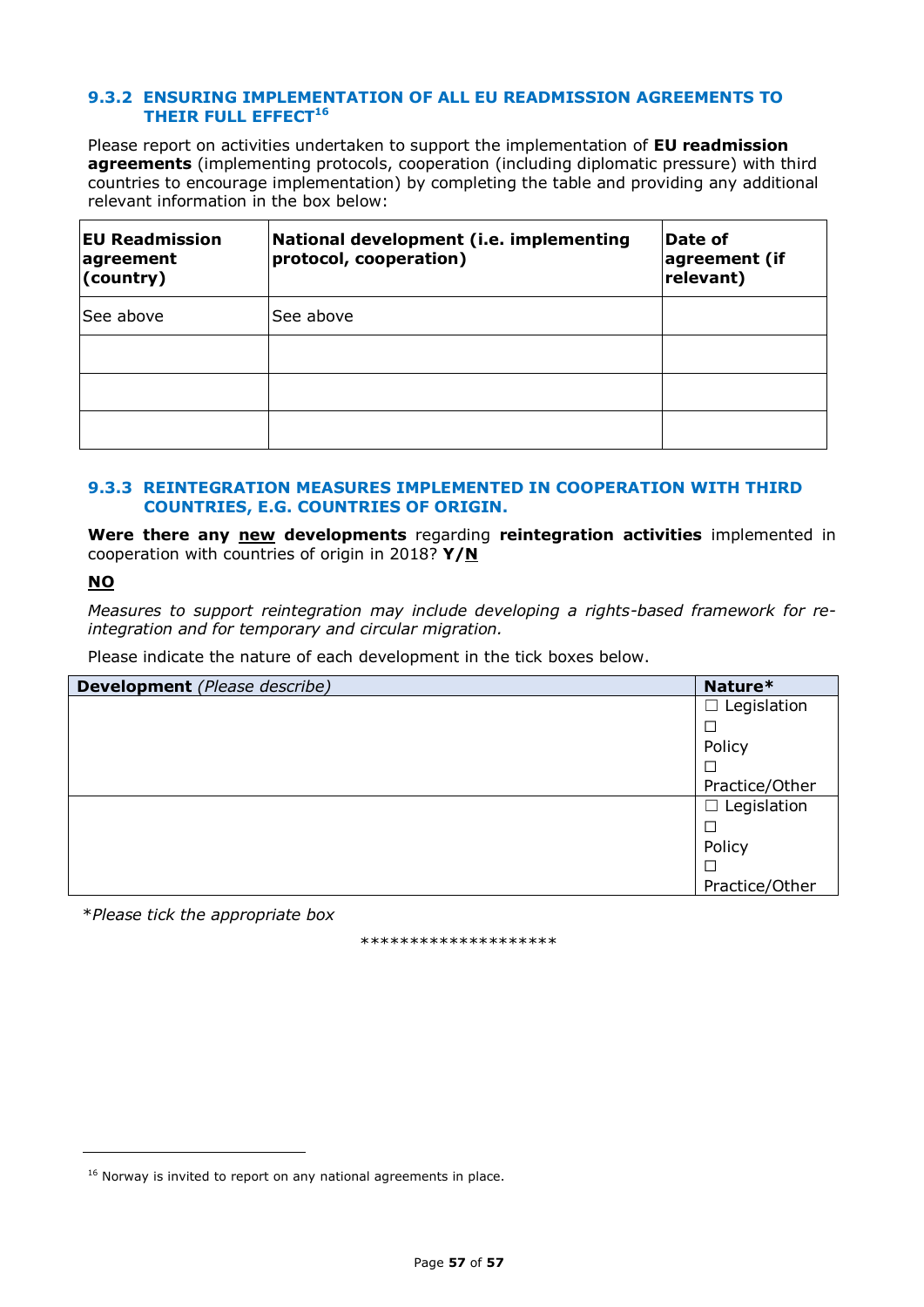# **ANNUAL REPORT 2018**

# **ON MIGRATION AND ASYLUM POLICY (PART 2)**

# **IN HUNGARY**

### **Executive Summary**

The Annual Policy Report 2018 provides an overview of the developments in migration and asylum policy in Hungary for the time period from 1 January 2018 to 31 December 2018. The present report was drafted by the Hungarian National Contact Point of the European Migration Network (**EMN**) seated within the Ministry of Interior of Hungary.

### **Overarching changes to the national migration and asylum system in 2018**

During 2018 there were no significant changes regarding the national asylum and migration system. The general rules are the same as they were in 2017.

However some connecting legislative packages have been introduced which changed some major parts within the system.

Article 51 (2) of Act LXXX. of 2007 on Asylum was supplemented with the following ground of inadmissibility: An application shall be considered inadmissible if the applicant has arrived through a country where there is no risk of persecution under Article 6 (1), or there is no risk of serious harm as defined in Section 12 (1), or if the appropriate level of protection is provided in the country through which he/she has arrived in Hungary.

A new procedural act has been introduced regarding the administrative court procedures. This new act affected the asylum system, since the asylum appeal procedure is subject of the new I Act of 2017 on the Administration Court Procedure. The new act hasn't changed the court procedures just the reference to the old procedural act has been replaced to the new references.

Hungary is devoted to tackle migrant smuggling; therefore a new set of measures has been introduced in the national legislation (Stop Soros legislative package). The objective of the adopted package is to close legal loopholes through which certain organizations were aiding illegal migration and human trafficking under the guise of humanitarian assistance.

### **Legal Migration**

The mobility directives concerning students, researchers, trainees, job-seekers, volunteers and au pairs were transposed in the national legislation and entered into force on 1 January 2018.

The Hungarian Parliament accepted the change in the legislation concerning the third country citizen family members of Hungarian citizens. The legislation entered into force on 1 January 2019. According to the change, the third country citizen family members of a Hungarian citizen do not enjoy the right of free movement and they belong under the scope of Act II of 2007. They are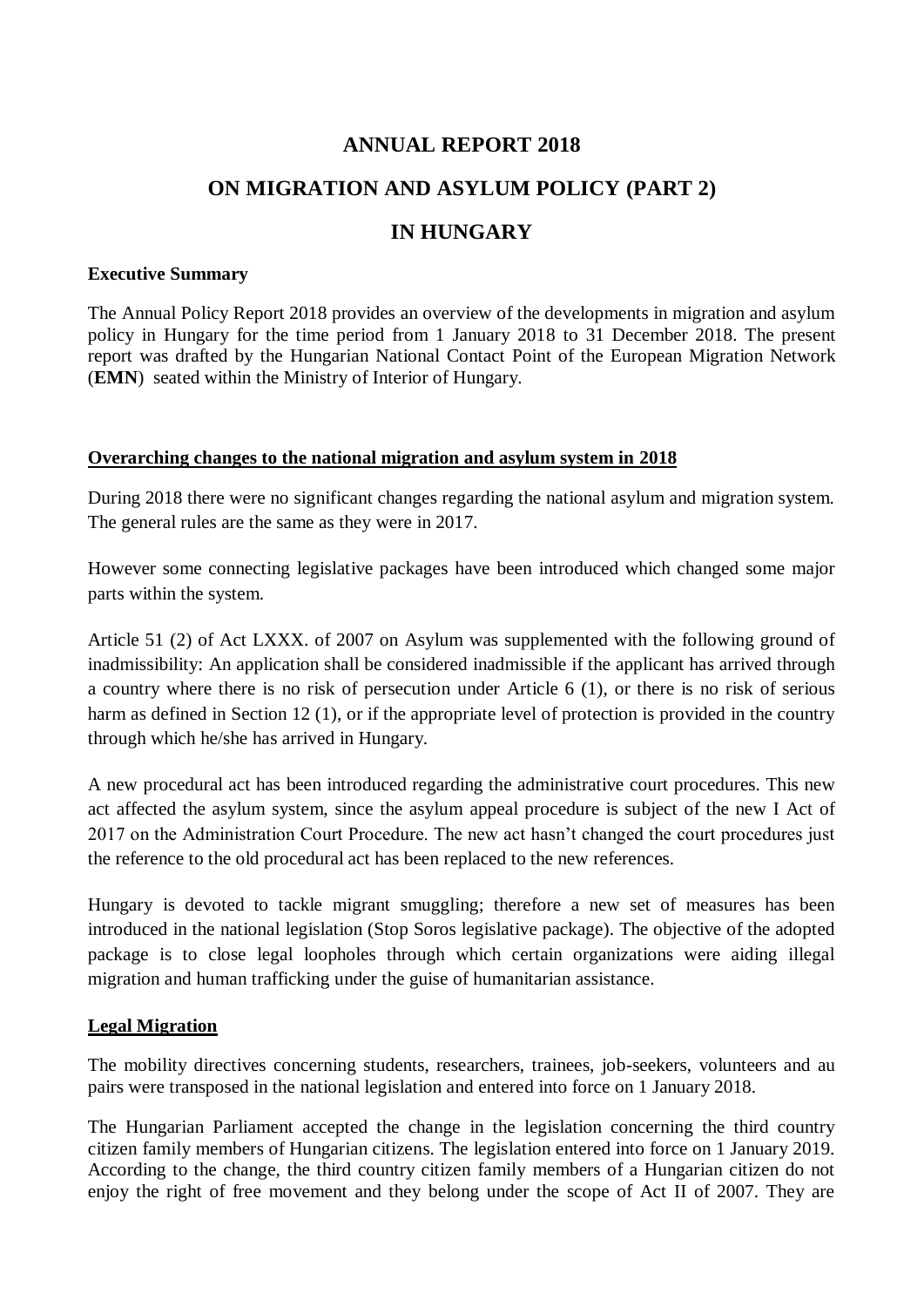entitled to a residence permit for family reunification and after a certain legal stay in Hungary, can apply for permanent residence permit.

### **International Protection including Asylum**

Article 51 (2) of Act LXXX. of 2007 on Asylum was supplemented with the following ground of inadmissibility: An application shall be considered inadmissible if the applicant has arrived through a country where there is no risk of persecution under Article 6 (1), or there is no risk of serious harm as defined in Section 12 (1), or if the appropriate level of protection is provided in the country through which he/she has arrived in Hungary.

### **Unaccompanied Minors and Other Vulnerable Groups**

As the number of unaccompanied minors significantly decreased during the period, no significant changes occurred. New measures were introduced regarding the protection of other vulnerable groups.

### **Integration**

No significant developments to report.

### **Citizenship and Statelessness**

No significant developments to report.

### **Borders, Schengen and Visas**

The amendment of the national law (Act II of 2007, Act I of 2007, Government Decree 114/2007 (V.24), Government Decree 113/2007 (V. 24.)) due to the new (EES, ETIAS, Interoperability) and the amended (VIS, Visa Codex) acquis of the European Union is a continuous and ongoing procedure.

### **Irregular Migration including Migrant Smuggling**

Hungary is devoted to tackle migrant smuggling; therefore a new set of measures has been introduced in the national legislation (Stop Soros legislative package). The objective of the adopted package is to close legal loopholes through which certain organizations were aiding illegal migration and human trafficking under the guise of humanitarian assistance.

### **Trafficking in Human Beings**

In Hungary, a new national strategy against trafficking in human beings is currently under development. The document is planned to be assigned for the period 2019-2022 and will set specific guidelines for action and identify national level priorities.

### **Return and Readmission**

Act II of 2007 on the Admission and Right of Residence of Third-Country Nationals was modified, mostly due to the fact that the Act CXL of 2004 on the General Rules of Administrative Proceedings and Services – containing the general rules on procedural law regarding administrative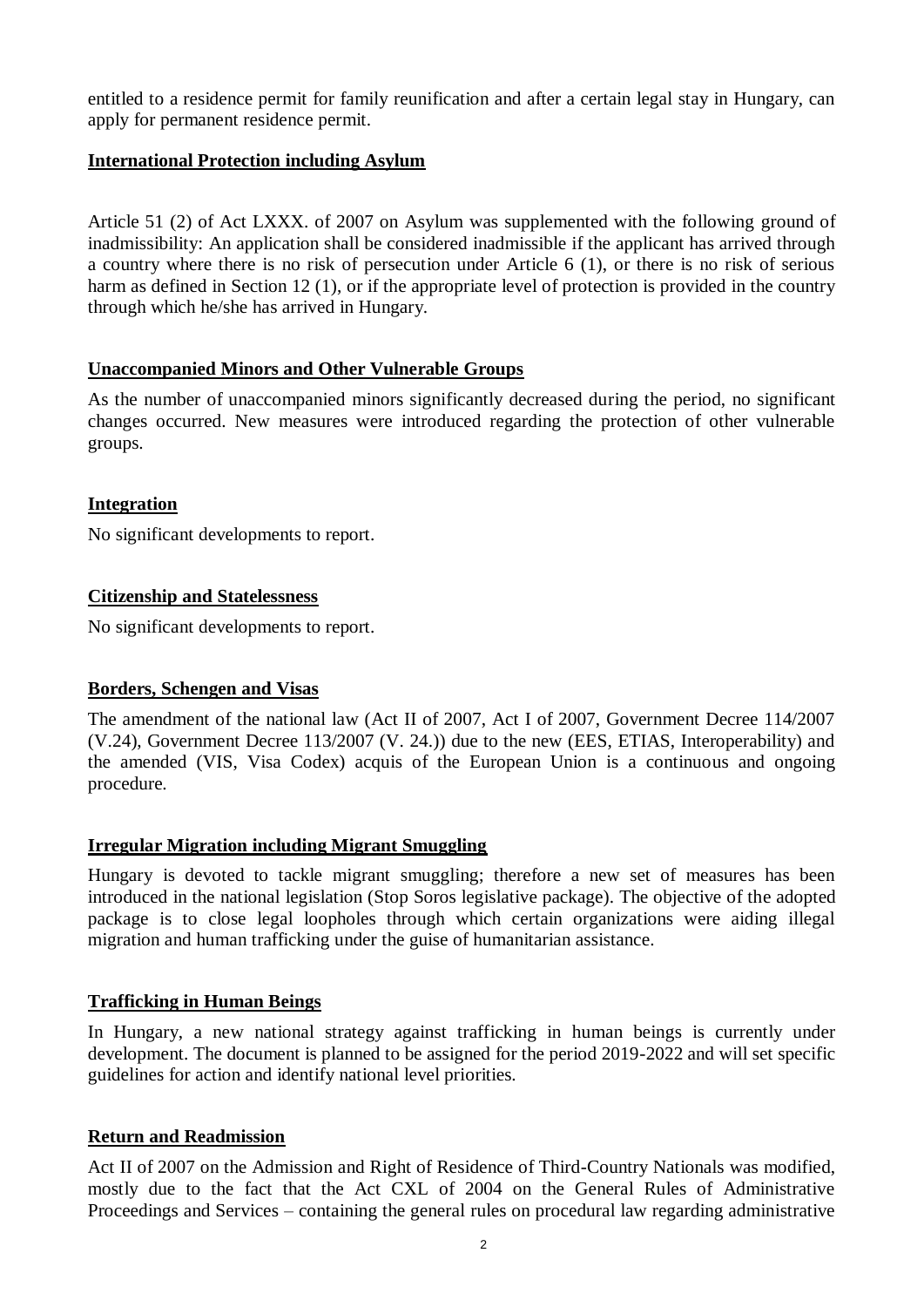proceeding, including aliens policing – lost its effect. The main elements and rules from the Act CXL of 2004 were incorporated in the Act II of 2007.

Regarding return and readmission this means that the procedural rules  $-$  e.g. usage of language, communication of decisions etc. – are now included in the Act II of 2007 instead of the new law on administrative proceedings which rules other administrative procedures outside of aliens policing.

## **1. INTRODUCTION**

The EMN Annual Policy Report 2018 of Hungary aims to highlight and summarize the most significant developments that took place in the various fields of migration and asylum in the given period of time for its national audience. The reference period of the present Report extends from 1 January to 31 December 2018.

In Hungary, the Ministry of Interior is in charge of policy-making in the field of migration and asylum, as well as it is in charge of related EU matters. It works in close cooperation with other relevant ministries such as the Ministry of Foreign Affairs and Trade, the Ministry of Justice, the Ministry of National Economy, and the Ministry of Human Resources. Further, the most important executive authorities of the Ministry of Interior of Hungary are the OIN and the Police. In addition to government bodies, relevant international organisations such as UNHCR, ICMPD, IOM, as well as local and national civil society organisations also contribute to the work of the Ministry of Interior.

The present Report is compiled by the Hungarian National Contact Point of the EMN (**EMN HU NCP**) seated within the Department of European Cooperation of the Ministry of Interior (**MoI**) of Hungary. The EMN HU NCP collected information from the Immigration and Asylum Office (**IAO**), a subordinated governmental body and various divisions of the Police, a separate entity, both in charge of the implementation of legislation relevant to migration and asylum. Statistical data were drawn from databases maintained and presented by the IAO and the Police.

### **2. OVERVIEW OF ASYLUM AND MIGRATION POLICY DEVELOPMENTS**

In Hungary, the asylum and migratory situation remained relatively stable compared to previous years, especially 2015 and 2016. However, as irregular migration to Europe still remains a tremendous challenge, Hungary's ultimate aim is unchanged, stemming irregular migration. This overarching goal serves as the basis for the comprehensive approach towards all fields relating to migration such as border management, law enforcement, return and readmission and asylum issues.

Based on the above, Hungary puts a great emphasis on international and cross-border cooperation by taking active part in international processes where most relevant stakeholders (such as countries of origin, countries of transit and also countries of possible destinations) are duly represented (e.g. Prague Process, Budapest Process).

In 2018 the Hungarian authorities reported the number of registered asylum applications were 671 in total (3 397 in 2017). During the year 274 applicants came from Afghanistan, 239 from Iraq and 48 from Syria. Other significant countries of origin were Pakistan (30), Iran (29).

The Immigration and Asylum Office has made decisions in 1 122 cases; final decisions have been made in 962 cases, as the rest of the procedures have been terminated because before they could be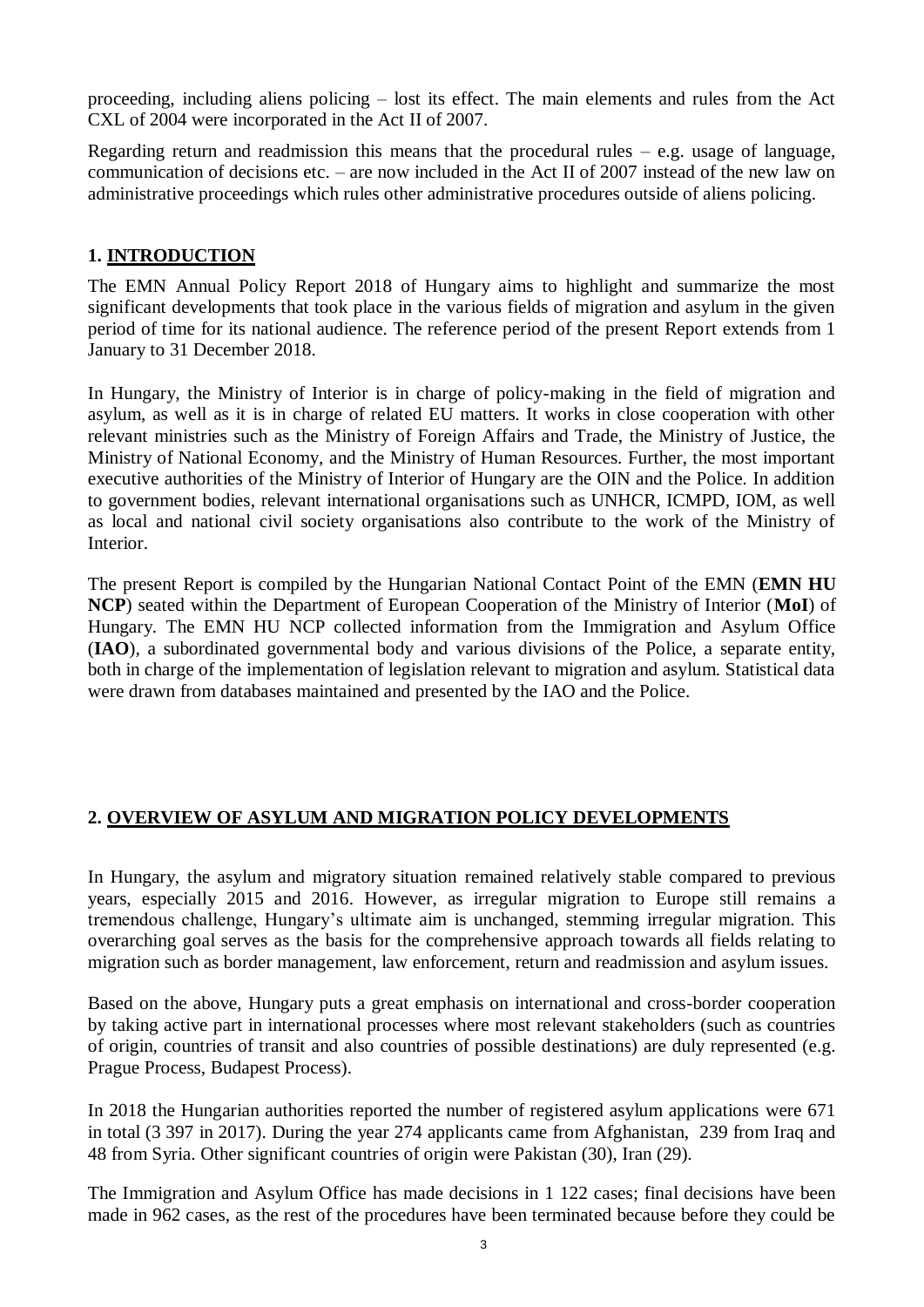completed asylum seekers have left for unknown destinations. From the 1 122 decisions, 367 were positive. The recognition rate was 33% within the period (positive decisions/all decisions).

In total, 367 people have been granted international protection, i.e. this is the number of migrants who have been recognized as refugees, persons granted subsidiary protection or persons permitted to stay temporarily.

| <b>Decisions made by Asylum Authorities</b> |                              |  |
|---------------------------------------------|------------------------------|--|
| <b>Type of Decision</b>                     | Number of the decisions made |  |
| <b>Beneficiary of Refugee Status</b>        | 68                           |  |
| <b>Beneficiary of Subsidiary Protection</b> | 281                          |  |
| <b>Beneficiary of Non-refoulement</b>       | 18                           |  |
| <b>Termination of Procedure</b>             | 160                          |  |
| <b>Rejection</b>                            | 595                          |  |

# **3. LEGAL MIGRATION**

The mobility directive concerning students, researchers, trainees, job-seekers, volunteers and au pairs were transposed in the national legislation and entered into force on 1 January 2018.

Bilateral agreement has been accepted between the Ministry of National Economy of Hungary and the Ministry of Labour, Employment, Veteran and Social Policy of the Republic of Serbia regarding the field of Employment.

Amendments of Act II of 2007 and Act I of 2007: the third country national family members of a Hungarian citizen will fall under the scope of Act II of 2007 from 01.01.2019 (earlier they enjoyed the right of free movement).

Those who hold a right to stay as a third country national member of a Hungarian citizen will receive a National Permanent Residence Permit. The issuance of the national residence permit can be only refused if:

they have disclosed false information or untrue facts

against whom an initiative for refusing the right stay has been issued by the competent authorities (national security, public security, public safety)

- relationship of convenience
- criminal record

- if the marriage was dissolved after 3 years after receiving the current permit or if the parental custody was revoked

a cohabitation relationship does not exist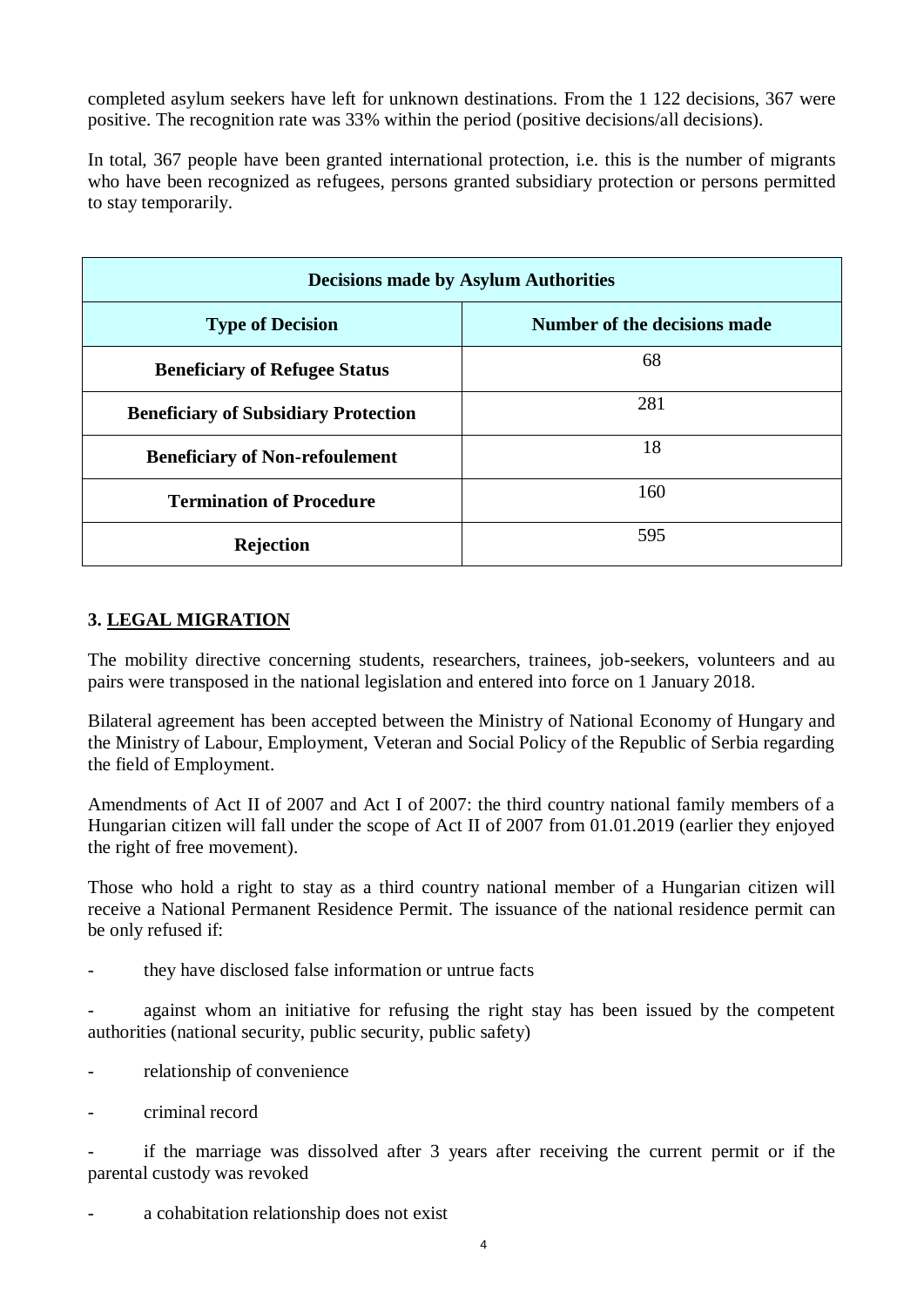- the person has left the territory of Hungary for a period longer than 6 months
- the linked Hungarian national has settled abroad

The Parliament accepted the change in the legislation concerning the third country citizen family members of Hungarian citizens but the amendments are only effective from the 1st of January 2019.

# **4. INTERNATIONAL PROTECTION INCLUDING ASYLUM**

Article 51 (2) of Act LXXX. of 2007 on Asylum was supplemented with the following ground of inadmissibility: An application shall be considered inadmissible if the applicant has arrived through a country where there is no risk of persecution under Article 6 (1), or there is no risk of serious harm as defined in Section 12 (1), or if the appropriate level of protection is provided in the country through which he/she has arrived in Hungary.

Regarding the reception of applicants, from January 2018 legislation has been amended as follows:

When housing asylum seekers in reception facilities the gender identity other than the applicant's registered sex, shall take into account by the asylum authority.

When housing asylum seekers, recognized refugees and subsidiary protected persons in reception facilities and also during detention special attention is given to LGBT persons.

Special attention is being paid to asylum seekers with special needs, children receive 5 meals a day, pregnant women and mothers with newborn children and children receive fruit and dairy products daily. The legislation has been amended that for these vulnerable groups meals are provided in all accommodation facilities similarly (5 meals per day), previously this was only provided for children under 14 years old.

Within the framework of AMIF projects, upgrades have been made to the transit zones from June throughout the whole year.

# **5. UNNACOMPANIED MINORS AND OTHER VULNERABLE GROUPS**

As the number of unaccompanied minors significantly decreased during the period, no significant changes occurred. New measures, as mentioned above were introduced regarding the protection of other vulnerable groups.

# **6. INTEGRATION**

No significant developments to report.

### **7. CITIZENSHIP AND STATELESSNESS**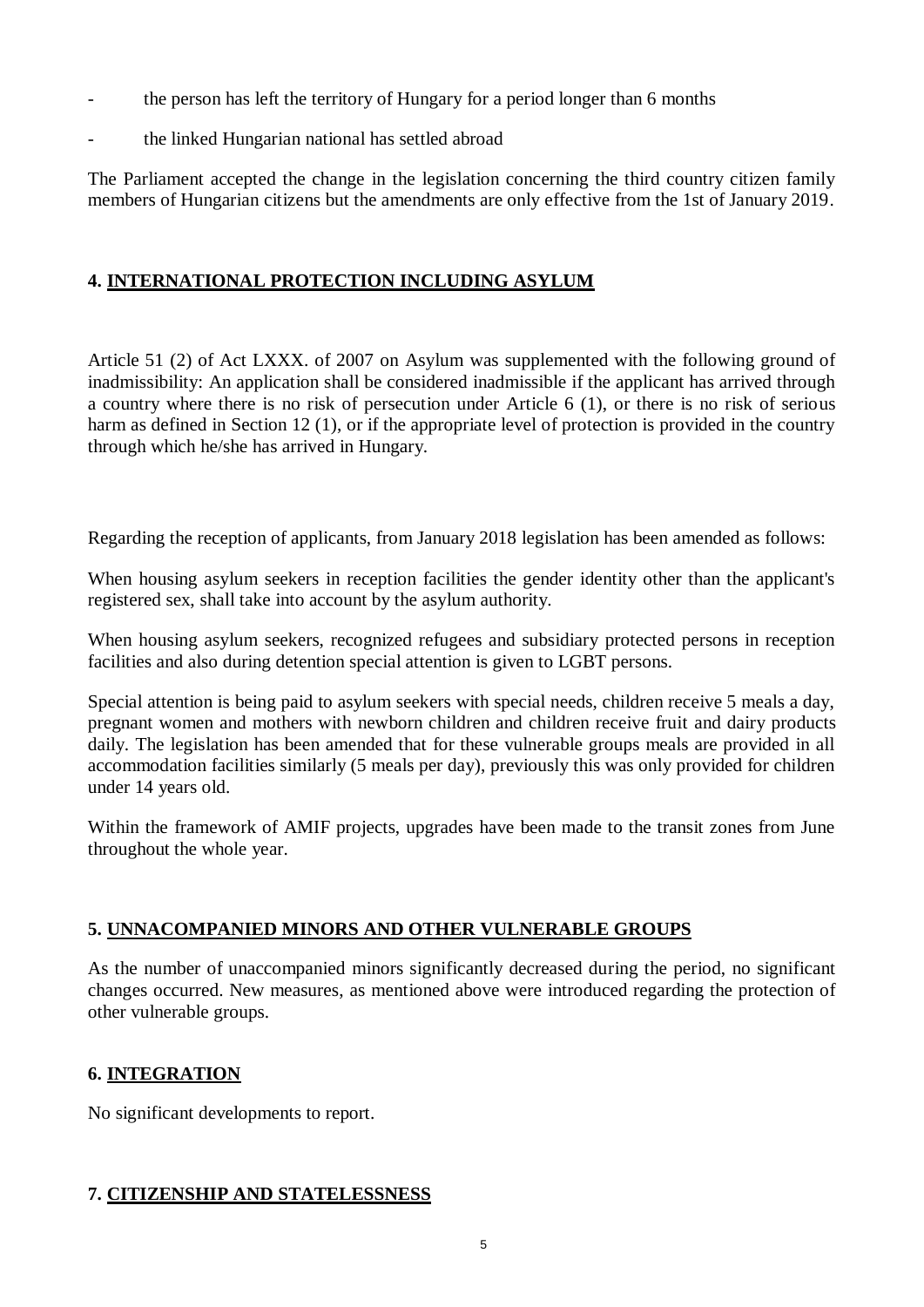No significant developments to report.

# **8. BORDERS, SCHENGEN AND VISAS**

The amendment of the national law (Act II of 2007, Act I of 2007, Government Decree 114/2007 (V.24), Government Decree 113/2007 (V. 24.)) due to the new (EES, ETIAS, Interoperability) and the amended (VIS, Visa Codex) acquis of the European Union is a continuous and ongoing procedure.

Based on the foreseen amendments the Immigration and Asylum Office will have a direct access to the EES and can request data and upload/register data based on the law. HU has to appoint the ETIAs Central Unit and has to amend the national law according to the regulation. The Immigration and Asylum Office will also have access to this system. The ongoing amendments of the VIS regulation and Visa Codex do not affect the national law at the moment. The Hungarian liaison officer network was further developed with one more document expert liaison officer who started his activities in Turkey (Istanbul). (Previously, there was one document expert in Nigeria and one in China.)

Within a procurement, 14 ABC gates are being installed at the Budapest Liszt Ferenc International Airport (12) and at the Debrecen International Airport (2).

The Hungarian Police's carried out a procurement for 328 document inspection devices and for 215 mobile document examiner devices for border crossing points.

In order to accelerate the border control, new devices (normal and mobile document and fingerprint readers) were purchased and were set up on 11 July 2018. (407 normal and 93 mobile documentand fingerprint readers)

In 2018 Hungary have sent police officers on a monthly basis (altogether 522 persons) to Serbia and North-Macedonia to give support preventing illegal border crossing and other illegal acts related to illegal migration.

In 2018 3 Joint Return Operations were organized by Hungary (both of them to Afghanistan). A pool of escorts was trained and 5 persons were deployed to a JRO to Congo organized by Belgium. Hungary used to organize return operation by scheduled flights (Frontex SROs).

# **9. IRREGULAR MIGRATION INCLUDING MIGRANT SMUGGLING**

Hungary is devoted to tackle migrant smuggling; therefore a new set of measures has been introduced in the national legislation (Stop Soros legislative package). The objective of the adopted package is to close legal loopholes through which certain organizations were aiding migrant smuggling and human trafficking under the guise of humanitarian assistance.

As regards the illegal migration flows toward Western-European countries, Hungary still has a transit role. The relevant criminal organisations are settled abroad and organize their illegal activities in the neighbouring countries, so for this reason, more emphasis was put on international cooperation.

# **10. TRAFFICKING IN HUMAN BEINGS**

In Hungary, a new national strategy against trafficking in human beings is currently under development. The document is planned to be assigned for the period 2019-2022 and will set specific guidelines for action and identify national level priorities.